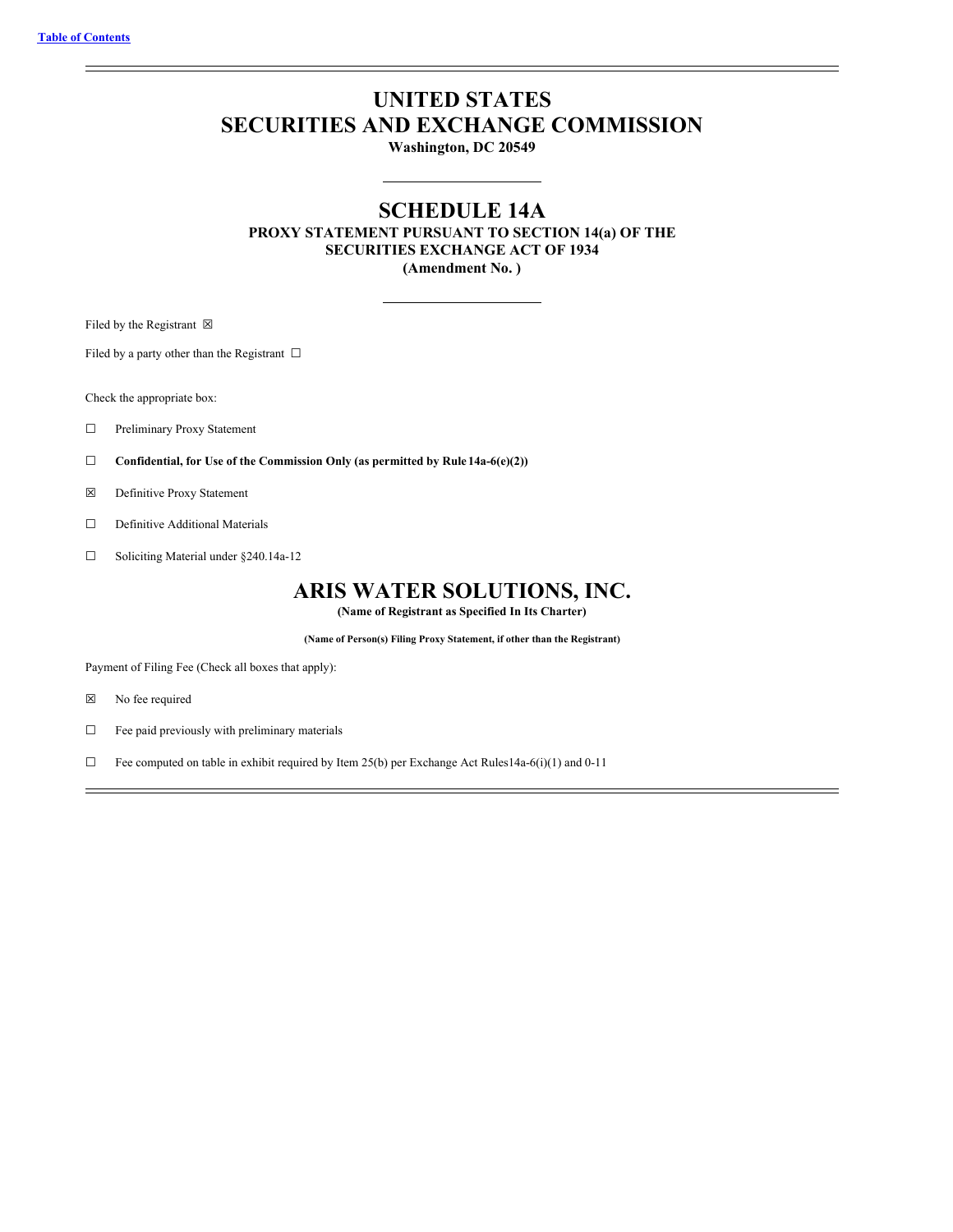# **Aris Water Solutions, Inc. 9811 Katy Freeway, Suite 700 Houston, TX 77024**

#### **NOTICE OF ANNUAL MEETING OF STOCKHOLDERS**

June 8, 2022 9:00 a.m. Central Time 9811 Katy Freeway, Suite 700, Houston, Texas 77024

To Our Stockholders:

Aris Water Solutions, Inc. (the "Company") will hold the 2022 Annual Meeting of Stockholders (the "Annual Meeting") on Wednesday, June 8, 2022, at 9:00 a.m. Central Time at 9811 Katy Freeway, Suite 700, Houston, Texas 77024.

The Annual Meeting will be held for the following purposes:

1. To elect two Class I Directors, the names of whom are set forth in the accompanying proxy statement, to serve until the 2025 Annual Meeting of Stockholders.

2. To hold an advisory vote to ratify the appointment of BDO USA, LLP as the Company's independent registered public accounting firm for the fiscal year ending December 31, 2022.

3. To transact any other business that may be properly presented at the Annual Meeting.

Stockholders of record as of 5:00 p.m. Eastern Time on Wednesday, April 13, 2022 will be entitled to notice of, and to vote at, the Annual Meeting, or any adjournment thereof. The Proxy Statement and related proxy materials are first being released to the Company's stockholders and made available on the internet on or about Tuesday, April 26, 2022.

We encourage you to review these proxy materials and vote your shares before the Annual Meeting.

By Order of the Board of Directors,

Mulu  $n_{\rm a}$ 

Adrian Milton General Counsel, Chief Administrative Officer and Corporate Secretary Houston, Texas April 26, 2022

## **IMPORTANT NOTICE REGARDING THE AVAILABILITY OF PROXY MATERIALS FOR THE ANNUAL MEETING OF STOCKHOLDERS TO BE HELD ON JUNE 8, 2022**

The notice, proxy statement and 2021 Annual Report on Form10-K are available at www.proxyvote.com.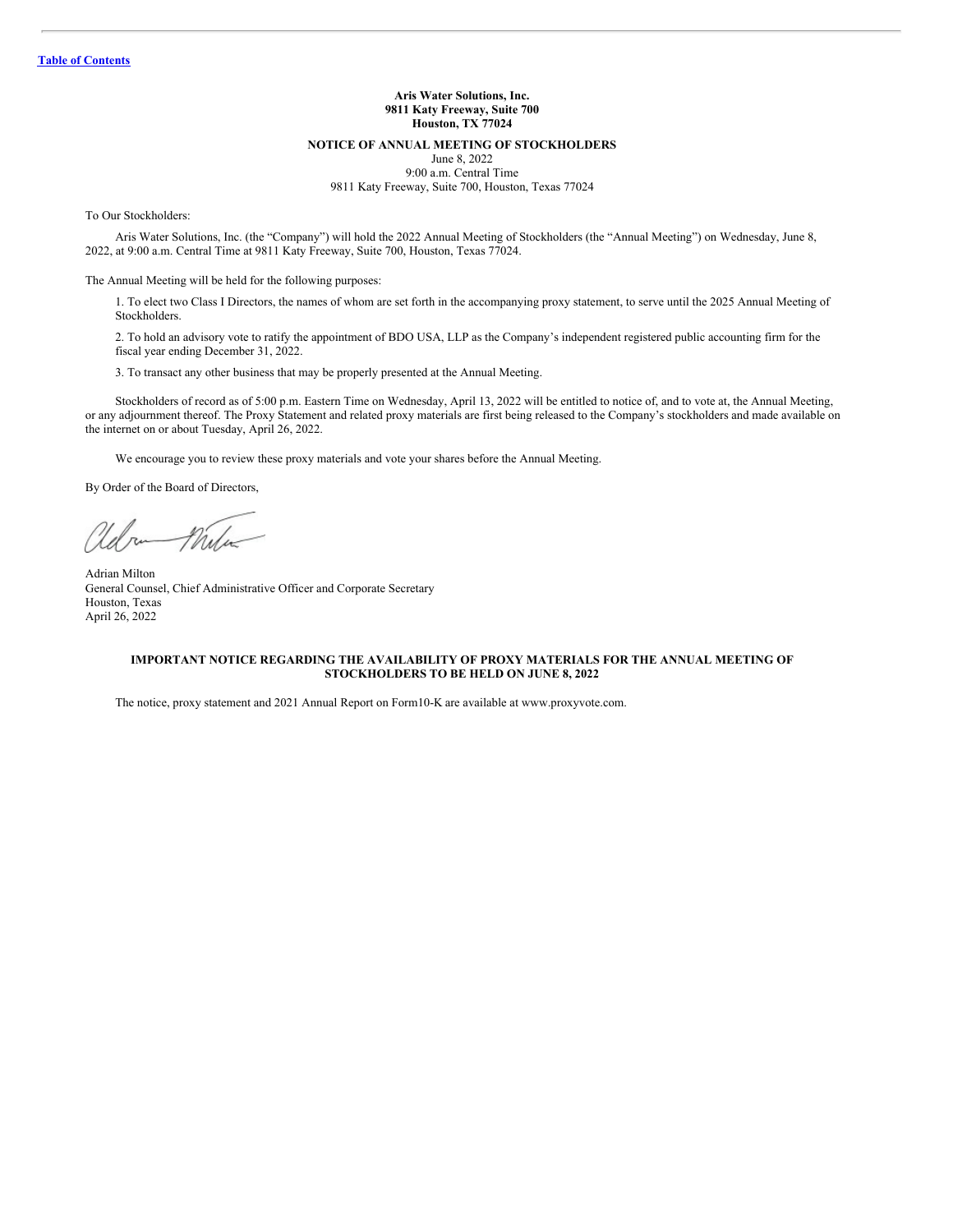# <span id="page-2-0"></span>**TABLE OF CONTENTS**

| Page |
|------|
|      |
|      |
| 9    |
| 14   |
| 16   |
|      |
| 20   |
| 21   |
| 24   |
| 28   |
| 32   |
|      |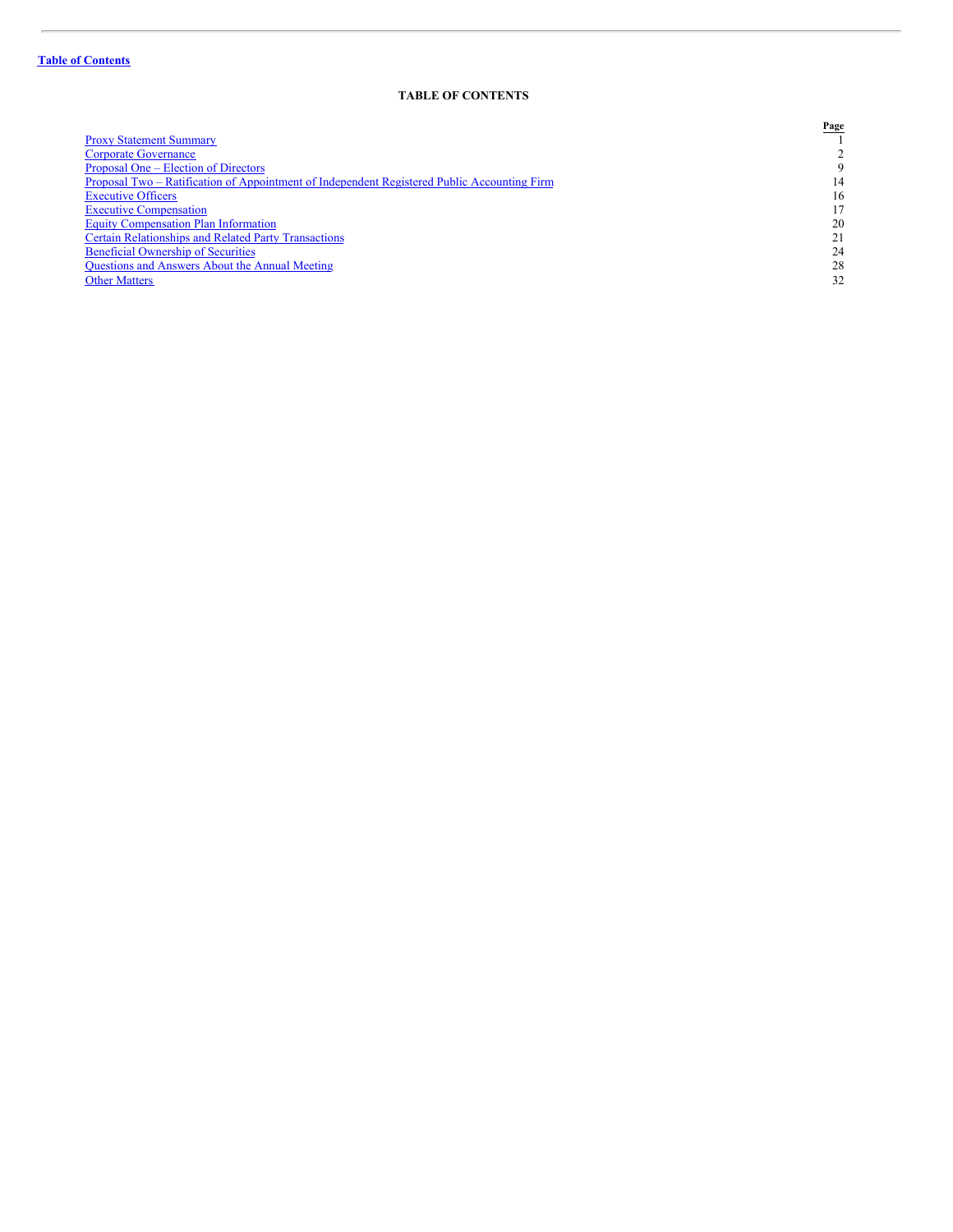# <span id="page-3-0"></span>**PROXY STATEMENT SUMMARY**

This Proxy Statement contains important information about the 2022 Annual Meeting of Stockholders. We are providing these proxy materials to you because our Board of Directors (the "Board") is soliciting your proxy to vote your shares at the Annual Meeting. This summary highlights information contained elsewhere in this Proxy Statement. This summary does not contain all the information that you should consider in deciding how to vote your shares, and you should read the entire Proxy Statement carefully before voting. This Proxy Statement and related proxy materials are first being released to the Company's stockholders and made available on the internet on or about Tuesday, April 26, 2022.

#### **Annual Meeting of Stockholders**

*Date and Time:*June 8, 2022 at 9:00 a.m. Central Time *Location:* 9811 Katy Freeway, Suite 700, Houston, Texas 77024 *Record Date:* April 13, 2022

#### **Voting Matters**

|            |                                                          | <b>Board's Vote Recommendations</b> | <b>For Further</b><br><b>Information</b> |
|------------|----------------------------------------------------------|-------------------------------------|------------------------------------------|
| Proposal 1 | Election of Directors                                    | FOR each director nominee           | Page 9                                   |
| Proposal 2 | Ratification of Independent Registered Public Accounting | <b>FOR</b>                          | Page 14                                  |
|            | Firm                                                     |                                     |                                          |

#### **Directors and Director Nominees**

The following provides summary information about each director and director nominee. The two Class I Directors are nominated for election at the Annual Meeting

|                          | <b>Other Public</b> |            |        |      | <b>Director</b> |    |       |
|--------------------------|---------------------|------------|--------|------|-----------------|----|-------|
| Name                     | Independent         | <u>Age</u> | Boards | AC   | CC              | NC | Class |
| William A. Zartler       | N                   | 56         |        |      |                 |    |       |
| Amanda M. Brock          | N                   | 61         |        |      |                 |    |       |
| <b>Joseph Colonnetta</b> | v                   | 60         |        |      | M               | C  |       |
| Debra G. Coy             |                     | 64         |        | $M+$ |                 | М  |       |
| W. Howard Keenan, Jr.    |                     | 71         |        |      |                 | М  |       |
| <b>Andrew O'Brien</b>    | N                   | 48         |        |      |                 |    | Ш     |
| Donald C. Templin        |                     | 58         |        | $C+$ | М               |    | Ш     |
| M. Max Yzaguirre         |                     | 61         |        | M+   |                 |    | Ш     |

AC – Audit Committee

CC – Compensation Committee

NC – Nominating and ESG Committee

C – Chair

M – Member

+ – Audit Committee Financial Expert

# *Board Snapshot*

**Age Diversity** Less than 50 (1 director) 50-60 (3 directors) Greater than 60 (4 directors) 25% Female 13% Racially/Ethnically Diverse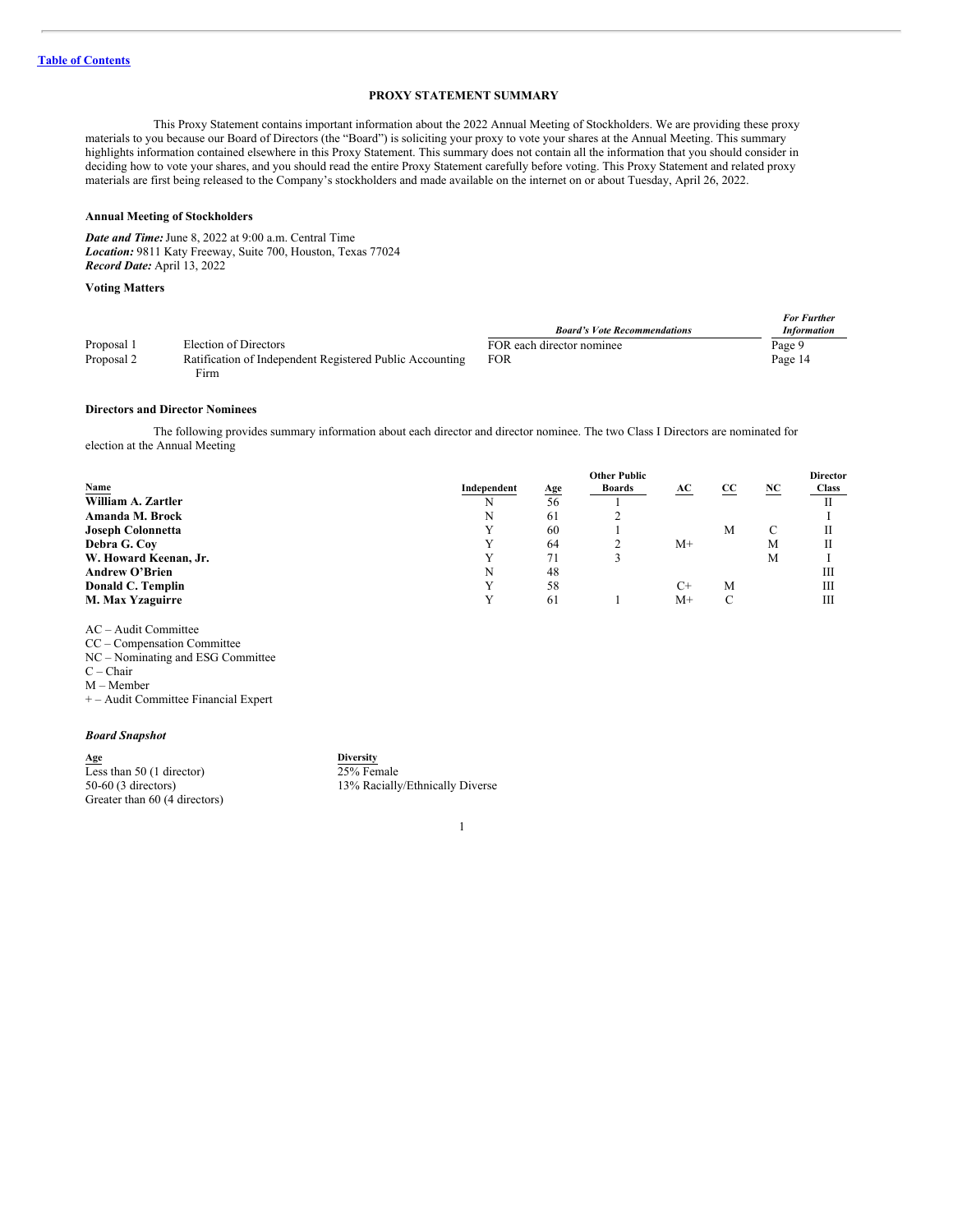# <span id="page-4-0"></span>**CORPORATE GOVERNANCE**

#### **Initial Public Offering and Corporate Reorganization**

Aris Water Solutions, Inc. ("Aris Inc."), was incorporated on May 26, 2021 as a Delaware corporation. Aris Inc. was formed to serve as the issuer in an initial public offering ("IPO" or the "Offering") of equity, which was completed on October 26, 2021. Concurrent with the completion of the Offering, Aris Inc. became the new parent holding company of Solaris Midstream Holdings, LLC ("Solaris LLC"), a Delaware limited liability company. In this Proxy Statement, except as otherwise indicated or required by the context, all references to "Aris," "Solaris," the "Company," "we," "our," and "us" or similar terms refer to (i) Solaris LLC and its consolidated subsidiaries before the completion of the corporate reorganization in connection with the Offering (the "Corporate Reorganization") and (ii) Aris Inc. and its consolidated subsidiaries as of the completion of the Corporate Reorganization, and thereafter.

#### **Director Nomination Rights**

In connection with the closing of the IPO, the Company entered into a director nomination agreement with affiliates of ConocoPhillips and Yorktown, which provides them with the right, under certain circumstances, to nominate directors for election to our Board. One member of our Board, Mr. O'Brien, was nominated to serve as a Class III director pursuant to ConocoPhillips' rights under the agreement. As a Class III director, Mr. O'Brien is not currently up for election.

#### **Director Independence**

Our Board has affirmatively determined that Messrs. Colonnetta, Keenan, Templin and Yzaguirre and Ms. Coy are independent within the meaning of New York Stock Exchange ("NYSE") Listing Rule 303A.02. In making these independence determinations, our Board has reviewed and discussed information provided by the directors to us with regard to each director's business and personal activities and relationships as they may relate to us and our management, including the beneficial ownership of our capital stock by each non-employee director. In addition to determining whether each director satisfies the director independence requirements set forth in the NYSE listing requirements, in the case of members of the Audit Committee, our Board of Directors has also made an affirmative determination that members satisfy the separate independence requirements under the NYSE and SEC rules for such members.

#### **Board Leadership Structure**

The Board annually reviews its leadership structure to evaluate whether the structure remains appropriate for the Company. In selecting the Chairman of the Board and the Chief Executive Officer (the "CEO"), the Board follows a selection process that ensures the best interests of the Company are being met. The Board does not have a policy on whether the role of Chairman and CEO should be separate or combined or whether to have an Executive Chairman. The Board has determined, however, that wherever and for so long as the Chairman is not an independent director, then there will also be a lead independent director.

Mr. Zartler, our founder, served as Chairman and Chief Executive Officer of our predecessor prior to the reorganization and IPO. With the appointment of Ms. Brock as President and CEO, the roles of CEO and Chairman are now separate. We believe that separating these roles, while retaining Mr. Zartler in the role of Executive Chairman, allows Ms. Brock to focus on the day-to-day management of the business and on executing our strategic priorities, while simultaneously allowing Mr. Zartler to leverage his extensive operating and industry experience by leading the Board and providing advice and counsel to Ms. Brock.

#### *Lead Independent Director*

Mr. Colonnetta serves as our Lead Independent Director. The Lead Independent Director attends each meeting of the Board and his responsibilities include presiding at meetings of the Board at which the Chairman is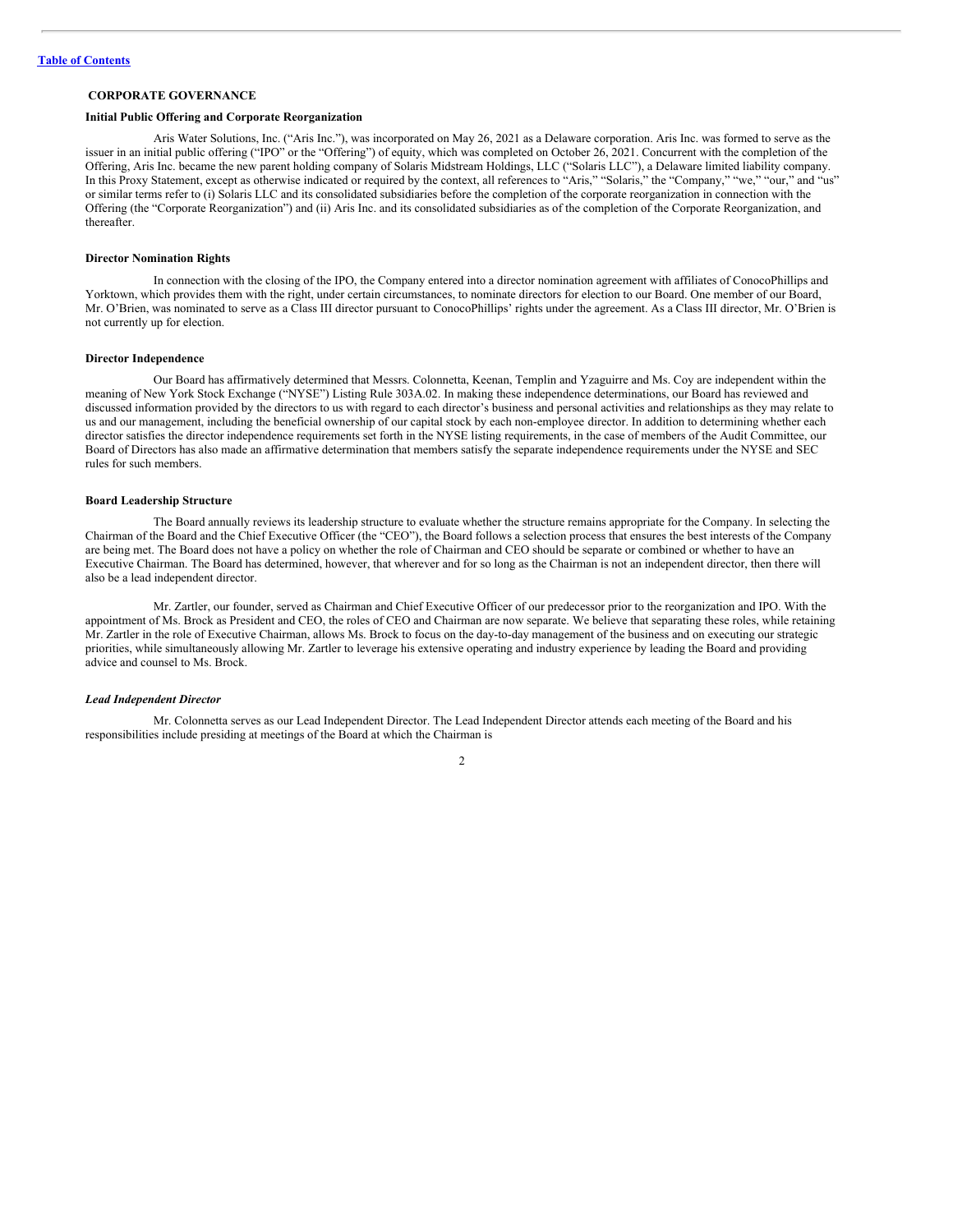not present, including executive sessions of the non-management directors; and serving as liaison between the Chairman and the independent directors. The lead independent director also has the authority to call executive sessions of the independent directors.

# **Director Nominations**

In accordance with its Charter, the Nominating and ESG Committee develops and recommends to the Board skills, experience, characteristics and other criteria for identifying and evaluating directors, which will inform the committee's annual evaluation of the composition of the Board to assess whether the mix of skills, experience, characteristics and other criteria are currently represented on the Board and those that may be needed in the future. The Board and the Nominating and ESG Committee also actively seek to achieve a diversity of occupational and personal backgrounds on the Board, including diversity with respect to demographics such as gender, race, ethnic and national background, geography, age and sexual orientation. As part of the search process for each new director, the Nominating and ESG Committee actively seeks out women and minority candidates to include in the pool from which Board nominees are chosen. The Board also evaluates its diversity as part of its annual self-evaluation process.

We have not formally established any specific, minimum qualifications that must be met or skills that are necessary for directors to possess. The Nominating and ESG Committee reviews the qualifications of director candidates and incumbent directors in light of the criteria approved by Board, and any stockholder recommendations for director are evaluated in the same manner as other candidates considered by the Nominating and ESG Committee. Stockholders that wish to nominate a director for election to our Board of Directors should follow the procedures described under the "Submission of Stockholder Proposals for the 2023 Annual Meeting" heading.

### **Committees of the Board of Directors**

Our Board has three standing committees: an Audit Committee, a Compensation Committee and a Nominating and ESG Committee.

#### **Committee Membership; Meetings and Attendance**

During the fiscal year ended December 31, 2021, following the IPO:

- our Board of Directors held 2 meetings;
- the Audit Committee held 2 meetings;
- the Compensation Committee held 1 meeting; and
- the Nominating and ESG Committee held 1 meeting.

Each of our incumbent directors attended or participated in at least 75% of the meetings of our Board of Directors and the respective committees of which he or she is a member held following the IPO during the fiscal year ended December 31, 2021.

Directors are expected to attend the annual meeting of stockholders absent unusual circumstances. In 2021, the Company did not hold an annual meeting.

#### *Audit Committee*

Mr. Templin is the chair and member of the Audit Committee, and Ms. Coy and Mr. Yzaguirre are members. Each member of the Audit Committee is financially literate, and our Board has determined that each member qualifies as an "audit committee financial expert" as defined in applicable SEC rules and has accounting or related financial management expertise.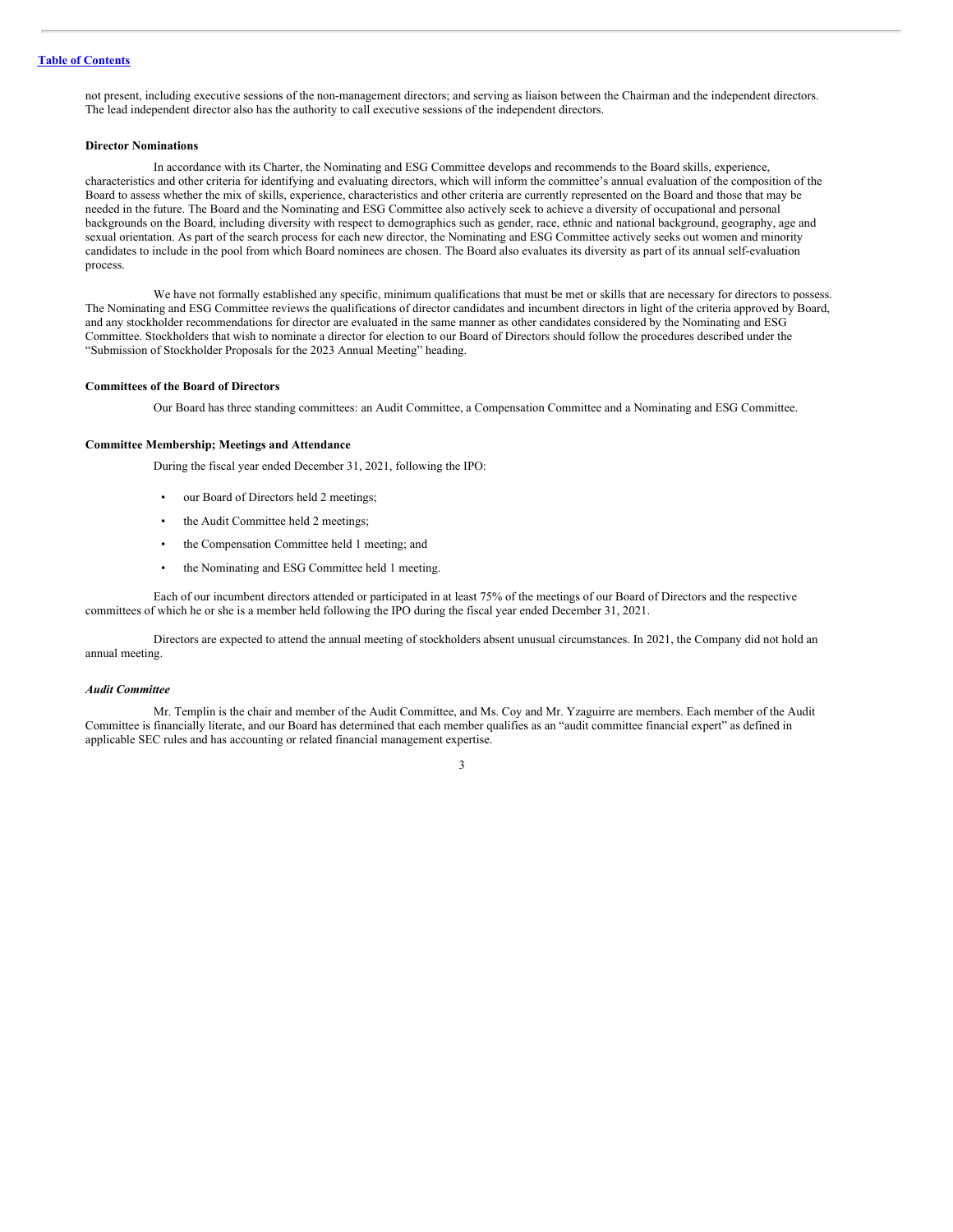The primary role of the Audit Committee is to exercise primary financial oversight on behalf of the Board of Directors. The Company's management team is responsible for preparing financial statements, and the Company's independent registered public accounting firm is responsible for auditing those financial statements.

We have adopted an Audit Committee Charter, which details the principal functions of the Audit Committee, including:

- the appointment, compensation, retention and oversight of the work of the independent auditors;
- obtaining and reviewing a report, at least annually, from the independent auditors describing (i) the independent auditors' internal qualitycontrol procedures and (ii) any material issues raised by the most recent internal quality-control review, or peer review, of the audit firm, or by any inquiry or investigation by governmental or professional authorities within the preceding five years respecting one or more independent audits carried out by the independent auditor and any steps taken to deal with such issues;
- pre-approving all audit and permissible non-audit services to be provided by the independent auditors or any other registered public accounting firm engaged by us, and establishing pre-approval policies and procedures;
- reviewing and discussing with the independent auditors all relationships the auditors have with us to evaluate their continued independence;
- reviewing and discussing with management and the independent auditor our annual audited and quarterly financial statements, including management's discussion and analysis of financial condition and operations and the independent auditor's reports related to the financial statements;
- receiving reports from management and the independent auditors on, and overseeing the adequacy and effectiveness of, our internal controls and disclosure controls;
- establishing and periodically reviewing policies and procedures for the review, approval and ratification of related person transactions, as defined in applicable SEC rules, review related person transactions, and oversee other related person transactions governed by applicable accounting standards; and
- annually evaluating the performance of the Audit Committee and assessing the adequacy of the Audit Committee's charter.

The Audit Committee has established and oversees procedures for handling reports of potential misconduct, and whereby complaints or concerns regarding accounting, internal accounting controls, auditing or federal securities law matters may be submitted anonymously to the Audit Committee. The Audit Committee has the authority to retain counsel and other advisers as it determines appropriate to assist in performance of its functions at our expense.

#### *Compensation Committee*

Mr. Yzaguirre is the chair and member of the Compensation Committee, and Messrs. Colonnetta and Templin are members. The Compensation Committee is responsible for reviewing the compensation, including performance bonuses, payable to the executive officers of the Company, and administering the Company's equity compensation plans.

The Compensation Committee acts on behalf of and in conjunction with the Board to establish or recommend the compensation of our executive officers and to provide oversight of our overall compensation philosophy, policies and programs.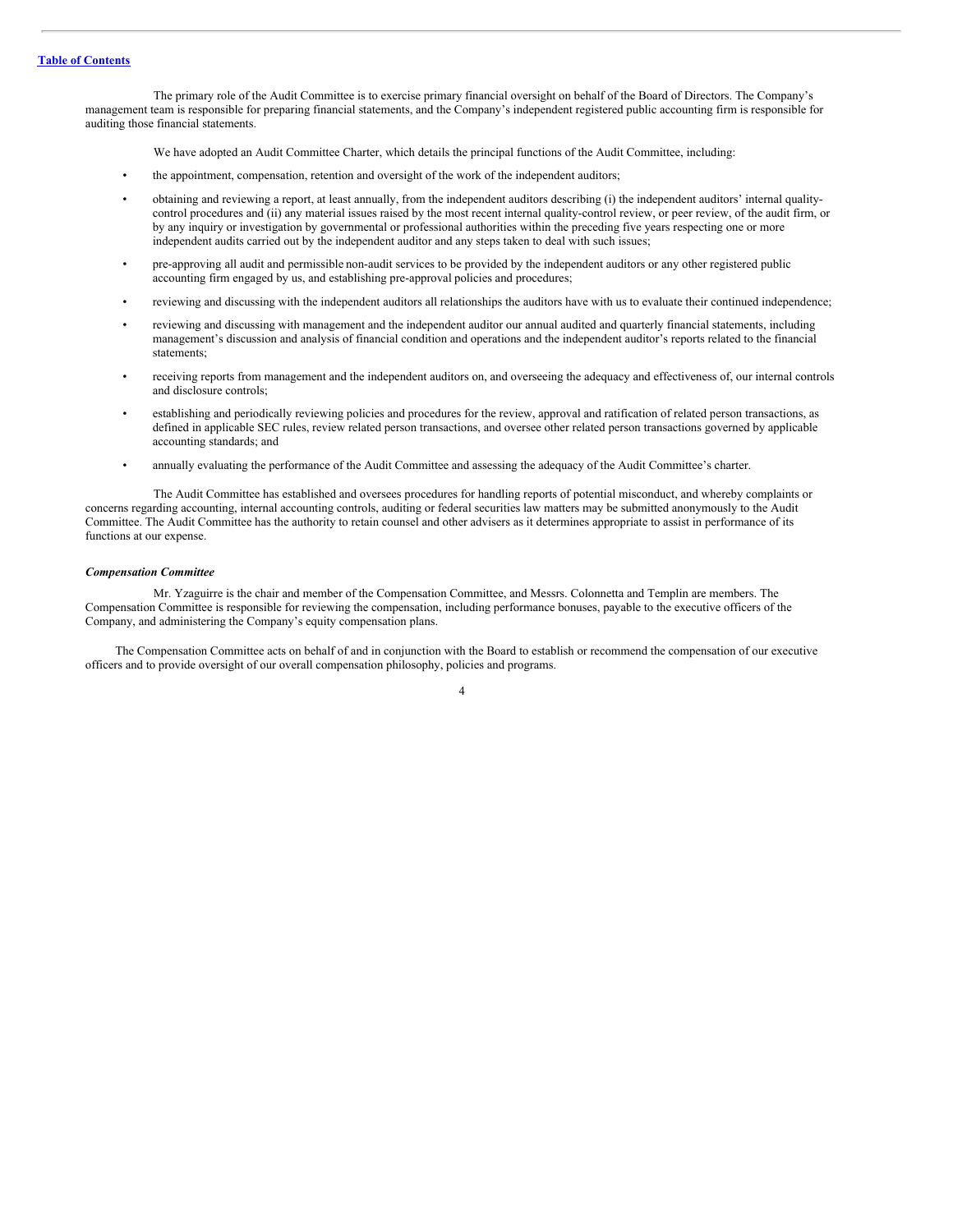We have adopted a compensation committee charter, which details the principal functions of the Compensation Committee, including:

- reviewing and approving on an annual basis the corporate goals and objectives relevant to our Chief Executive Officer's compensation, evaluating our Chief Executive Officer's performance in light of such goals and objectives and setting the compensation of our Chief Executive Officer based on such evaluation;
- in conjunction with the CEO, reviewing and approving corporate goals and objectives relevant to the compensation of executive officers other than the CEO in light of those goals and objectives, and approving and recommending the compensation levels of such other executive officers to the Board based on this evaluation;
- approving and recommending to the Board the terms and grants of equity awards for executive officers;
- administering and making recommendation to the Board with respect to our incentive compensation equity-based remuneration plans that are subject to Board approval;
- reviewing and approving other compensation and benefit plans;
- reviewing and recommending to the Board for approval all employment and severance arrangements for our executive officers;
- reviewing, evaluating and recommending changes, if appropriate, to the remuneration for directors; and
- annually evaluating the performance of the Compensation Committee and assessing the adequacy of the Compensation Committee's charter.

The Compensation Committee has the authority, in its sole discretion, to retain or obtain the advice of a compensation consultant, legal counsel or other advisers, at our expense, and are directly responsible for the appointment, compensation and oversight of the work of any such advisers. However, before engaging or receiving advice from a compensation consultant, external legal counsel or any other adviser, the compensation committee considers the independence of each such adviser, including the factors required by the NYSE and the SEC.

#### *Nominating and ESG Committee*

Mr. Colonnetta is the chair and member of the Nominating and ESG Committee, and Mr. Keenan and Ms. Coy are members. The Nominating and ESG Committee assists the Board by identifying and recommending individuals qualified to become members of the Board. The Nominating and ESG Committee is responsible for evaluating the composition, size and governance of the Board and its committees and making recommendations regarding future planning and the appointment of directors to the committees, establishing procedures for considering stockholder nominees to the board, reviewing the corporate governance principles and making recommendations to the Board regarding possible changes; and overseeing, monitoring and making recommendations regarding the Company's health, safety and environmental program and the Company's ESG policies, practice, goals and opportunities.

We have adopted a Nominating and ESG committee charter, which details the purpose and responsibilities of the Nominating and ESG Committee, including:

- reviewing and recommending to the Board the skills, experience, characteristics and other criteria for identifying and evaluating directors;
- identifying, reviewing the qualifications of, and recruiting individuals qualified to serve as directors, consistent with criteria approved by the Board, and recommending to our Board candidates for nomination for election at the annual meeting of stockholders or to fill vacancies on our Board;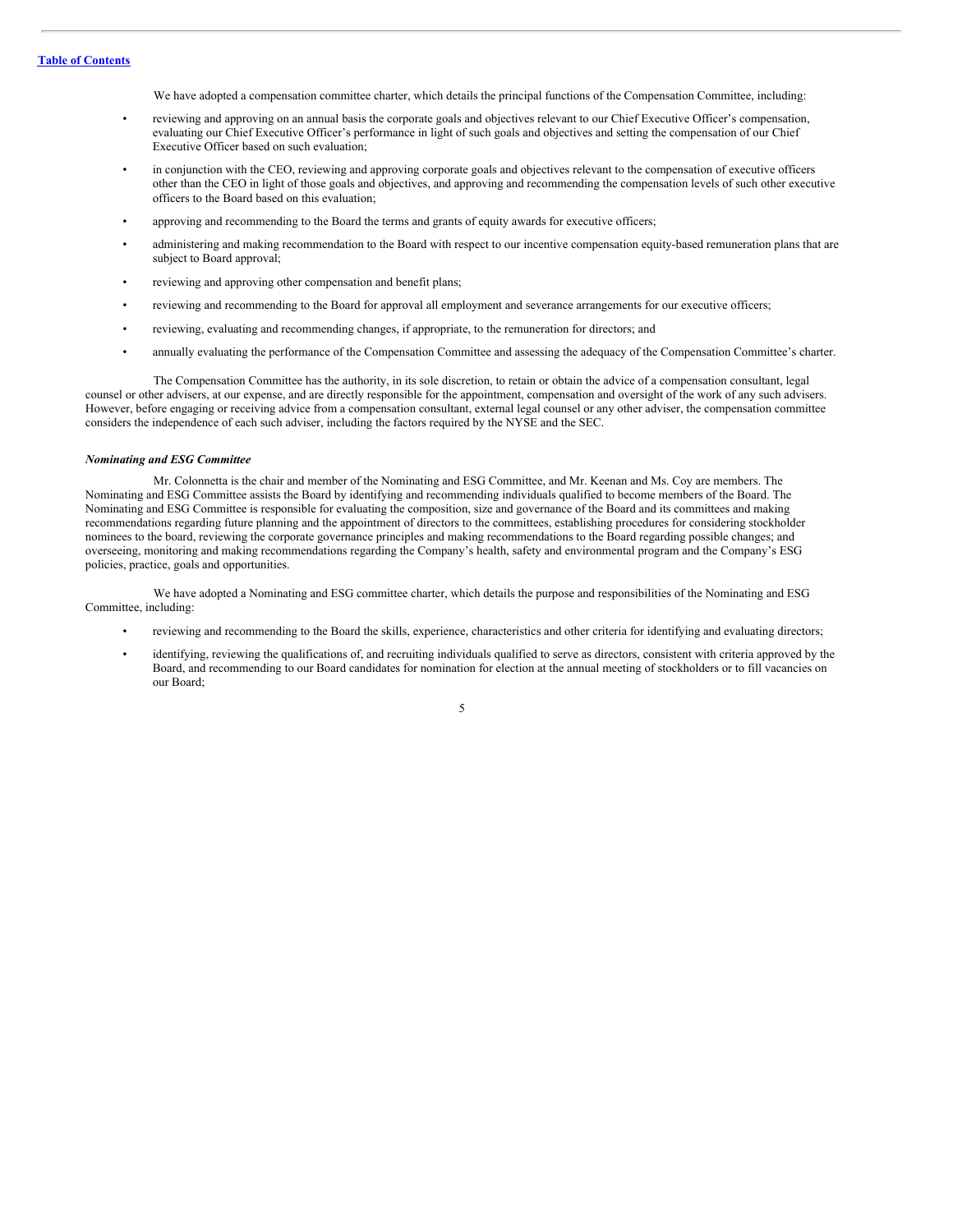- developing and recommending to our Board and overseeing implementation of our corporate governance guidelines;
- annually reviewing the Board's leadership structure and making recommendations to the independent directors regarding the appointment of the lead independent director;
- overseeing and, where appropriate, making recommendations to the Board regarding the Company's health, safety and environmental program and the Company's ESG policies, practices, goals and opportunities, including with respect to corporate responsibility, social and sustainability matters relevant to the Company's business;
- overseeing succession planning for positions held by senior executive officers and reviewing succession planning and management development at least annually with the Board;
- coordinating and overseeing the annual self-evaluation of our Board, its committees, and individual directors; and
- reviewing on a regular basis our overall corporate governance and recommending improvements as and when necessary.

The Nominating and ESG Committee has the authority to retain counsel and other advisers as it determines appropriate to assist in performance of its functions at our expense, including, any search firm to be used to identify director candidates, and to approve the fees and other retention terms of any such advisers.

#### **Risk Oversight**

A core responsibility of the Board is to oversee the Company's processes for assessing and managing risk. While the Audit Committee has primary responsibility for risk oversight, both the Audit Committee and the Board are actively involved in risk oversight and both receive reports on our risk management activities from our executive management team on a regular basis. Members of both the Audit Committee and the Board also engage in periodic discussions with our Executive Chairman, Chief Executive Officer, Chief Financial Officer, General Counsel and Corporate Secretary, and other senior members of the Company's management team as they deem appropriate to ensure that risk is being properly managed. In addition, each committee of the Board considers risks associated with its respective area of responsibility. The Company also maintains a comprehensive enterprise risk management ("ERM") initiative that is led by members of the executive team. Throughout the year, the ERM process identifies and assesses significant and potential risks facing the Company, and each quarter the Company undertakes a risk assessment exercise to identify and discuss significant ongoing and emerging risks.

#### Specifically:

- The Audit Committee reviews and discusses the Company's practices with respect to risk assessment and risk management, and risks related to matters including the Company's financial statements and financial reporting processes, compliance, and information technology and cybersecurity.
- The Compensation Committee oversees the assessment of the risks related to the Company's compensation policies and programs applicable to officers and employees, and reports to the Board on the results of this assessment.
- The Nominating and ESG Committee provides oversight of corporate governance practices and assists the Board in implementing those practices as well as overseeing the Company's environmental, social and governance ("ESG") strategy and initiatives, identifying individuals qualified to become members of the Board and advising the Board on Board and committee composition.

# **Communications with Directors**

Stockholders may contact the Board, a committee or any of the independent directors, by mailing correspondence "c/o General Counsel, Chief Administrative Officer and Corporate Secretary" to the Company's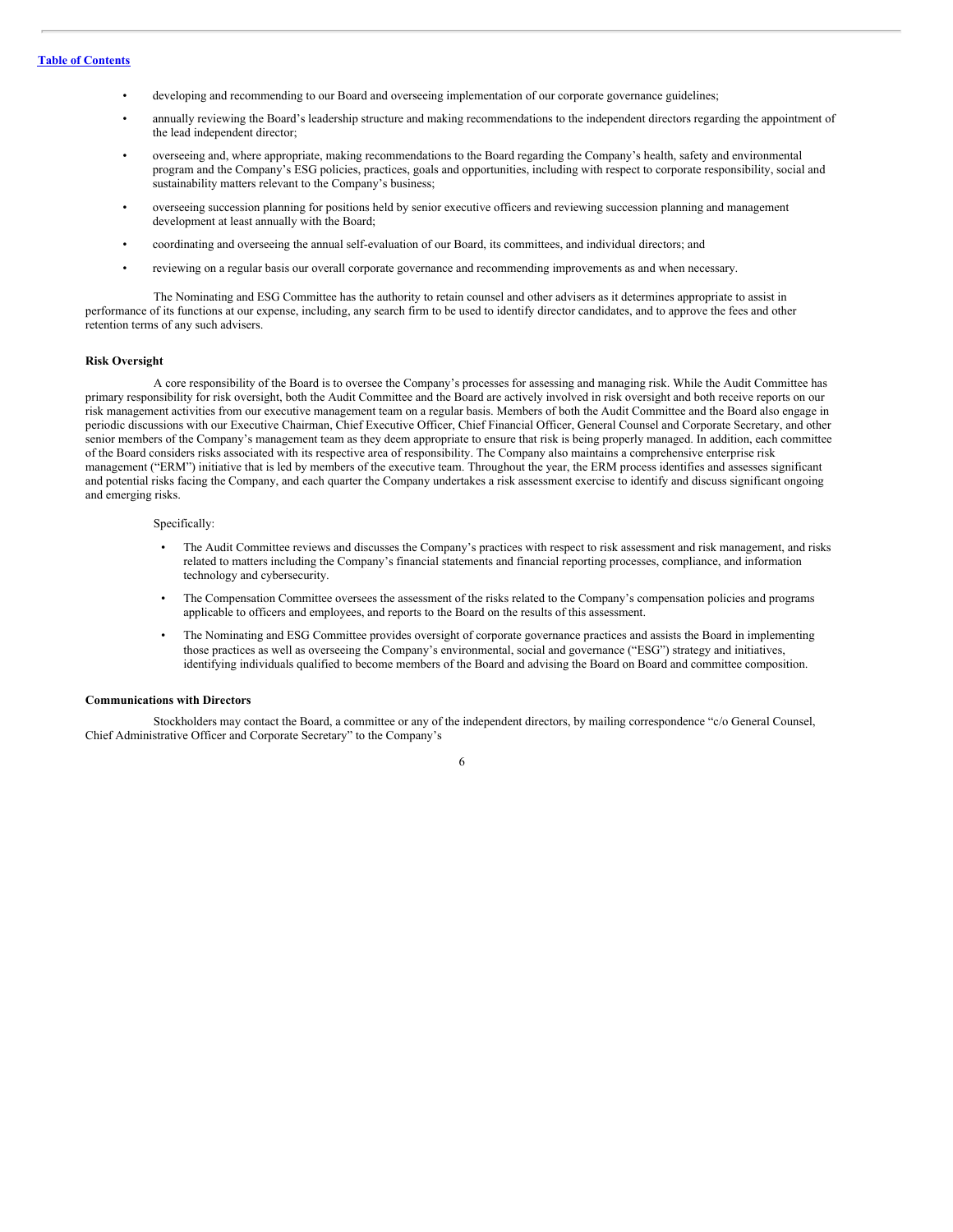principal executive offices at 9811 Katy Freeway, Suite 700, Houston, TX 77024. Such correspondence will be forwarded to the Board or to the appropriate committee or director(s). Communications relating to ordinary business matters, such as suggestions, inquiries and consumer complaints, are forwarded to the appropriate executive or employee and made available to any independent director who requests them. We do not forward solicitations, junk mail or frivolous or inappropriate communications.

#### **Governance Documents**

The Charters of the Audit Committee, Compensation Committee, and Nominating and ESG Committee, along with the Principles of Corporate Governance and the Code of Business Conduct and Ethics, are available at the Company's website and in print to any stockholder who requests a copy. To access these documents from the Company's website, go to ir.ariswater.com and select "Governance" from the drop-down menu. Requests for a printed copy should be addressed to General Counsel, Chief Administrative Officer and Corporate Secretary, Aris Water Solutions, Inc., 9811 Katy Freeway, Suite 700, Houston, TX 77024.

#### **Director Compensation**

The Board has approved thenon-employee director compensation policy described below.

*Cash Compensation*. Each of the non-employee directors is eligible to receive annual cash retainers for their Board and committee service. The cash retainers are set forth in the table immediately below.

| <b>Position</b>                        |   | <b>Cash Retainer</b> |
|----------------------------------------|---|----------------------|
| <b>Board Member</b>                    | S | 30,000               |
| <b>Additional Retainers</b>            |   |                      |
| Lead Independent Director of the Board |   | 30,000               |
| Audit Committee Chair                  |   | 65,000               |
| Member of the Audit Committee          |   | 40,000               |
| Compensation Committee Chair           |   | 20,000               |
| Nominating and ESG Chair               |   | 10.000               |

*Equity Compensation*. Non-employee directors are entitled to receive an annual equity grant with a target grant date fair value of \$100,000 in the form of restricted stock, subject to an overall per-director limit of (i) \$750,000 on the total cash fees paid and value of equity granted in a single year or (ii) \$1,500,000 in the year a non-employee director first joins the Board or serves as chairman or lead independent director. Subject to the director's continued service, such awards vest on the one-year anniversary following the date of grant. In addition, each member of the Audit Committee will be granted equity awards under the 2021 Plan consisting of an annual award of restricted stock with a grant date fair value equal to \$40,000 that vests over a one-year period.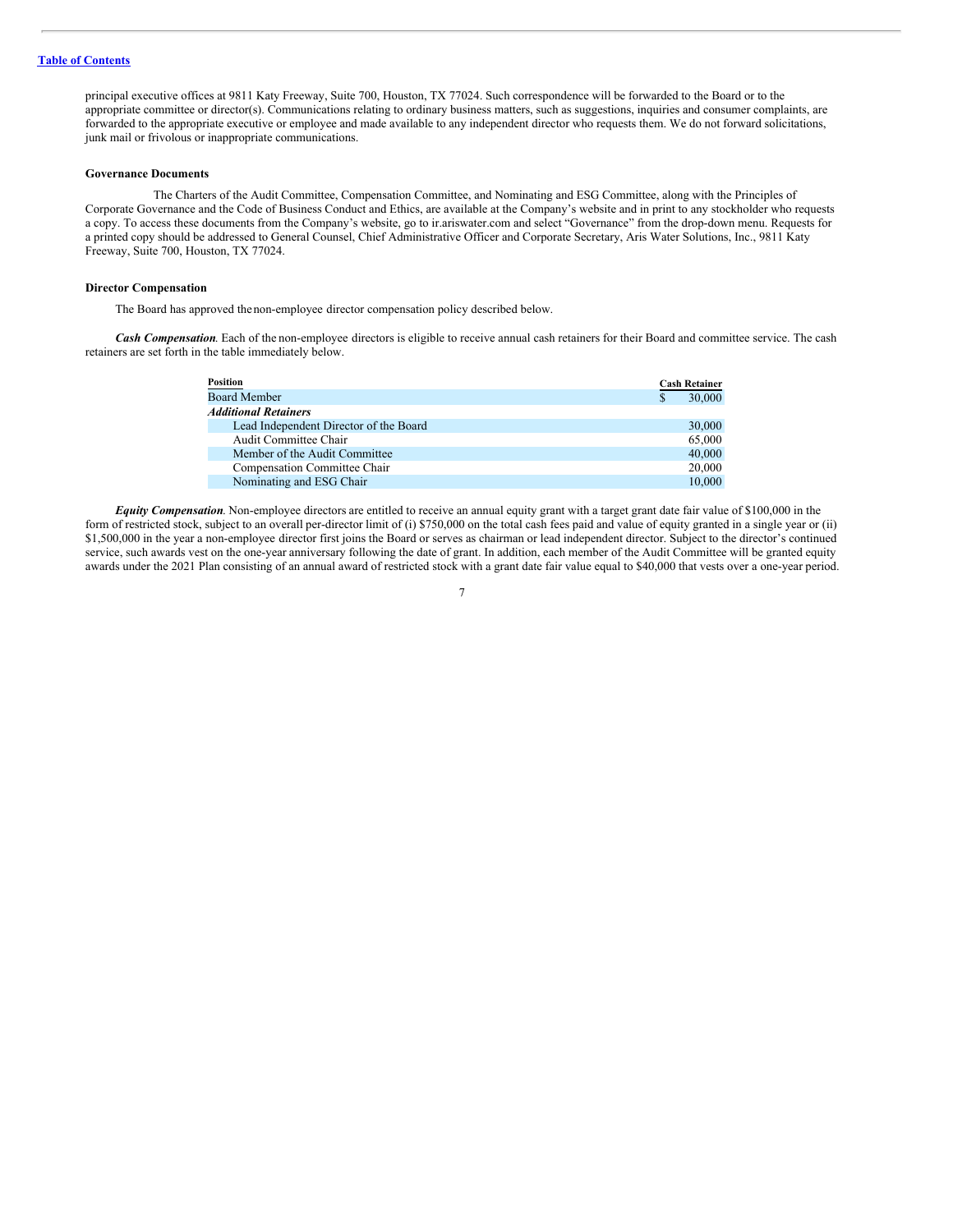*2021 Non-Employee Director Compensation Table*

|                       | <b>Fees Earned</b> |                     | All Other    |              |
|-----------------------|--------------------|---------------------|--------------|--------------|
|                       | or Paid in Cash    | <b>Stock Awards</b> | Compensation | <b>Total</b> |
| Name(1)               | (S)                | $($ (\$) $(2)$      | (5)          | (S)          |
| Joseph Colonnetta     | 10,769             | 100,009             |              | 110,778      |
| Debra G. Coy          | 12,692             | 140,010             |              | 152,702      |
| W. Howard Keenan, Jr. | 5.440              | 100,009             |              | 105,449      |
| Andrew O'Brien        | __                 |                     |              |              |
| Donald C. Templin     | 17.225             | 140,010             |              | 157,235      |
| M. Max Yzaguirre      | 16.319             | 140,010             |              | 156.329      |

(1) Directors who are also employees of the Company do not receive any additional compensation for their services as a director beyond their employee compensation.

(2) Amounts reflect the aggregate grant date fair value of time-vested restricted stock granted to the directors during the year, computed in accordance with FASB ASC Topic 718. These amounts may not correspond to the actual value eventually realized by each director because the value depends on the market value of our common stock at the time the award vests.

# **Hedging Policy**

The Company's Insider Trading Policy expressly prohibits directors, officers and employees from entering into equity derivative or other financial instruments that would have the effect of limiting rewards and downward market risk of owning the Company's securities (including equity securities received as part of the Company's compensation program). In addition, the policy prohibits directors and officers from purchasing Company securities on margin and pledging such securities as security for loans (including with respect to a margin account).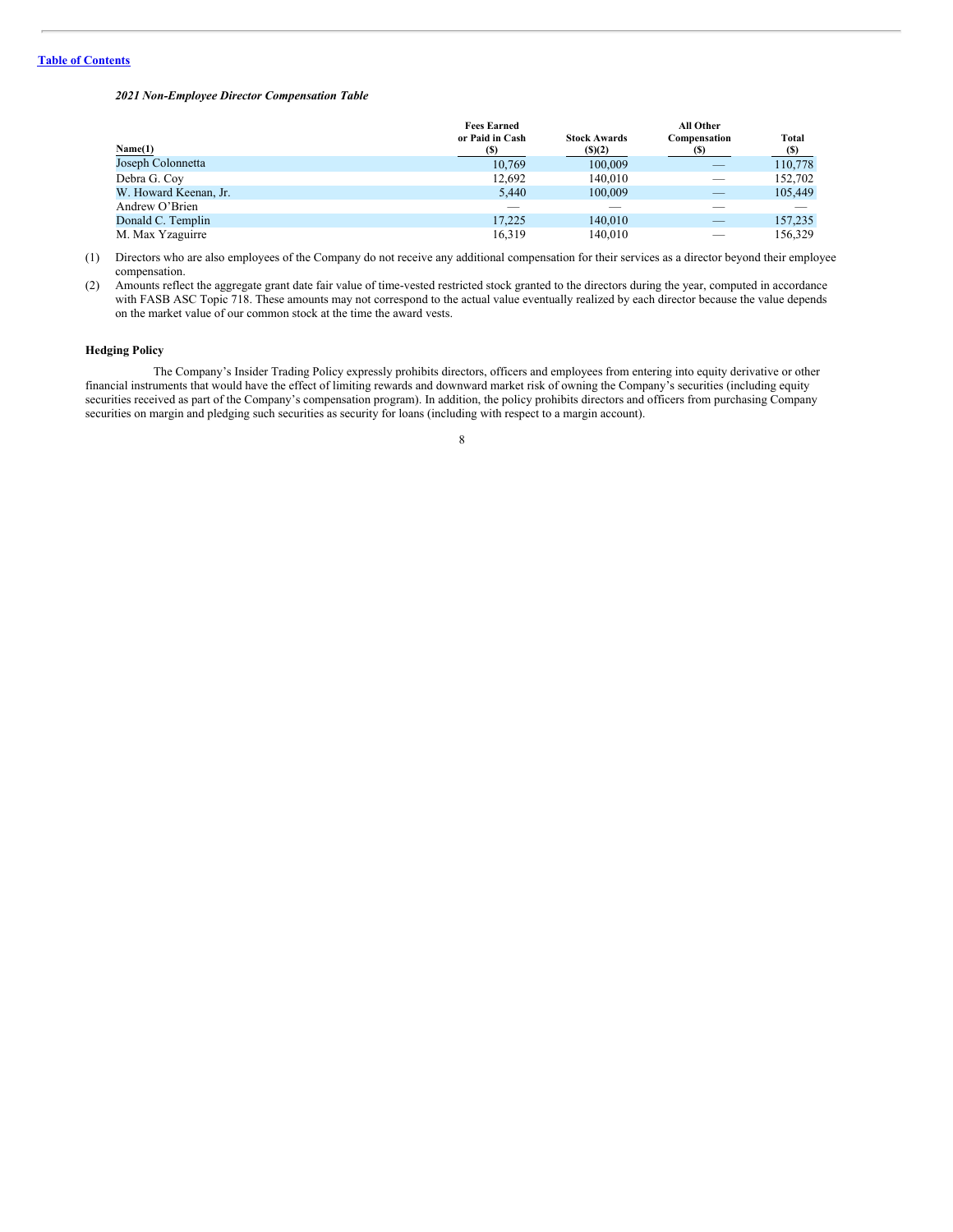# <span id="page-11-0"></span>**PROPOSAL ONE — ELECTION OF DIRECTORS**

Our Amended and Restated Certificate of Incorporation (the "Certificate") specifies that the Board of Directors (the "Board") consists of three classes of directors. Class I, Class II and Class III directors serve until our Annual Meetings of Stockholders in 2025 (if elected at the Annual Meeting), 2023 and 2024, respectively. Ms. Brock and Mr. Keenan are assigned to Class I and are standing for election at the Annual Meeting. Messrs. Zartler and Colonnetta and Ms. Coy are assigned to Class II. Messrs. O'Brien, Templin and Yzaguirre are assigned to Class III. At each annual meeting of stockholders, directors will be elected to succeed the class of directors whose terms have expired. This classification of our Board could have the effect of increasing the length of time necessary to change the composition of a majority of the Board. In general, at least two annual meetings of stockholders will be necessary for stockholders to effect a change in a majority of the members of the Board. Each Director elected to the Board will hold office until his or her term expires or until his or her successor has been elected and qualified.

Based on the recommendation of the Nominating and Corporate Committee, the Board nominated the below two Class I directors for election at the 2022 Annual Meeting of Stockholders.

Each of the nominees has consented to serve as a director, if elected, and all of the nominees are currently directors. We have no reason to believe that any of the nominees will be unavailable or, if elected, will decline to serve. If any nominee becomes unable or unwilling to stand for election as a director, proxies will be voted for any substitute as designated by the Board, or alternatively, the Board may reduce the size of the Board.

#### **Director Nominees**

For each of the director nominees standing for election, the following describes certain biographical information and the specific experience, qualifications, attributes or skills that qualify them to serve as our directors and, as applicable, the Board committees on which they serve.

| Amanda M. Brock   | Age: 61 | <b>Other Public Company Boards:</b>                                                                                                                                                                                                                                                                                                                                                                                                                                                                                                                                                                                                                                                                                                                                                                                                                                                                                                                                                                                                                                                                                                                                                                                                                                                                                                                                                                                                                                                                                                                                                                                                                                                                                                                                                                                                                                                                               | <b>Director Since: 2021</b> |
|-------------------|---------|-------------------------------------------------------------------------------------------------------------------------------------------------------------------------------------------------------------------------------------------------------------------------------------------------------------------------------------------------------------------------------------------------------------------------------------------------------------------------------------------------------------------------------------------------------------------------------------------------------------------------------------------------------------------------------------------------------------------------------------------------------------------------------------------------------------------------------------------------------------------------------------------------------------------------------------------------------------------------------------------------------------------------------------------------------------------------------------------------------------------------------------------------------------------------------------------------------------------------------------------------------------------------------------------------------------------------------------------------------------------------------------------------------------------------------------------------------------------------------------------------------------------------------------------------------------------------------------------------------------------------------------------------------------------------------------------------------------------------------------------------------------------------------------------------------------------------------------------------------------------------------------------------------------------|-----------------------------|
| President and CEO |         | Coterra Energy Inc.                                                                                                                                                                                                                                                                                                                                                                                                                                                                                                                                                                                                                                                                                                                                                                                                                                                                                                                                                                                                                                                                                                                                                                                                                                                                                                                                                                                                                                                                                                                                                                                                                                                                                                                                                                                                                                                                                               | Class: I                    |
|                   |         | Macquarie Infrastructure                                                                                                                                                                                                                                                                                                                                                                                                                                                                                                                                                                                                                                                                                                                                                                                                                                                                                                                                                                                                                                                                                                                                                                                                                                                                                                                                                                                                                                                                                                                                                                                                                                                                                                                                                                                                                                                                                          |                             |
|                   |         | Corporation                                                                                                                                                                                                                                                                                                                                                                                                                                                                                                                                                                                                                                                                                                                                                                                                                                                                                                                                                                                                                                                                                                                                                                                                                                                                                                                                                                                                                                                                                                                                                                                                                                                                                                                                                                                                                                                                                                       |                             |
| <b>Committees</b> | None    |                                                                                                                                                                                                                                                                                                                                                                                                                                                                                                                                                                                                                                                                                                                                                                                                                                                                                                                                                                                                                                                                                                                                                                                                                                                                                                                                                                                                                                                                                                                                                                                                                                                                                                                                                                                                                                                                                                                   |                             |
| <b>Background</b> |         |                                                                                                                                                                                                                                                                                                                                                                                                                                                                                                                                                                                                                                                                                                                                                                                                                                                                                                                                                                                                                                                                                                                                                                                                                                                                                                                                                                                                                                                                                                                                                                                                                                                                                                                                                                                                                                                                                                                   |                             |
|                   |         | Amanda M. Brock has served as the President and Chief Executive Officer of Aris Inc. since September 2021. Ms. Brock joined Solaris LLC in 2017 as<br>the Senior Commercial Advisor and assumed the President and Chief Operating Officer positions in September 2020 and July 2018, respectively.<br>Ms. Brock also served as Chief Commercial Officer of Solaris LLC from February 2018 to September 2020. Ms. Brock has also served as a Director of<br>Solaris LLC since December 2020. Ms. Brock has spent her career focused in the global water, power and energy sectors. Before joining our<br>predecessor, Ms. Brock was Chief Executive Officer of Water Standard, a water treatment company focused on desalination and produced water<br>treatment and recycling in both the upstream and downstream energy industry, from 2009 to 2017. Previously, Ms. Brock was President of the Americas<br>for Azurix and was responsible for developing water infrastructure and services in the Americas. Ms. Brock has served on the board of Coterra Energy<br>Inc. (NYSE:CTRA) (formerly Cabot Oil & Gas Corporation) since 2017 and the board of Macquarie Infrastructure Corporation (NYSE:MIC) since<br>September 2018. Ms. Brock is also the chair of the Texas Business Hall of Fame. She previously served on the Board of Trustees of LSU Law School,<br>and the Texas Water Commission. She completed her undergraduate degree in South Africa and earned her law degree at Louisiana State University,<br>where she was a member of the Law Review, and began her career as a lawyer at Vinson & Elkins LLP. Ms. Brock was previously named one of the<br>Top 10 Women in Energy by the Houston Chronicle and in 2016, one of the Top 25 in water globally by Water and Wastewater International. In 2020,<br>Ms. Brock was named one of the Top 25 Influential Women in Energy by Hart Magazine. |                             |

| ٧<br>۰. |    |        |   |
|---------|----|--------|---|
|         |    |        |   |
|         |    |        | I |
|         | ۰. | I<br>ł |   |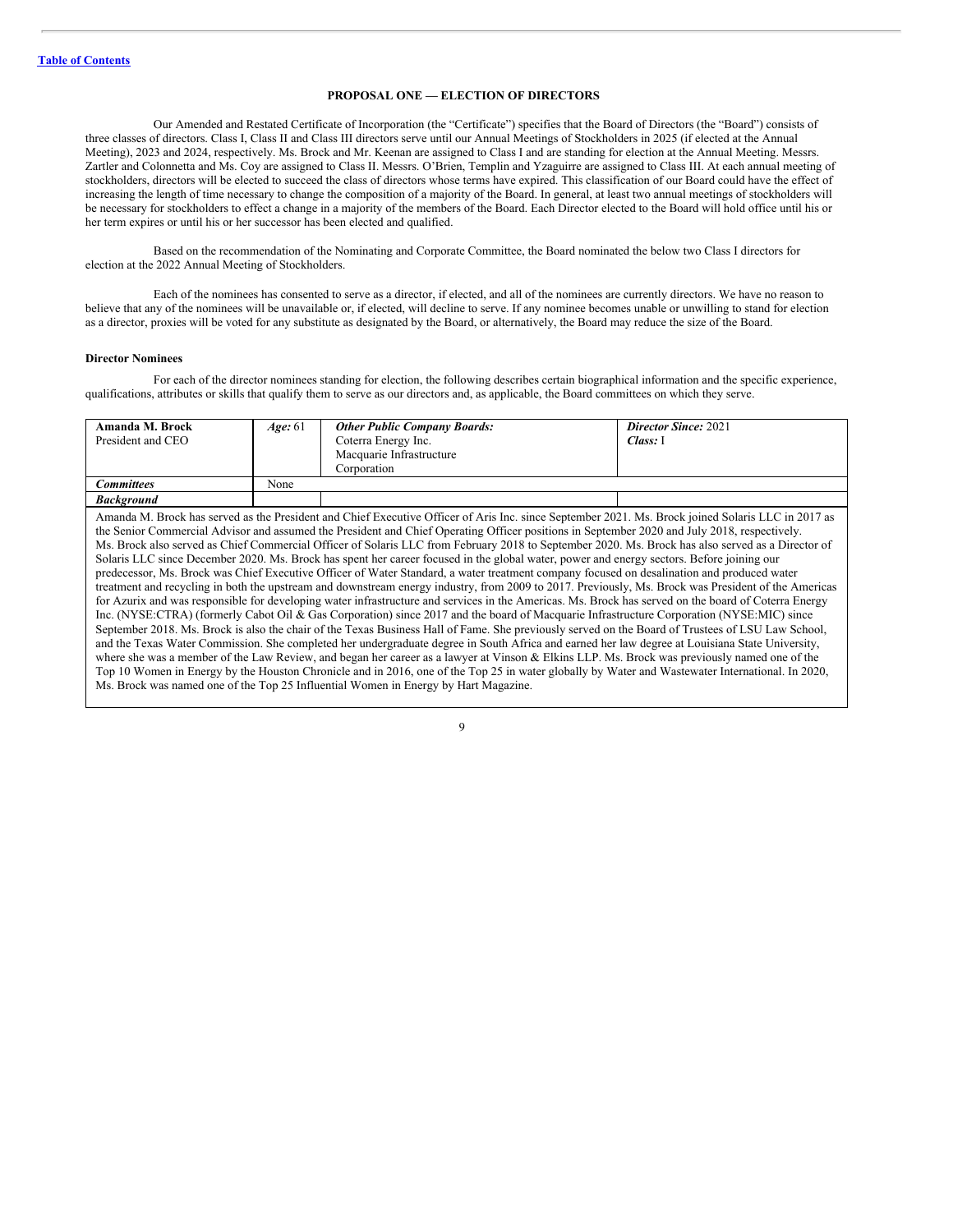Ms. Brock has broad knowledge of the water management aspects of the energy industry and significant experience and expertise with the Company. We believe her skills, background and continuity with the Company qualify her to serve as a member of our Board.

| W. Howard Keenan, Jr.<br>Member, Yorktown<br>Partners LLC | Age: 71                      | <b>Other Public Company Boards:</b><br>Antero Resources Corporation<br>Antero Midstream Corporation<br>Solaris Oilfield Infrastructure, Inc. | <b>Director Since: 2021</b><br>Class: 1 |  |  |
|-----------------------------------------------------------|------------------------------|----------------------------------------------------------------------------------------------------------------------------------------------|-----------------------------------------|--|--|
| Committees                                                | Nominating and ESG Committee |                                                                                                                                              |                                         |  |  |
| <b>Background</b>                                         |                              |                                                                                                                                              |                                         |  |  |

Mr. Keenan has served as a director of our predecessor since September 2016. Mr. Keenan has over 40 years of experience in the financial and energy businesses and has been a Member of Yorktown Partners LLC, a private investment manager focused on the energy industry, since its inception in 1997. From 1975 to 1997, he was in the Corporate Finance Department of the investment bank Dillon, Read & Co. Inc. and active in the private equity and energy areas, including the founding of the first Yorktown Partners fund in 1991. Mr. Keenan also serves on the boards of directors of the following public companies: Antero Resources Corporation (NYSE: AR), Antero Midstream Corporation (NYSE: AM) and Solaris Oilfield Infrastructure, Inc. (NYSE: SOI). In addition, he is serving or has served as a director of multiple Yorktown Partners portfolio companies. Mr. Keenan obtained an AB from Harvard University in 1973, and an MBA from Harvard Business School in 1975.

Mr. Keenan brings decades worth of experience in energy finance and oil and natural gas investments, as well as knowledge gained through past and current service on the board of directors of various public and private companies in the energy industry.

### **Other Directors**

For each of the other directors, the following describes certain biographical information and the specific experience, qualifications, attributes or skills that qualify them to serve as our directors and, as applicable, the Board committees on which they serve.

| William A. Zartler<br>Founder and Executive<br>Chairman                                                                                                                                                                                                                                             | Age: 56 | <b>Other Public Company Boards:</b><br>Solaris Oilfield Infrastructure | <b>Director Since: 2021</b><br>$Class: \mathbb{H}$ |  |  |  |
|-----------------------------------------------------------------------------------------------------------------------------------------------------------------------------------------------------------------------------------------------------------------------------------------------------|---------|------------------------------------------------------------------------|----------------------------------------------------|--|--|--|
| Committees                                                                                                                                                                                                                                                                                          | None    |                                                                        |                                                    |  |  |  |
| <b>Background</b>                                                                                                                                                                                                                                                                                   |         |                                                                        |                                                    |  |  |  |
| William A. Zartler has served as the Founder and Executive Chairman of Aris Inc. since September 2021 and was the Chairman and Chief Executive<br>Officer of Solaris LLC from 2015 to September 2021. Mr. Zartler also currently serves as Chairman and Chief Executive Officer of Solaris Oilfield |         |                                                                        |                                                    |  |  |  |

Officer of Solaris LLC from 2015 to September 2021. Mr. Zartler also currently serves as Chairman and Chief Executive Officer of Solaris Oilfield Infrastructure, Inc. (NYSE:SOI), serving as its Chairman since 2014 and its Chief Executive Officer since July 2018 as well as from 2014 through its initial public offering in May 2017. Mr. Zartler brings over 30 years of experience to Aris, with an extensive background in both energy investing and managing growth businesses. Prior to founding Aris and Solaris Oilfield Infrastructure, Inc., Mr. Zartler was a Founder and Managing Partner of Denham Capital Management ("Denham"), a global energy and commodities private equity firm. He led Denham's global investing activity in the midstream and oilfield services sectors and served on the investment and executive committees. While at Denham, Mr. Zartler served on the boards of numerous portfolio companies. Prior to joining Denham, Mr. Zartler was Senior Vice President and General Manager at Dynegy (formerly known as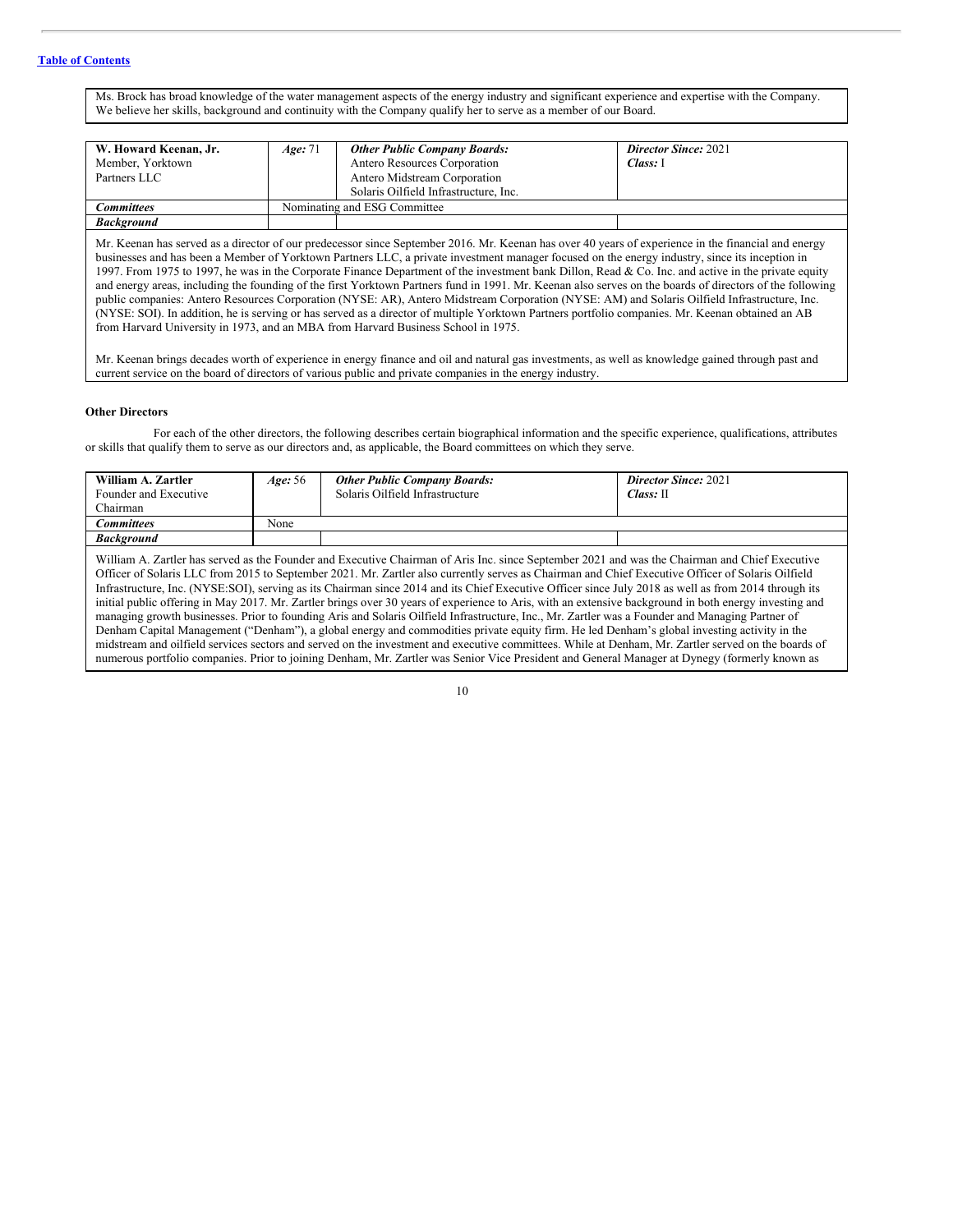# **Table of [Contents](#page-2-0)**

"NGCCorp") and an Olefin Feedstock Manager at the Dow Chemical Company. Mr. Zartler received a Bachelor of Science in Mechanical Engineering from The University of Texas at Austin and is a member of the Walker School of Mechanical Engineering Academy of Distinguished Alumni at The University of Texas. Mr. Zartler also received a Master of Business Administration from Texas A&M University. He completed the Stanford Business School Executive Program and serves on the Advisory Board of the Cockrell School of Engineering at The University of Texas at Austin and the Board of Directors of the Texas Business Hall of Fame Foundation.

Mr. Zartler's strategic vision and deep knowledge of the Company and the industry and his long tenure with the Company and previous companies makes him a valuable member of the Board of Directors.

| <b>Joseph Colonnetta</b>                                                                                                                      | Age:60                                                       | <b>Other Public Company Boards:</b> | <b>Director Since: 2021</b> |  |  |
|-----------------------------------------------------------------------------------------------------------------------------------------------|--------------------------------------------------------------|-------------------------------------|-----------------------------|--|--|
| Partner, HBC                                                                                                                                  |                                                              | ROC Energy Acquisition Corp.        | $Class: \mathbb{H}$         |  |  |
| Investments                                                                                                                                   |                                                              |                                     |                             |  |  |
| <b>Lead Independent Director</b>                                                                                                              |                                                              |                                     |                             |  |  |
| <b>Committees</b>                                                                                                                             | Nominating and ESG Committee (Chair); Compensation Committee |                                     |                             |  |  |
| <b>Background</b>                                                                                                                             |                                                              |                                     |                             |  |  |
| Mr. Colonnetta has served as a director of our predecessor since December 2016 and is a partner with HRC Investments and has over 30 years of |                                                              |                                     |                             |  |  |

Mr. Colonnetta has served as a director of our predecessor since December 2016 and is a partner with HBC Investments and has over 30 years of experience in the private equity industry as both an operator and investor. Since 2011, he has served as the Founding and General Partner of HBC Investments, which specializes in middle market private equity investments. Beginning in 2012, Mr. Colonnetta served for eight years as a Trustee on the Teachers' Retirement System of Texas (Texas Teachers' Board). Mr. Colonnetta also served as the Chairman of the prominent Investment Committee of the Texas Teachers' Board. Mr. Colonnetta has served as a Director and Chairman on numerous private and public company boards. Currently, he serves on the boards of ROC Energy Acquisitions Corp. (Nasdaq: ROC), Getka Energy and Storage, and Thunderbird LNG (a partner with Kinder Morgan in Gulf LNG). He also is a Trustee of St. Michael's Episcopal Foundation. Mr. Colonnetta graduated from the University of Houston in 1985.

Mr. Colonnetta's significant investment experience, as well as his history as a director, make him a valuable member of our Board.

| Debra G. Coy                                                                                                                                                                                                                                                                                                                                                                                                                                                                                                                                                                                                                                                                                                                                       | Age: 64 | <b>Other Public Company Boards:</b>                 | <b>Director Since: 2021</b> |  |  |
|----------------------------------------------------------------------------------------------------------------------------------------------------------------------------------------------------------------------------------------------------------------------------------------------------------------------------------------------------------------------------------------------------------------------------------------------------------------------------------------------------------------------------------------------------------------------------------------------------------------------------------------------------------------------------------------------------------------------------------------------------|---------|-----------------------------------------------------|-----------------------------|--|--|
| Principal, Svanda &                                                                                                                                                                                                                                                                                                                                                                                                                                                                                                                                                                                                                                                                                                                                |         | Global Water Resources, Inc.<br>$Class: \mathbb{H}$ |                             |  |  |
| Coy Consulting                                                                                                                                                                                                                                                                                                                                                                                                                                                                                                                                                                                                                                                                                                                                     |         | Willdan Group, Inc.                                 |                             |  |  |
| <b>Committees</b>                                                                                                                                                                                                                                                                                                                                                                                                                                                                                                                                                                                                                                                                                                                                  |         | Audit Committee; Nominating and ESG Committee       |                             |  |  |
| <b>Background</b>                                                                                                                                                                                                                                                                                                                                                                                                                                                                                                                                                                                                                                                                                                                                  |         |                                                     |                             |  |  |
| Ms. Coy is a Principal of Svanda & Coy Consulting and an advisor to XPV Water Partners, a growth equity fund, where she served as Partner from<br>February 2015 through February 2020. Ms. Coy currently serves as a director of Global Water Resources, Inc. (Nasdaq: GWRS), where she is a<br>member of the Audit Committee and chairs the Corporate Governance, Nominating, Environmental, and Health and Safety Committee, and Willdan<br>Group, Inc. (Nasdaq: WLDN), where she serves on the Audit Committee and Compensation Committee. She is also a director of Axius Water Holdings,<br>a privately held company, and Water for People, a global non-profit. Ms. Coy was a director for AquaVenture Holdings from February 2019 until the |         |                                                     |                             |  |  |

company was acquired in March 2020. Previously, Ms. Coy worked on Wall Street as an equity research analyst for more than 20 years. She was Managing Director leading coverage of the water sector for Janney Montgomery Scott's Capital Markets group, and also held senior equity research roles with the Stanford Washington Research Group, Schwab Capital Markets, HSBC Securities and National Westminster Bank. Ms. Coy obtained a Bachelor of Arts degree from the Southern Adventist University in 1979 and a Master of Arts degree from the University of Maryland in 1986.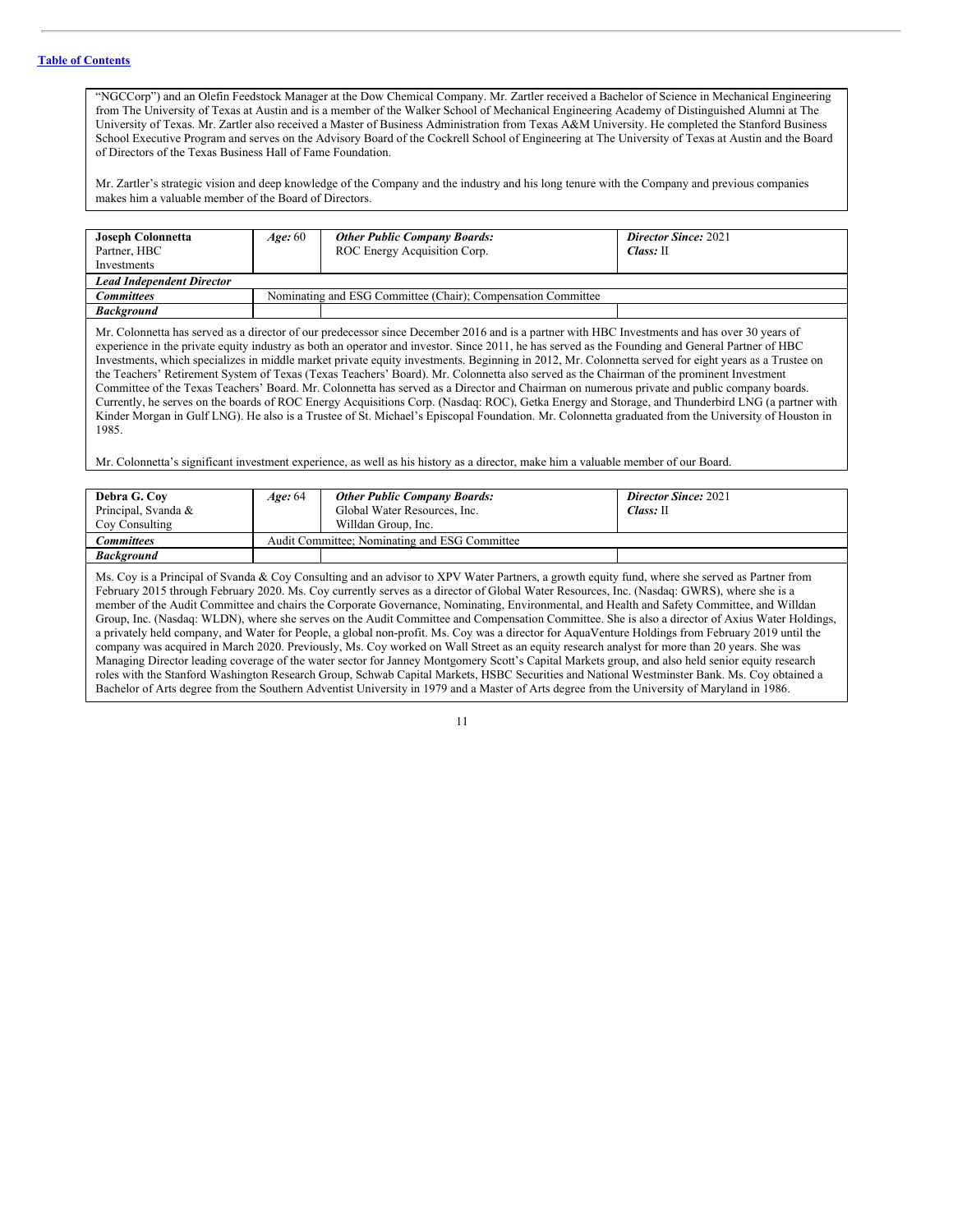We believe Ms. Coy's industry expertise, business acumen, and board experience make her well-qualified to serve as a member of our Board.

| <b>Andrew O'Brien</b>                                                                                                                                                                                                                                                                                                                                                                                                                                                                                                                                                                                                                                                                                                                                                 | Age: 48 | <b>Other Public Company</b> | <b>Director Since: 2021</b> |  |  |
|-----------------------------------------------------------------------------------------------------------------------------------------------------------------------------------------------------------------------------------------------------------------------------------------------------------------------------------------------------------------------------------------------------------------------------------------------------------------------------------------------------------------------------------------------------------------------------------------------------------------------------------------------------------------------------------------------------------------------------------------------------------------------|---------|-----------------------------|-----------------------------|--|--|
| VP and Treasurer,                                                                                                                                                                                                                                                                                                                                                                                                                                                                                                                                                                                                                                                                                                                                                     |         | <b>Boards:</b>              | Class: III                  |  |  |
| ConocoPhillips                                                                                                                                                                                                                                                                                                                                                                                                                                                                                                                                                                                                                                                                                                                                                        |         | None                        |                             |  |  |
| <b>Committees</b>                                                                                                                                                                                                                                                                                                                                                                                                                                                                                                                                                                                                                                                                                                                                                     | None    |                             |                             |  |  |
| <b>Background</b>                                                                                                                                                                                                                                                                                                                                                                                                                                                                                                                                                                                                                                                                                                                                                     |         |                             |                             |  |  |
| Mr. O'Brien has served as a director of our predecessor since June 2021. He currently serves as vice president and treasurer of ConocoPhillips.<br>Mr. O'Brien has more than 20 years of experience in the oil and gas industry. He has served in a variety of finance, strategy and economist roles in the<br>U.K., Canada, Alaska, Indonesia, and Houston. Mr. O'Brien's prior leadership roles include vice president, Corporate Planning and Development;<br>manager, Lower 48 Finance; manager, Investor Relations; manager, Strategy and Portfolio Management; and vice president, Finance and IT for<br>ConocoPhillips Indonesia. He began his career with ConocoPhillips in 1997 as a financial analyst in Warwick, England. Mr. O'Brien was appointed to his |         |                             |                             |  |  |
| current role in May 2021. Mr. O'Brien currently serves on the board of directors of Oil Casualty Investment Corporation. Mr. O'Brien is a chartered                                                                                                                                                                                                                                                                                                                                                                                                                                                                                                                                                                                                                   |         |                             |                             |  |  |
| management accountant and graduated from the University of Plymouth in 1996 with a bachelor's degree in business administration.                                                                                                                                                                                                                                                                                                                                                                                                                                                                                                                                                                                                                                      |         |                             |                             |  |  |

|                       | Mr. O'Brien's leadership abilities and experience in public finance, development and strategic matters, makes him a valuable member of the Board. |                                                                    |            |  |  |  |
|-----------------------|---------------------------------------------------------------------------------------------------------------------------------------------------|--------------------------------------------------------------------|------------|--|--|--|
| Donald C. Templin     | Age: 58                                                                                                                                           | <b>Director Since: 2021</b><br><b>Other Public Company Boards:</b> |            |  |  |  |
| Former CFO and        |                                                                                                                                                   | None                                                               | Class: III |  |  |  |
| President, Marathon   |                                                                                                                                                   |                                                                    |            |  |  |  |
| Petroleum Corporation |                                                                                                                                                   |                                                                    |            |  |  |  |
| Committees            |                                                                                                                                                   | Audit Committee (Chair); Compensation Committee                    |            |  |  |  |
| <b>Background</b>     |                                                                                                                                                   |                                                                    |            |  |  |  |
|                       |                                                                                                                                                   |                                                                    |            |  |  |  |

Mr. Templin most recently served as Executive Vice President and Chief Financial Officer of Marathon Petroleum Corporation (NYSE: MPC) ("Marathon") from July 2019 to January 2021, and also served as President of Marathon from July 2017 to June 2019. Mr. Templin also served as the President of MPLX, LP, which is Marathon's public midstream subsidiary, from January 2016 to June 2017. Mr. Templin joined Marathon in June 2011 and other positions he held at Marathon include Executive Vice President—Supply, Transportation and Marketing and Senior Vice President and Chief Financial Officer. Prior to joining Marathon, Mr. Templin served as a Partner at PricewaterhouseCoopers. Mr. Templin currently serves on the board of One Energy and is a member of One Energy's audit committee. Mr. Templin previously served on the boards of MPLX, LP from 2012 – 2021 and Calgon Carbon Corporation ("Calgon Carbon") from 2013 – 2018 and served as a member of Calgon Carbon's audit committee. Mr. Templin graduated from Grove City College in 1984 with a Bachelor of Arts degree in accounting.

Mr. Templin brings to the Board significant senior management experience, prior public company experience, and industry experience. His long and successful background in public accounting for energy and manufacturing sector clients affords him insight into public company financial reporting requirements and related matters.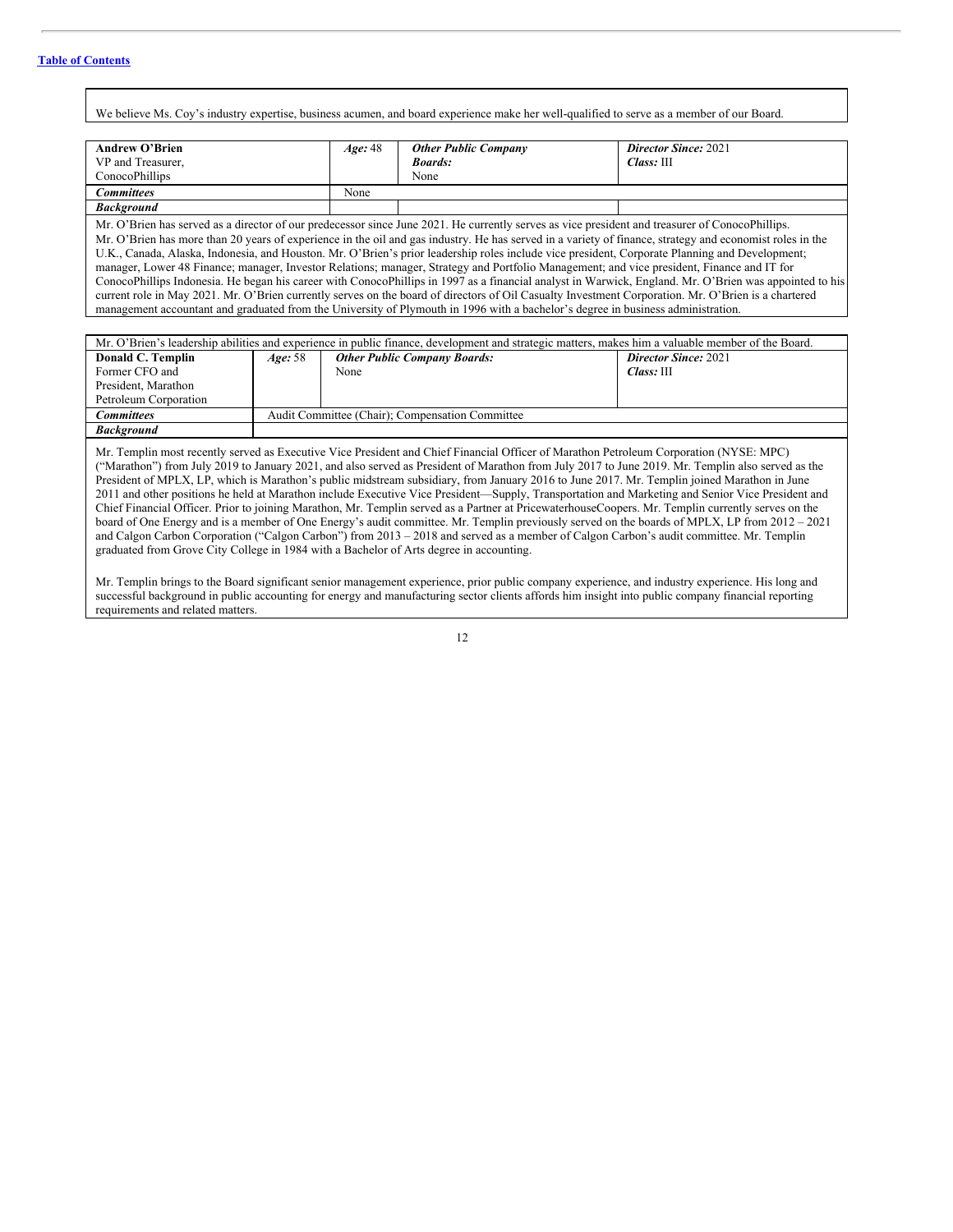# **Table of [Contents](#page-2-0)**

| M. Max Yzaguirre<br>Former Executive<br>Chairman, Forbes Bros.<br>Holdings | Age: 61 | <b>Other Public Company Boards:</b><br>Luther Burbank Corporation | <b>Director Since: 2021</b><br>Class: III |
|----------------------------------------------------------------------------|---------|-------------------------------------------------------------------|-------------------------------------------|
| Committees                                                                 |         | Compensation Committee (Chair); Audit Committee                   |                                           |
| <b>Background</b>                                                          |         |                                                                   |                                           |
|                                                                            |         |                                                                   |                                           |

Mr. Yzaguirre served on the Boards of Directors of BBVA USA Bancshares and BBVA USA Bank from 2009 until June 2021. From May 2017 through February 2021, Mr. Yzaguirre also served first as Chairman and CEO of the Forbes Bros. U.S. operation and ultimately as the Executive Chairman of Forbes Bros. Holdings. Mr. Yzaguirre also served as the Chairman of the Public Utility Commission of Texas from 2001 to 2002 and was a member of the board of directors of Texas Regional Bancshares, Inc. from 2000 until 2006. Mr. Yzaguirre has over 35 years of leadership experience in domestic and international business, government and law, and expertise in a wide variety of industries and sectors, including electricity, oil and gas, banking, real estate, telecommunications and private equity investing. Mr. Yzaguirre currently serves on the board of Luther Burbank Corporation (Nasdaq: LBC) and is a member of Luther Burbank's audit & risk and compensation committees. Mr. Yzaguirre obtained a Bachelor of Business Administration degree from University of Texas at Austin in 1983 and a Juris Doctor degree from the University of Texas School of Law in 1986.

Mr. Yzaguirre's extensive board, regulatory and executive management roles make him a valuable member of our Board.

# **Our Board recommends a vote "FOR" the election of each nominee.**

| ı<br>ı |
|--------|
| ×<br>v |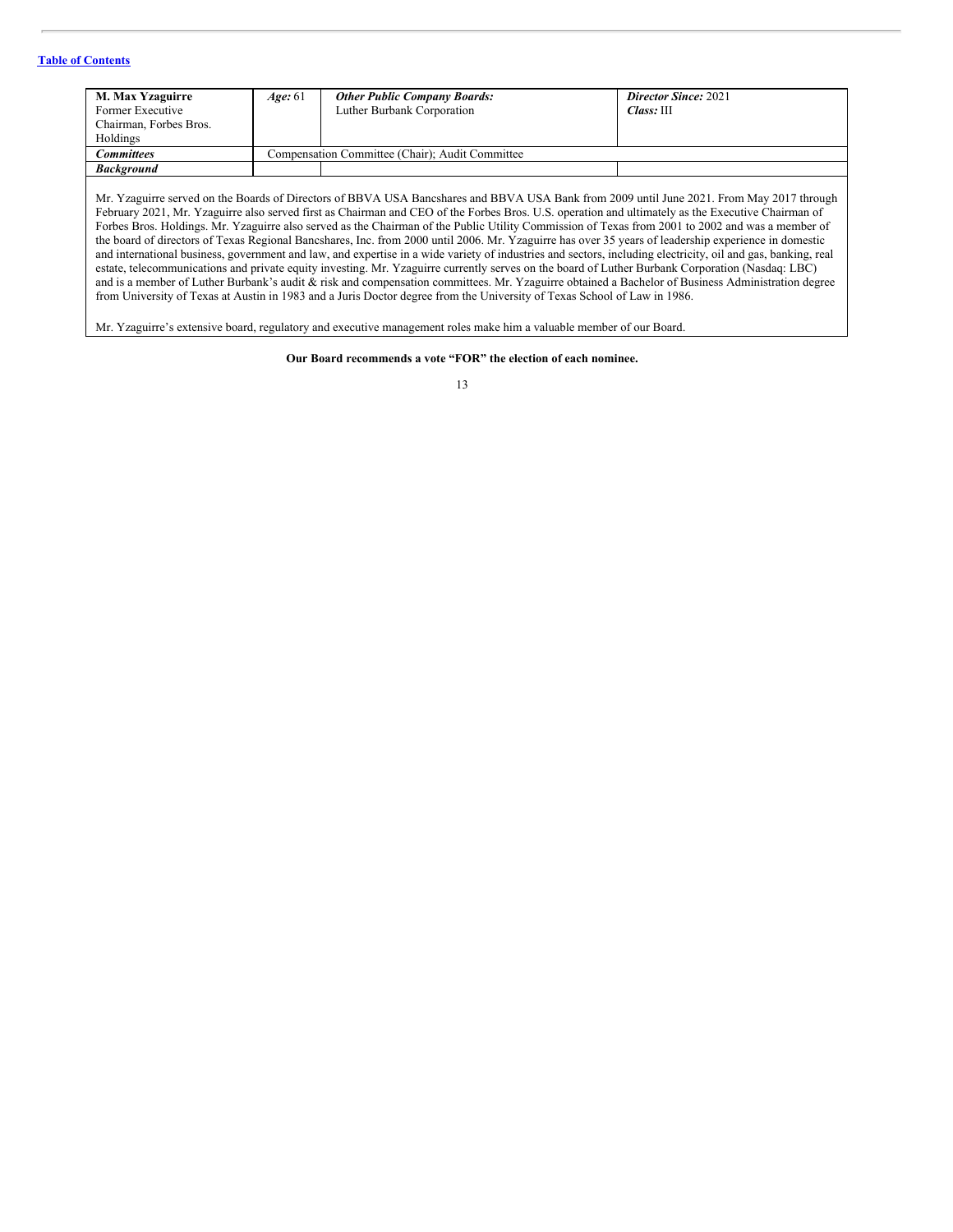# <span id="page-16-0"></span>**PROPOSAL TWO — RATIFICATION OF APPOINTMENT OF INDEPENDENT REGISTERED PUBLIC ACCOUNTING FIRM**

#### BDO USA, LLP ("BDO") has served as the Company's independent registered public accounting firm since 2017.

We are asking stockholders to ratify the Audit Committee's selection of BDO as our independent registered public accounting firm for the fiscal year ending December 31, 2022. While such ratification is not required, the Board is submitting the selection of BDO to our stockholders for ratification as a matter of good corporate practice. If stockholders do not ratify the selection of BDO as our independent registered public accounting firm for the fiscal year ending December 31, 2022, our Audit Committee may reconsider the selection of BDO as our independent registered public accounting firm. Even if the selection is ratified, the Audit Committee may, in its discretion, select a different independent registered public accounting firm at any time during the year if it determines that such a change would be in the best interests of the Company and our stockholders. Representatives of BDO are expected to be present at the Annual Meeting and will have an opportunity to make a statement if they so desire and will be available to answer appropriate questions.

#### **Audit Fees and Services**

The following is a summary of fees paid or to be paid to BDO for services rendered over the prior two fiscal years.

|                              |    | For the year ended<br>December 31, 2021 |   | For the year ended<br>December 31, 2020 |  |  |
|------------------------------|----|-----------------------------------------|---|-----------------------------------------|--|--|
| <b>Audit Fees(1)</b>         | \$ | 441,276                                 | S | 236,170                                 |  |  |
| <b>Audit-Related Fees(2)</b> | S  | 386,377                                 | S | 170,789                                 |  |  |
| Tax Fees $(3)$               |    | __                                      |   |                                         |  |  |
| All Other Fees(4)            |    |                                         |   |                                         |  |  |
| Total                        | \$ | 827,653                                 | S | 406,959                                 |  |  |

- (1) Audit fees are the aggregate fees billed or expected to be billed for each of fiscal 2021 and 2020 for professional services rendered by the principal accountant for the audit of our annual financial statements and review of quarterly financial statements for services that are normally provided by the accountant in connection with statutory and regulatory filings or engagements for those fiscal years.
- (2) Audit-related fees are the aggregate fees billed or expected to be billed for each of fiscal 2021 and 2020 for assurance and related services by the principal accountant that are reasonably related to the performance of the audit or review of our financial statements.
- (3) Tax fees are the aggregate fees billed or expected to be billed for each of fiscal 2021 and 2020 for professional services rendered by the principal accountant for tax compliance, tax advice, and tax planning.
- (4) All other fees are the aggregate fees billed or expected to be billed for each of fiscal 2021 and 2020 for products and services provided by the principal accountant.

#### **Pre-Approval Policy**

The Audit Committee has adopted an Audit andNon-Audit Services Pre-Approval policy, under which the Audit Committee annually reviews and pre-approves the services that are expected to be provided by the outside auditor. Any engagement to provide audit ornon-audit services that has not been pre-approved through that process must be specificallypre-approved by the Audit Committee if it is to be provided by the outside auditor. All of the services and fees identified in the table above were approved in accordance with SEC and Public Company Accounting Oversight board (the "PCAOB") requirements and, following our initial public offering, were approved by the Audit Committee.

Our Board of Directors recommends a vote "FOR" the ratification of the selection by the Audit Committee of BDO as our independent **registered public accounting firm.**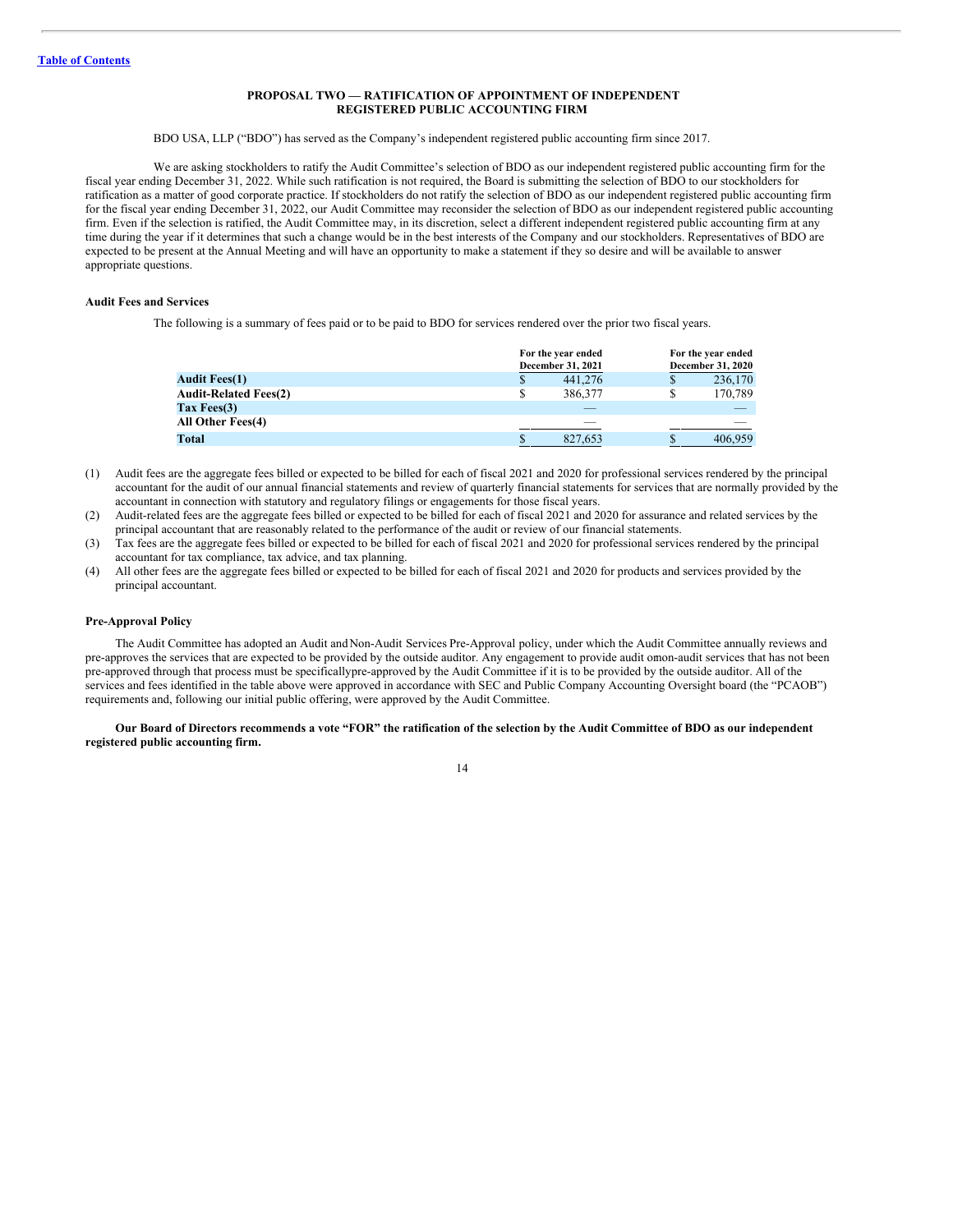#### **Audit Committee Report\***

The Audit Committee has reviewed and discussed our audited financial statements with management, and has discussed with our independent registered public accounting firm the matters required to be discussed by applicable requirements of the PCAOB and SEC. Additionally, the Audit Committee has received the written disclosures and the letter from our independent registered public accounting firm, as required by the applicable requirements of the PCAOB, and has discussed with the independent registered public accounting firm the independent registered public accounting firm's independence. Based upon such review and discussion, the Audit Committee recommended to the Board that the audited financial statements be included in our Annual Report on Form 10-K for the last fiscal year for filing with the SEC.

Submitted by:

Audit Committee of the Board of Directors Donald C. Templin (Chair) Debra G. Coy M. Max Yzaguirre

<sup>\*</sup> The information contained in this Audit Committee Report shall not be deemed to be "soliciting material" or "filed" or incorporated by reference in future filings with the SEC, or subject to the liabilities of Section 18 of the Exchange Act, except to the extent that the Company specifically requests that the information be treated as soliciting material or specifically incorporates it by reference into a document filed under the Securities Act of 1933, as amended (the "Securities Act") or the Exchange Act.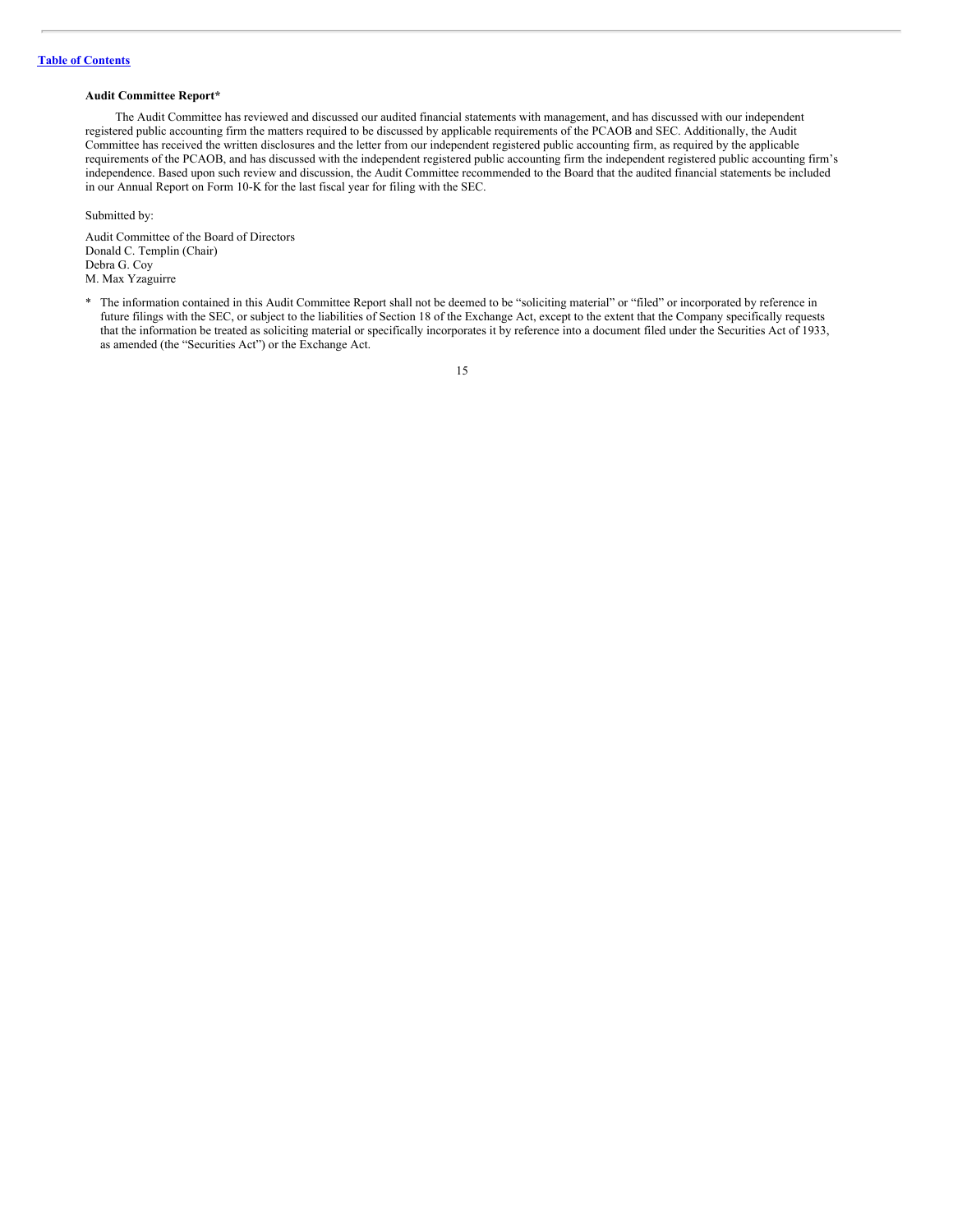# <span id="page-18-0"></span>**EXECUTIVE OFFICERS**

Set forth below are the name, age, position and description of the business experience of our executive officers (other than those who are also directors and included above) as of April 26, 2022.

# **Other Executive Officers**

| Brenda R. Schroer has served as the Chief Financial Officer of Aris Inc. since May 2021. Ms. Schroer served as the Interim Chief Financial Officer of<br>our predecessor from March 2021 until being appointed as the Chief Financial Officer of our predecessor in June 2021. Ms. Schroer previously served<br>on the board of our predecessor from July 2019 through February 2021. Ms. Schroer previously served as the Senior Vice President, Chief Financial<br>Officer and Treasurer of Concho Resources Inc. ("Concho") from January 2019 through January 2021. She also served as the Senior Vice President,<br>Chief Accounting Officer and Treasurer of Concho from May 2017 to January 2019. Ms. Schroer joined Concho in 2013, and held other roles including<br>Vice President, Chief Accounting Officer and Treasurer. Prior to joining Concho, Ms. Schroer was with Ernst & Young LLP since 1999. Her most<br>recent position was Americas Oil & Gas Sector Resident within the national audit practice. Ms. Schroer has served on the board of Antero Resources<br>Corporation (NYSE:AR) since April 2021 and currently serves as chair of the audit committee. Ms. Schroer was named one of 25 Influential Women<br>in Energy in 2020 by Hart Energy. Ms. Schroer received a Bachelor of Business Administration in Accounting from West Texas A&M University and a | <b>Brenda R. Schroer</b> | Age: 46 | <b>Chief Financial Officer</b> |  |
|--------------------------------------------------------------------------------------------------------------------------------------------------------------------------------------------------------------------------------------------------------------------------------------------------------------------------------------------------------------------------------------------------------------------------------------------------------------------------------------------------------------------------------------------------------------------------------------------------------------------------------------------------------------------------------------------------------------------------------------------------------------------------------------------------------------------------------------------------------------------------------------------------------------------------------------------------------------------------------------------------------------------------------------------------------------------------------------------------------------------------------------------------------------------------------------------------------------------------------------------------------------------------------------------------------------------------------------------------------------------------------------|--------------------------|---------|--------------------------------|--|
| Master of Science in Accounting from Texas A&M University. Ms. Schroer is a certified public accountant in the state of Texas.                                                                                                                                                                                                                                                                                                                                                                                                                                                                                                                                                                                                                                                                                                                                                                                                                                                                                                                                                                                                                                                                                                                                                                                                                                                       |                          |         |                                |  |

| <b>Adrian O. Milton</b>                                 | Age: 37 | General Counsel, Chief Administrative Officer and Corporate Secretary                                                                                                                                                                                                                                 |
|---------------------------------------------------------|---------|-------------------------------------------------------------------------------------------------------------------------------------------------------------------------------------------------------------------------------------------------------------------------------------------------------|
|                                                         |         | Adrian Milton has served as the General Counsel, Chief Administrative Officer and Corporate Secretary since November 2021. Mr. Milton previously<br>served as the Vice President and General Counsel of Headlands Research, Inc., a clinical trial site organization from March 2021 through November |
|                                                         |         | 2021. From 2013 to February 2021, Mr. Milton served in various roles of responsibility, including Deputy General Counsel for Concho. Mr. Milton                                                                                                                                                       |
|                                                         |         | began his career with the international law firm of Latham & Watkins LLP where he practiced corporate and securities law. Mr. Milton obtained his                                                                                                                                                     |
|                                                         |         | Doctor of Jurisprudence from the University of Chicago Law School. Mr. Milton received a Bachelor of Business Administration in International                                                                                                                                                         |
| Business and Marketing from the University of Oklahoma. |         |                                                                                                                                                                                                                                                                                                       |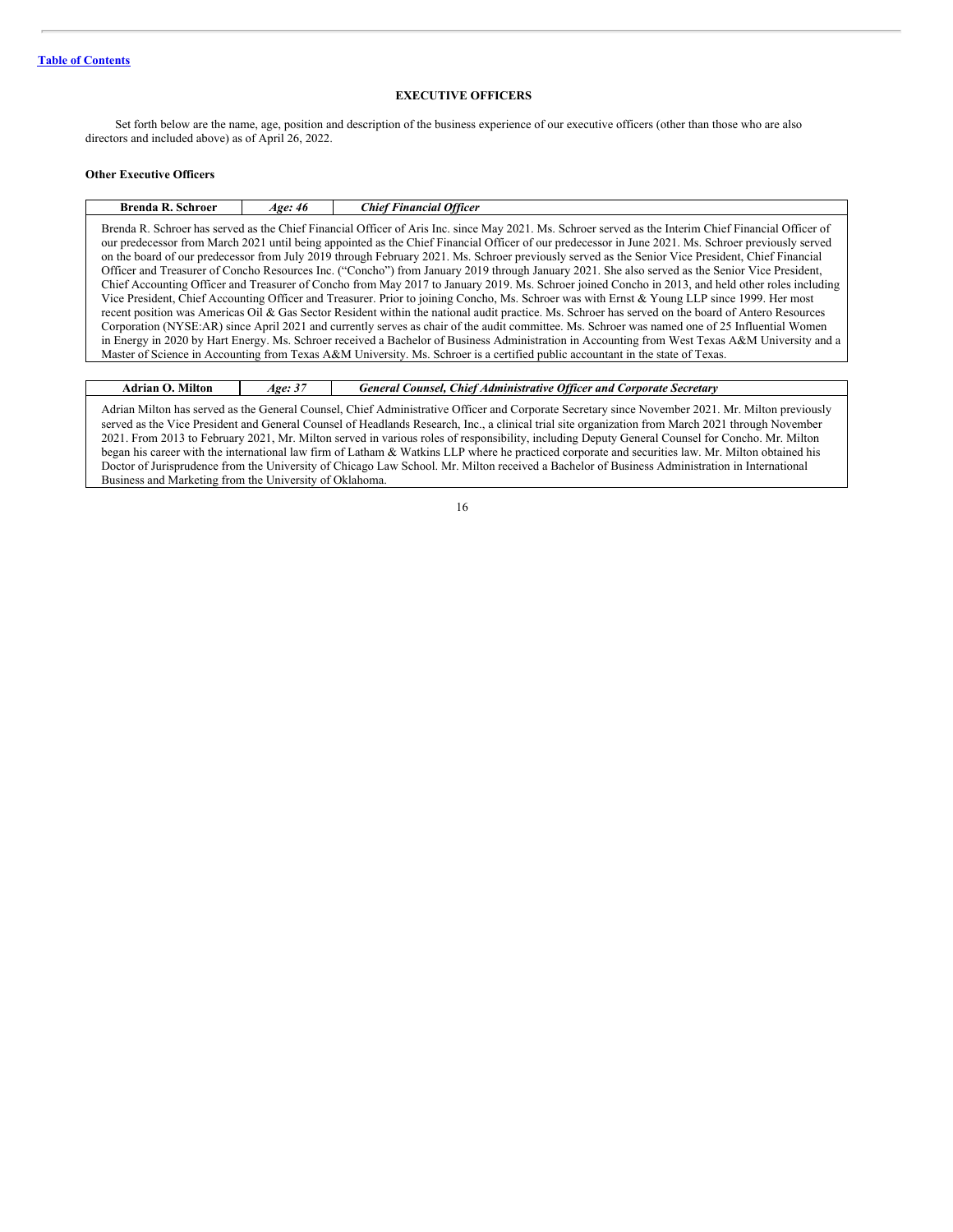# <span id="page-19-0"></span>**EXECUTIVE COMPENSATION**

Our named executive officers ("NEOs") for the fiscal year ended December 31, 2021 (the "2021 Fiscal Year") are as follows:

- William A. Zartler, our Founder and Executive Chairman;
- Amanda M. Brock, our President and Chief Executive Officer and Director; and
- Brenda R. Schroer, Chief Financial Officer.

### **2021 Summary Compensation Table**

The following table sets forth information concerning the compensation paid to our named executive officers.

| <b>Name and Principal Position</b>    | Year | Salary<br>$($ \$ $)(1)$ | <b>Bonus</b><br>$($ (\$) $(2)$ | <b>Stock</b><br>Awards<br>(5)(3) | All Other<br>Compensation<br>(5)(4) | Total<br>(S) |
|---------------------------------------|------|-------------------------|--------------------------------|----------------------------------|-------------------------------------|--------------|
| William A. Zartler                    | 2021 | 377,547                 | 827,547                        | 4.145.371                        | 11,600                              | 5,362,065    |
| Founder and Executive Chairman        | 2020 | 381,808                 | 250,000                        |                                  | 7,266                               | 639,074      |
| Amanda M. Brock                       | 2021 | 413,478                 | 863,478                        | 4.009.864                        | 11,600                              | 5.298.420    |
| President and Chief Executive Officer | 2020 | 328,173                 | 255,000                        |                                  | 11.400                              | 594.573      |
| <b>Brenda R. Schroer(5)</b>           | 2021 | 318,269                 | 883.333                        | 1.600.019                        | 173                                 | 2,801,794    |
| Chief Financial Officer               |      |                         |                                |                                  |                                     |              |

(1) Amounts reflect salary actually paid to the NEOs in the years shown.

- (2) Amounts shown in this column reflect (i) special cash bonus awards received in recognition of the efforts of Mr. Zartler, Ms. Brock and Ms. Schroer in connection with the IPO, and (ii) amounts earned by our named executive officers pursuant to a short-term performance-based incentive bonus arrangement approved by the Board for the given year, and (iii) additional cash bonuses made to Ms. Schroer of \$200,000 for the Company's successful completion of its senior sustainability-linked bond offering and \$250,000 for the Company's completion of its IPO. Under the IPO bonus, Mr. Zartler and Ms. Brock each received \$450,000 and Ms. Schroer received \$140,000. Under the annual incentive program, Mr. Zartler, Ms. Brock and Ms. Schroer received \$377,547, \$413,478 and \$293,333, respectively.
- (3) Amounts reflect the aggregate grant date fair value of time-vested restricted stock units granted to the NEOs in 2021, computed in accordance with FASB ASC Topic 718 and based on the closing price of our common stock on the dates of grant. These amounts may not correspond to the actual value eventually realized by each NEO because the value depends on the market value of our common stock at the time the award vests.

(4) Amounts in this column represent matching contributions under the Company's 401(k) plan during the 2021 Fiscal Year for each NEO.

(5) Ms. Schroer was the Interim Chief Financial Officer of our predecessor from March 2021 until being appointed as the Chief Financial Officer in May 2021, and this amount represents a proportionate share of her 2021 base salary.

#### **Narrative Disclosure to Summary Compensation Table**

#### *Base Salaries*

At the start of the 2021 Fiscal Year, Mr. Zartler and Ms. Brock's base salaries were set at \$374,100 and \$364,760, respectively. Ms. Schroer's base salary was set at \$350,000 upon joining the Company in 2021. In connection with completing the IPO, in October 2021 Mr. Zartler, Ms. Brock and Ms. Schroer's base salaries were increased to \$400,000, \$700,000 and \$450,000, respectively.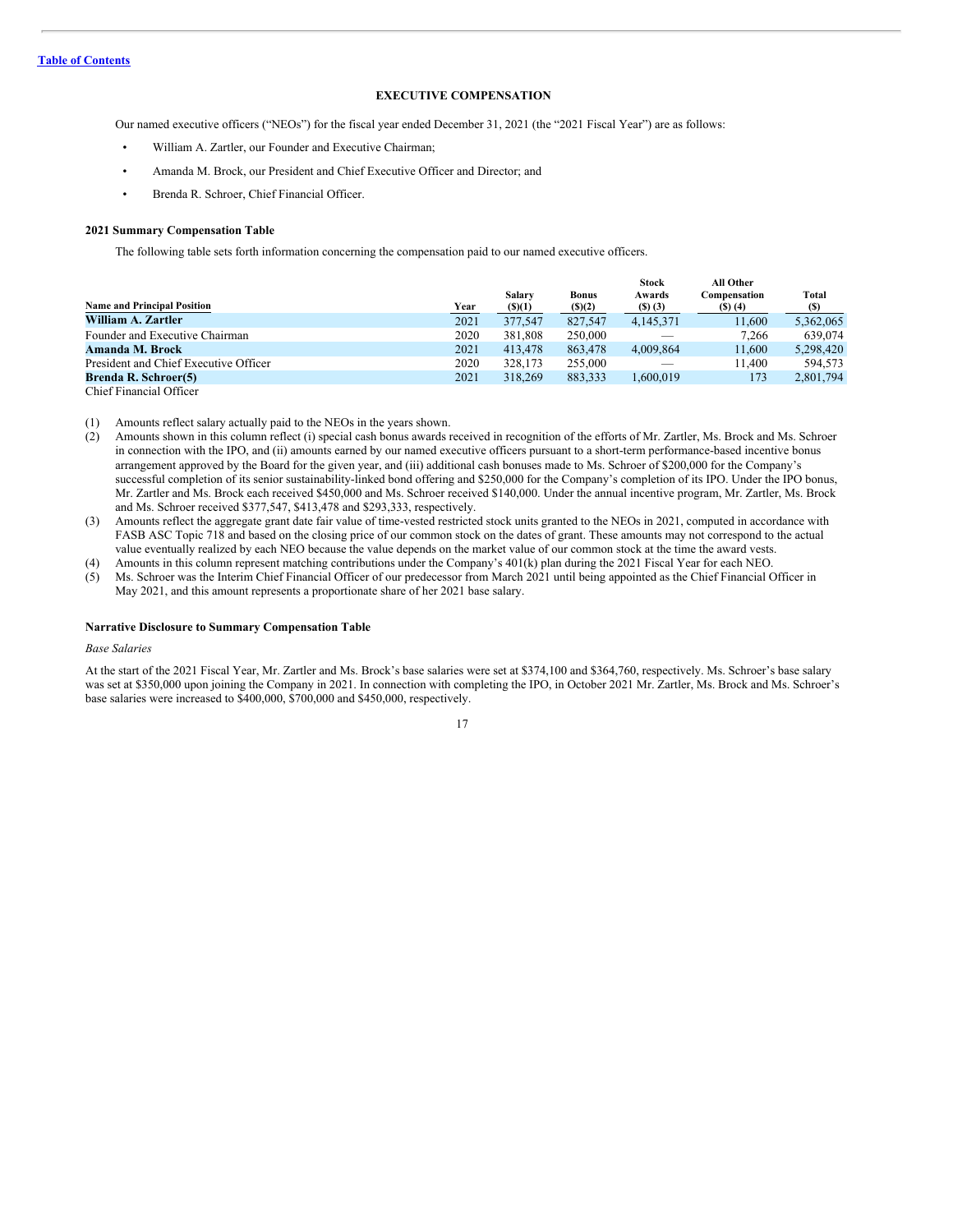#### *Annual Bonus*

We maintained a discretionary bonus program for the 2021 Fiscal Year. Under this program, the Compensation Committee assessed the performance of Ms. Brock and approved her 2021 bonus amount. The Compensation Committee also assessed the performance of Mr. Zartler and Ms. Schroer and recommended their 2021 bonus amounts to our Board of Directors for approval. Our Board of Directors assessed the performances of Mr. Zartler and Ms. Schroer and determined their final bonus amounts. Our board retained ultimate discretion for determining final bonus payouts for all NEOs. No officer was present during any discussions concerning his or her own bonus payments.

In determining the final bonus amounts set forth in the Summary Compensation Table above, our Board of Directors considered the company's growth in earnings, volumes, water recycling business growth, safety and environmental performance and each individual's performance. Additionally, our Board of Directors considered the Company's successful completion of its senior sustainability-linked bond offering and initial public offering in 2021.

#### *2021 Equity Incentive Plan*

In connection with the IPO, we adopted the 2021 Equity Incentive Plan (the "2021 Plan") pursuant to which we currently grant performance-based restricted stock units, time-based restricted stock units and restricted stock awards to eligible participants. Each of our NEOs received grants of restricted stock units under the 2021 Equity Incentive Plan in the 2021 Fiscal Year.

#### *Severance Agreements*

On January 29, 2021 we entered into letter agreements (the "Severance Agreements") with each of Mr. Zartler and Ms. Brock that provide for certain severance protections in the event of a termination without cause. These agreements are described further under "Additional Narrative Disclosure— Potential Payments Upon Termination or a Change in Control—Severance Agreements" below.

#### **Outstanding Equity Awards at 2021 Fiscal-Year End Table**

|                    |               |                                                                                              | <b>Option Awards</b>                                                                           |                                             |                                     |                                                                               |                                                                                      |
|--------------------|---------------|----------------------------------------------------------------------------------------------|------------------------------------------------------------------------------------------------|---------------------------------------------|-------------------------------------|-------------------------------------------------------------------------------|--------------------------------------------------------------------------------------|
| Name               | Grant<br>Date | Number of<br><b>Securities</b><br>Underlying<br>Unexercised<br>Options $(\#)$<br>Exercisable | Number of<br><b>Securities</b><br>Underlying<br>Unexercised<br>Options $(\#)$<br>Unexercisable | Option<br><b>Exercise</b><br>Price<br>$(S)$ | Option<br><b>Expiration</b><br>Date | Number of<br>shares or<br>units of<br>stock that<br>have not<br>vested $(\#)$ | Market<br>value of<br>shares or<br>units of<br>stock that<br>have not<br>vested (\$) |
| William A. Zartler | 10/26/2021    |                                                                                              |                                                                                                |                                             |                                     | 130,770(1)                                                                    | 1,693,472                                                                            |
|                    | 12/16/2021    |                                                                                              |                                                                                                |                                             |                                     | 205,931(2)                                                                    | 2,666,806                                                                            |
| Amanda M. Brock    | 10/26/2021    |                                                                                              |                                                                                                |                                             |                                     | 173,077(1)                                                                    | 2,241,347                                                                            |
|                    | 12/16/2021    |                                                                                              |                                                                                                |                                             |                                     | 144,152(2)                                                                    | 1,866,769                                                                            |
| Brenda R. Schroer  | 10/26/2021    |                                                                                              |                                                                                                |                                             |                                     | 53,847(1)                                                                     | 697,319                                                                              |
|                    | 12/16/2021    |                                                                                              |                                                                                                |                                             |                                     | 49,424(2)                                                                     | 640.041                                                                              |

(1) Represents restricted stock units ("RSUs") granted under the 2021 Plan. The RSUs will vest in the following installments: (i) 50% on October 22, 2022, (ii) 25% on October 22, 2023, and (iii) 25% on October 22, 2024.

(2) Represents RSUs granted under the Aris Water Solutions, Inc. 2021 Plan. The RSUs will vest in the following installments:(i) one-third on December 16, 2022, (ii) one-third on December 16, 2023, and (iii) one-third on December 16, 2024.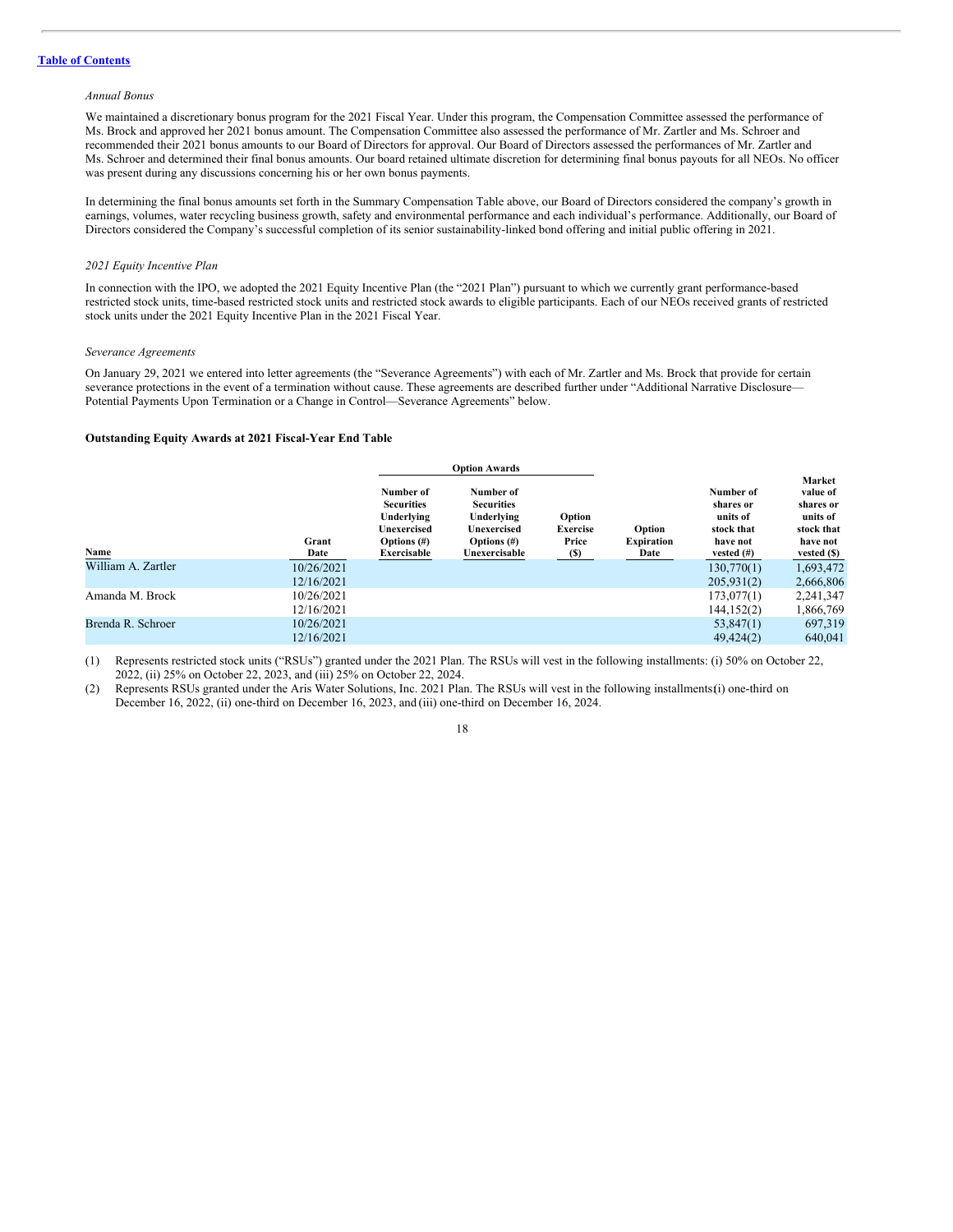# *Retirement Benefits*

The Company has not maintained, and does not currently maintain, a defined benefit pension plan or nonqualified deferred compensation plan. The Company's 401(k) plan currently provides a dollar-for-dollar matching contribution on up to 4% of a participant's eligible deferred compensation.

#### **Potential Payments Upon Termination or a Change in Control**

Under the Severance Agreements, in the event of a termination of employment by the Company without cause that occurs within nine months following the IPO, the applicable NEO will receive 12 months of continued base salary and be subject to a 12-month post-termination non-competition covenant. Under the Severance Agreements, in the event of Mr. Zartler's or Ms. Brock's voluntary resignation of employment without good reason, the posttermination non-compete and non-solicitation period will be 12 months post-termination.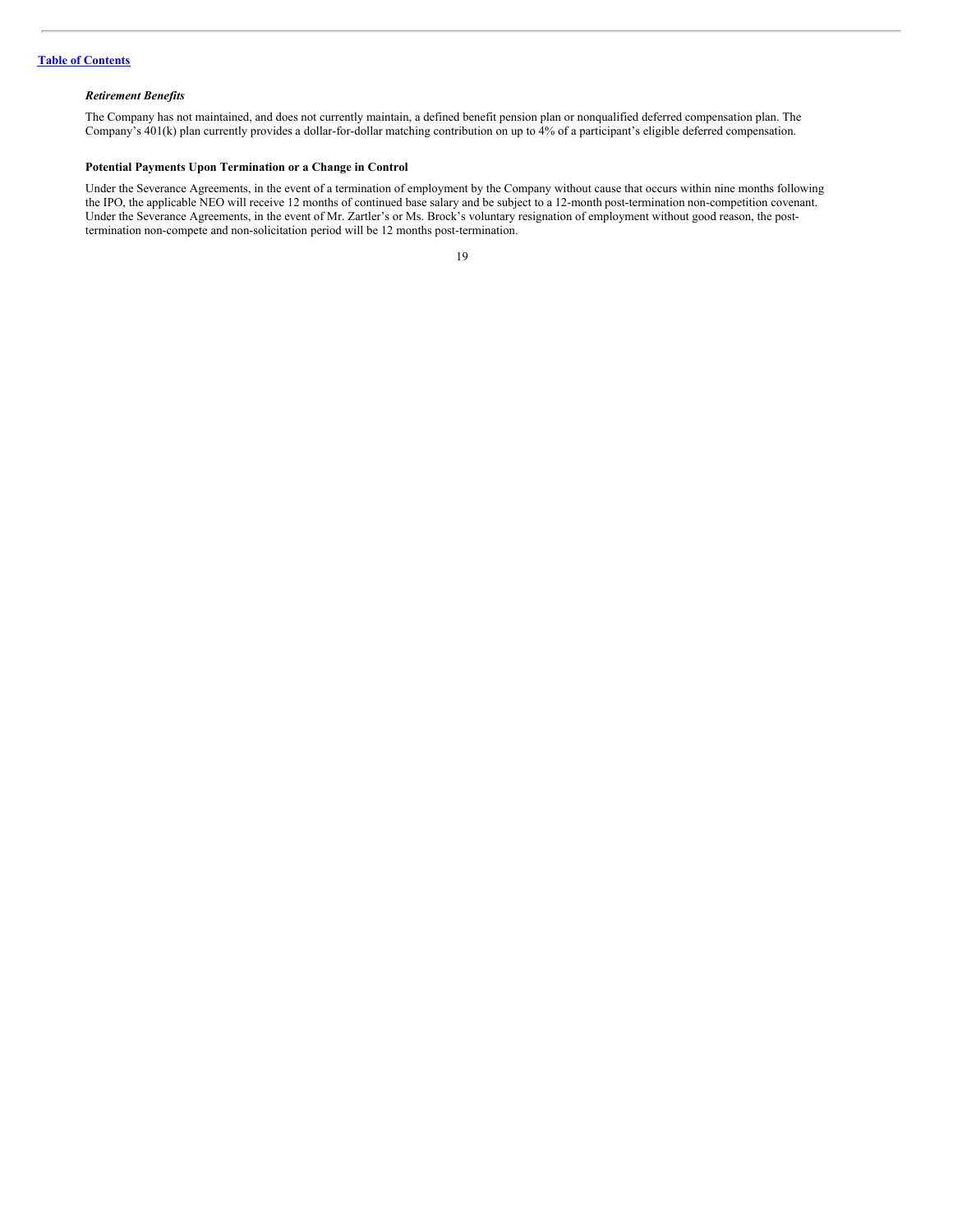# <span id="page-22-0"></span>**EQUITY COMPENSATION PLAN INFORMATION**

The following table sets forth certain information regarding the 2021 Equity Incentive Plan (the "2021 Plan") as of December 31, 2021:

| Plan category                                              | Number of<br>securities to<br>be issued<br>upon<br>exercise of<br>outstanding<br>options,<br>warrants<br>and rights<br>(a) | Weighted-<br>average<br>exercise<br>price of<br>outstanding<br>options.<br>warrants<br>and rights<br>(b) | Number of<br>securities<br>remaining<br>available for<br>future<br>issuance<br>under equity<br>compensation<br>plans<br>(excluding)<br>securities<br>reflected in<br>column (a))<br>(c) |
|------------------------------------------------------------|----------------------------------------------------------------------------------------------------------------------------|----------------------------------------------------------------------------------------------------------|-----------------------------------------------------------------------------------------------------------------------------------------------------------------------------------------|
| Equity compensation plans approved by security holders     |                                                                                                                            |                                                                                                          |                                                                                                                                                                                         |
| Equity compensation plans not approved by security holders | 1,455,268                                                                                                                  |                                                                                                          | 3,894,732                                                                                                                                                                               |
| Total                                                      | 1,455,268                                                                                                                  |                                                                                                          | 3,894,732                                                                                                                                                                               |

Our only equity compensation plan is the 2021 Plan. The 2021 Plan was adopted by the Company in connection with the IPO but has not been approved by our public stockholders. Please read Note 15 to our consolidated financial statements, entitled "Stock-Based Compensation and Other Compensation Plans," which is included in our Annual Report on Form 10-K for the fiscal year ended December 31, 2021, for a description of our equity compensation plan. In addition, a detailed description of the terms of the 2021 Plan is contained in the Section available in our registration statement on Form S-1, last filed on November 7, 2017, under the heading "Executive Compensation—2017 Long Term Incentive Plan." A description of the Equity Incentive Plan is contained in the prospectus, dated October 21, 2021, filed by the Company with the Securities and Exchange Commission on October 25, 2021, in the section entitled "2021 Equity Incentive Plan".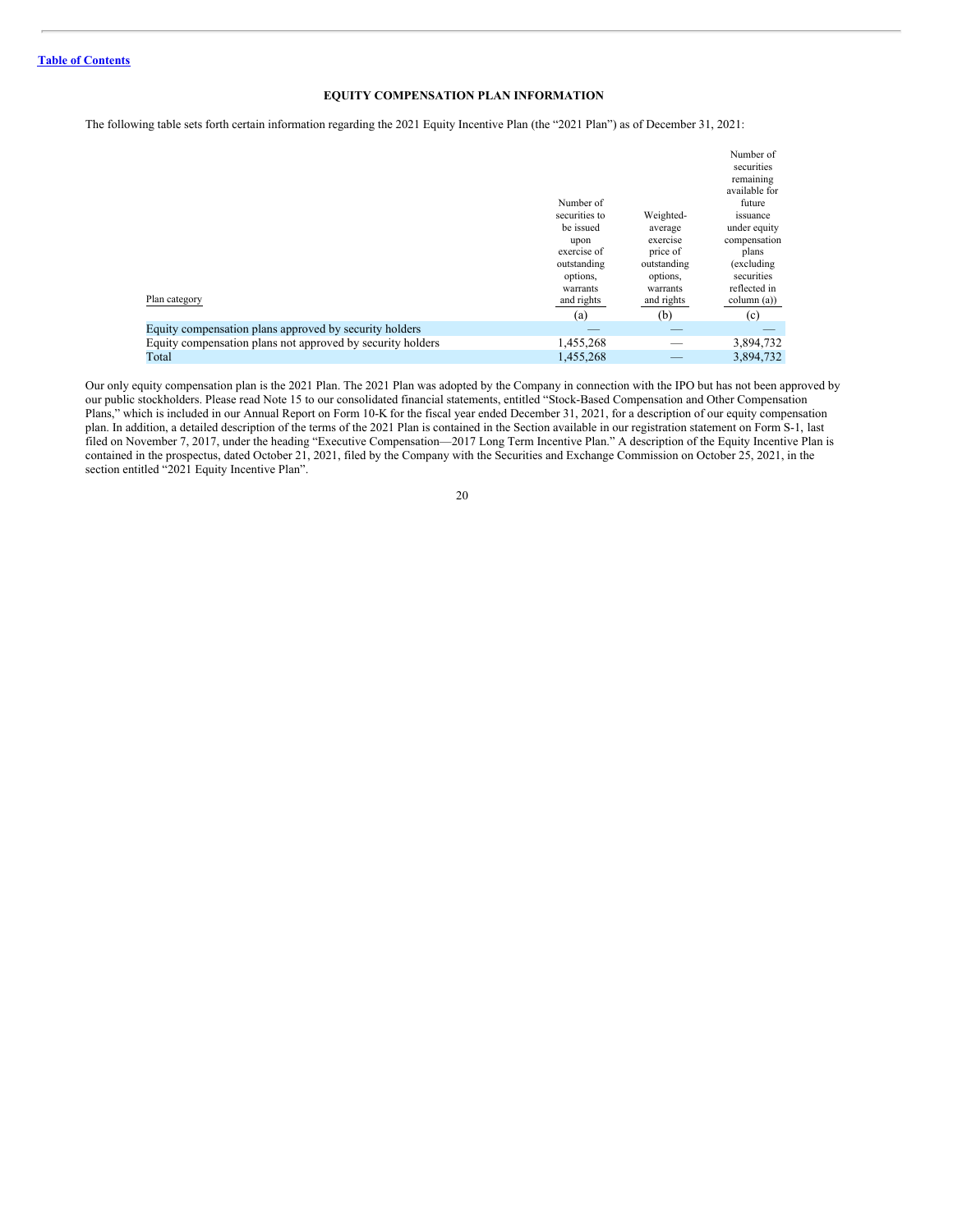# <span id="page-23-0"></span>**CERTAIN RELATIONSHIPS AND RELATED PARTY TRANSACTIONS**

#### **Policies and Procedures for the Company's Related Person Transactions**

Our Audit Committee charter provides that our Audit Committee must review policies and procedures for the review, approval and ratification of related person transactions, as defined in applicable SEC rules, review related person transactions, and oversee other related person transactions governed by applicable accounting standards.

#### *Related Person Transaction Policy*

We have adopted a written policy on transactions with "Related Persons," defined in the policy as any (1) person who is or was (since the beginning of the Company's last completed fiscal year, even if they do not presently serve in that role) an executive officer, director or nominee for election as a director, (2) greater than 5% beneficial owner of the Company's common stock, or (3) the immediate family members of any of the foregoing. For purposes of this policy, an "Interested Transaction" is defined as any transaction, arrangement, relationship or series of similar transactions, arrangements or relationships (including any indebtedness or guarantee of indebtedness) in which (1) the aggregate amount involved since the beginning of the Company's last completed fiscal year is or is expected to exceed \$100,000 (including any periodic payments or installments due on or after the beginning of the Company's last completed fiscal year and, in the case of indebtedness, the largest amount expected to be outstanding and the amount of annual interest thereon), (2) the Company or any of its subsidiaries is a participant, and (3) any Related Person has or will have a direct or indirect material interest. The Audit Committee will review the material facts of all Interested Transactions that require the Audit Committee's approval and either approve or disapprove of the entry into the Interested Transaction, taking into account, among other factors it deems appropriate, whether the Interested Transaction is on terms no less favorable than terms generally available to an unaffiliated third-party under the same or similar circumstances and the extent of the Related Person's interest in such Interested Transaction. If advance Audit Committee approval of an Interested Transaction requiring the Audit Committee's approval is not feasible, then the Interested Transaction will be considered and, if the Audit Committee determines it to be appropriate, ratified at the Audit Committee's next regularly scheduled meeting. In addition, the policy provides standing pre-approval for certain types of transactions that the Audit Committee has reviewed and determined shall be deemed pre-approved.

### **The Company's Related Party Transactions**

We have entered into the following Related Party Transactions, which were ongoing during 2021:

#### *Registration Rights Agreement*

In connection with the closing of the IPO, the Company entered into a registration rights agreement with certain of the owners of its Class B common stock in which we agreed to register the sale of their shares under certain circumstances.

#### *Solaris LLC Agreement*

In connection with the closing of the IPO, the Company entered into an amended and restated Solaris LLC Agreement pursuant to which each owner of units in Solaris LLC ("Solaris LLC Units") at the time of the IPO ("Legacy Owners") has, subject to certain limitations, the right (the "Redemption Right") to cause Solaris LLC to acquire all or a portion of their Solaris LLC Units for, at Solaris LLC's election, (x) shares of our Class A common stock at a redemption ratio of one share of Class A common stock for each Solaris LLC Unit redeemed, subject to conversion rate adjustments for stock splits, stock dividends and reclassifications or (y) an equivalent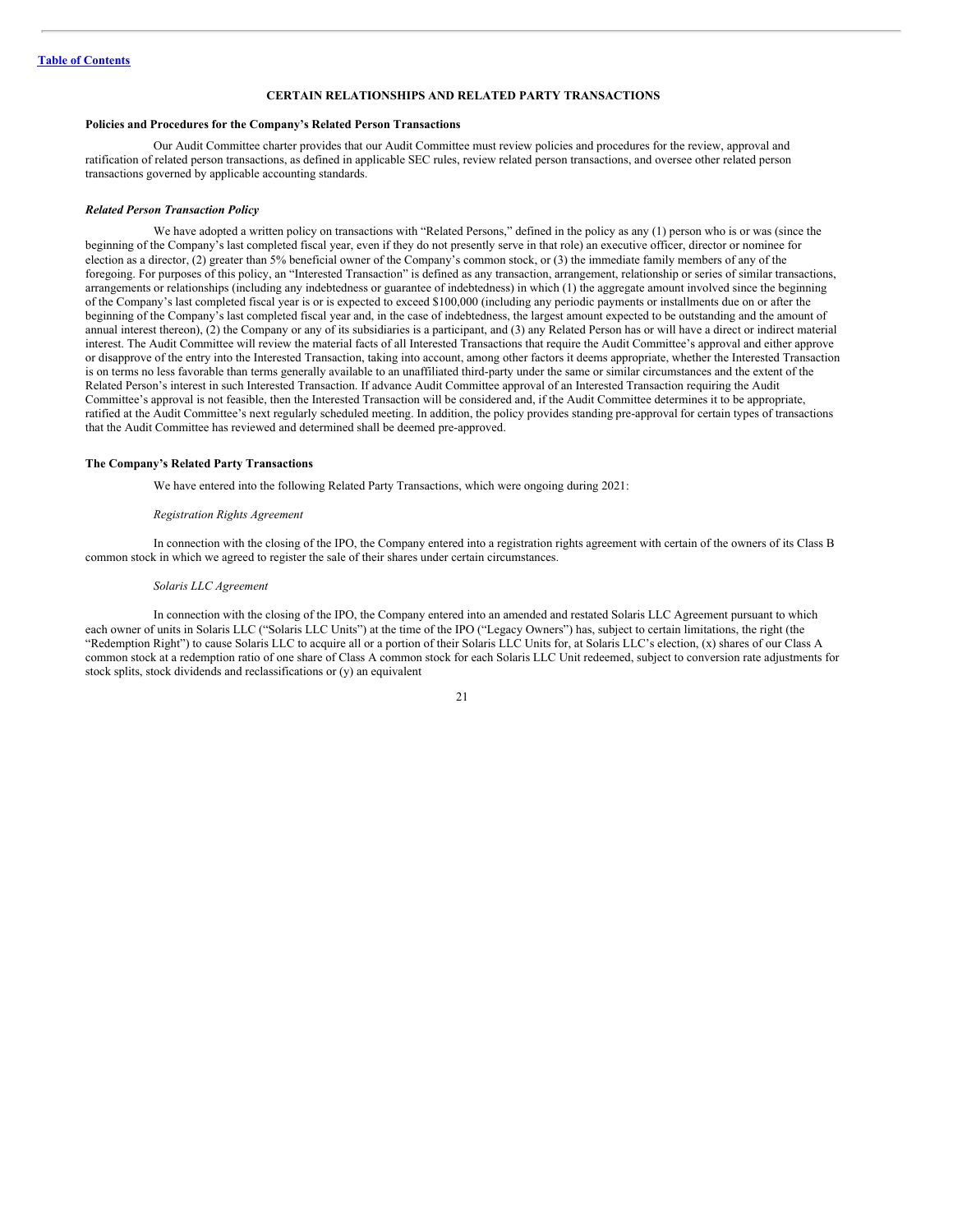amount of cash. Alternatively, upon the exercise of the redemption right, Aris (instead of Solaris LLC) will have the right to acquire each tendered Solaris LLC Unit directly from the Legacy Owners for, at Aris's election, (x) one share of Class A common stock or (y) an equivalent amount of cash. In addition, upon a change of control of Aris, the Company has the right to require each holder of Solaris LLC Units (other than Aris) to exercise its Redemption Right with respect to some or all of such unitholder's Solaris LLC Units. Under the Solaris LLC Agreement, the members have also agreed that certain of the Legacy Owners and their respective affiliates are permitted to engage in business activities or invest in or acquire businesses which may compete with our business or do business with our customers.

### *Tax Receivable Agreement*

In connection with the closing of the IPO, the Company entered into a tax receivable agreement (the "TRA") with the Legacy Owners of Solaris LLC Units (each such person, a "TRA Holder," and together, the "TRA Holders"). The TRA generally provides for the payment by the Company to each TRA Holder of 85% of the net cash savings, if any, in U.S. federal, state and local income tax and franchise tax that the Company actually realizes (computed using simplifying assumptions to address the impact of state and local taxes) or is deemed to realize in certain circumstances in periods after the IPO as a result of certain increases in tax basis, and from deemed interest deductions arising from these payments, that occur as a result of the Company's acquisition or Solaris LLC's redemption, respectively, of all or a portion of such TRA Holder's Solaris LLC Units in certain circumstances in periods after the IPO.

#### *Director Nomination Agreement*

In connection with the closing of the IPO, the Company entered into a director nomination agreement with affiliates of ConocoPhillips and Yorktown. The director nomination agreement provides such holders with the right, but not the obligation, to nominate directors for election to our Board as follows: (i) ConocoPhillips has the right to nominate one nominee for election to our Board for so long as ConocoPhillips and its affiliates beneficially own at least 12.5% of the voting power of our common stock and such nominee will be a Class III director; and (ii) Yorktown has the right to nominate one nominee for election to our Board for so long as Yorktown and its affiliates beneficially own at least 12.5% of the voting power of our common stock and such nominee will be a Class I director. In addition, each of ConocoPhillips and Yorktown are entitled to designate the successor for its respective Board designee whose Board service terminates prior to the end of the director's term. The rights of each of ConocoPhillips and Yorktown will terminate on the date when such holder ceases to beneficially own at least 12.5% of the voting power of our common stock (or earlier upon written notice by such holder agreeing to terminate its rights under the agreement).

#### *Agreements with ConocoPhillips*

We and ConocoPhillips entered into a 13-year water gathering and handling agreement, pursuant to which an affiliate of ConocoPhillips agreed to dedicate all of the produced water generated from its current and future acreage in a defined area of mutual interest ("AMI") in New Mexico and Texas. We also supply recycled water and groundwater as part of this agreement since our integrated pipeline network is located in or in close proximity to much of the ConocoPhillips acreage, allowing us to provide them with significant volumes of water.

As of December 31, 2021, the Company had a receivable of \$20.2 million from ConocoPhillips, and a payable of \$1.4 million to ConocoPhillips. As December 31, 2021, the Company also had revenues from ConocoPhillips of approximately \$105 million and operating expenses reimbursed to ConocoPhillips in the amount of approximately \$1.3 million. Operating expenses reimbursed to ConocoPhillips are related to the Company's reimbursement of ConocoPhillips' costs for operating certain assets on the Company's behalf between closing and the transfer of the acquired assets.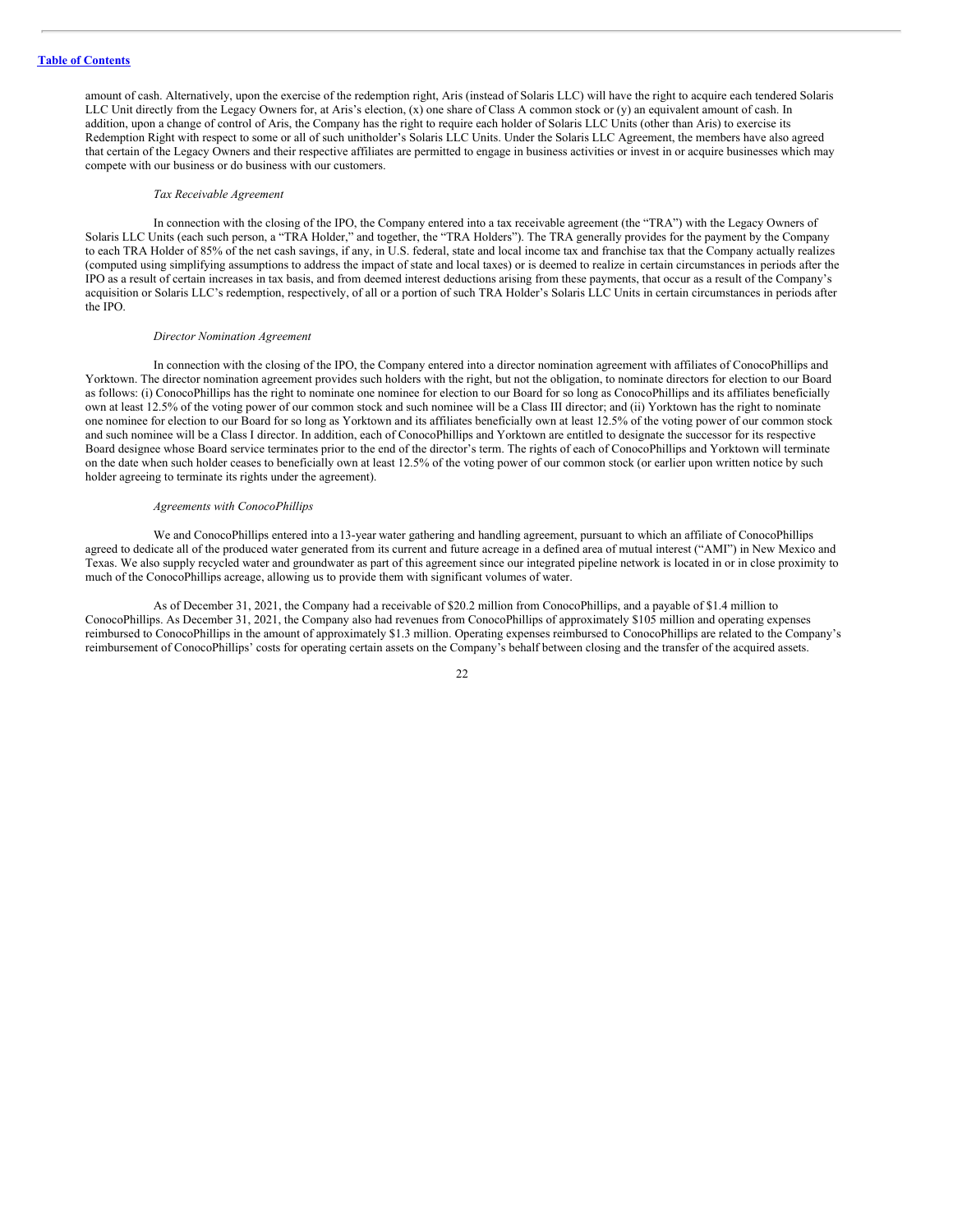# *Agreement with Solaris Energy Management, LLC*

On September 14, 2016, we entered into an administrative services arrangement with Solaris Energy Management, LLC ("SEM"), a company owned by Mr. Zartler, for the provision of certain personnel and administrative services at cost. Beginning in 2020, services provided by SEM were administrative only. In addition, SEM provides office space, equipment and supplies to us under the administrative service agreement.

For the year ended December 31, 2021, we incurred \$0.6 million for these services. The Company had \$0.05 million accrued payables to SEM at December 31, 2021. As of December 31, 2021, the Company had a prepaid balance to SEM of \$0.2 million to cover future rent and other expenses.

### *Vision Resources, Inc.*

We purchase brackish water for use in our water solutions activities from Vision Resources, Inc ("Vision"). Vision is a Legacy Owner of Solaris LLC. For the year ended December 31, 2021, we made purchases of \$1.5 million for water and services. We also rent office space from an affiliate of Vision in Carlsbad, New Mexico and have incurred rent expense of \$0.2 million for the year ended December 31, 2021.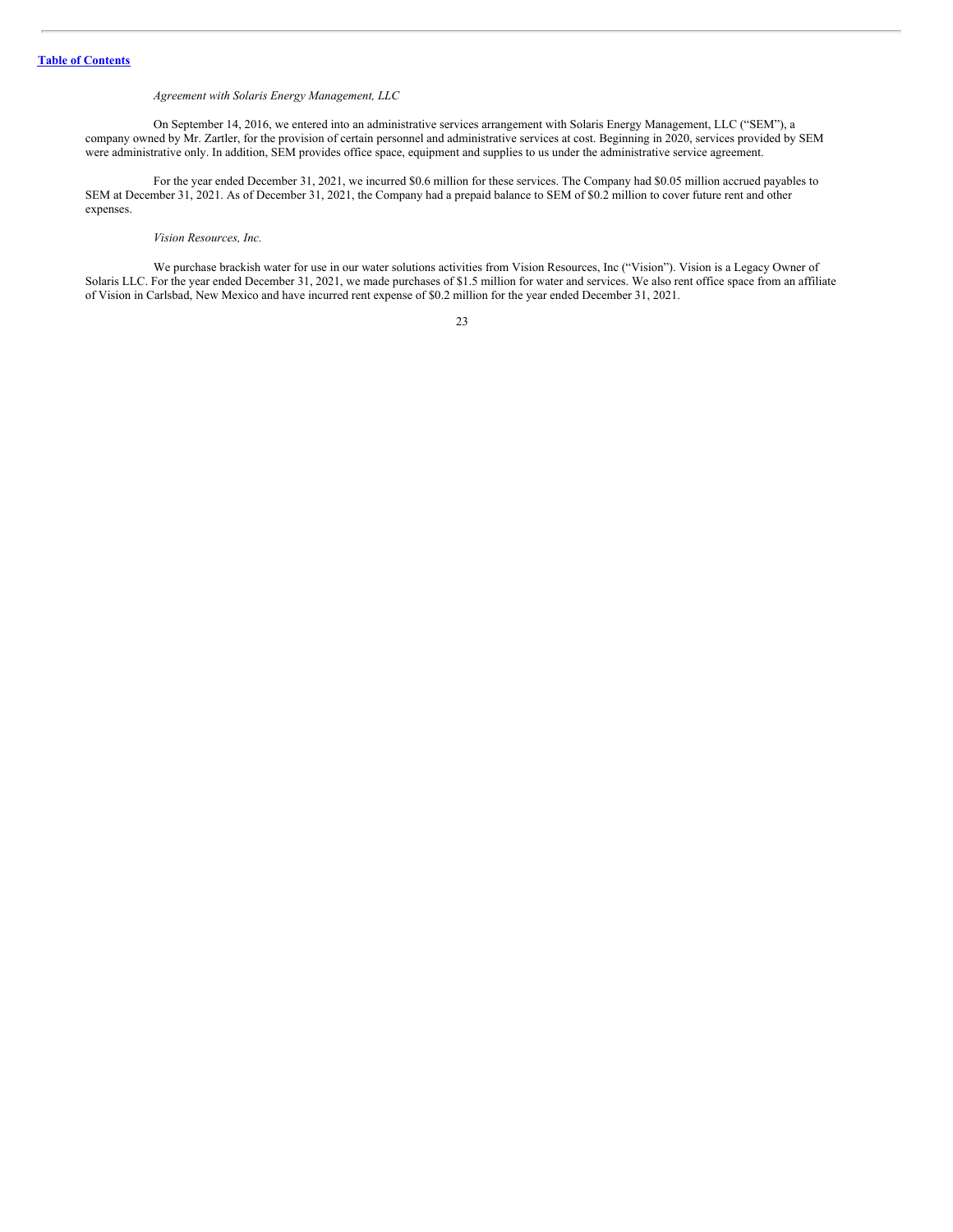# <span id="page-26-0"></span>**BENEFICIAL OWNERSHIP OF SECURITIES**

The following table sets forth information known to the Company regarding beneficial ownership of shares of the Company's common stock as of April 13, 2022 by:

- each person known by the Company to be the beneficial owner of more than 5% of the Company's outstanding shares of Class A common stock or Class B common stock;
- each of the Company's named executive officers and directors; and
- all executive officers and directors as a group.

Beneficial ownership is determined according to the rules of the SEC, which generally provide that a person has beneficial ownership of a security if he, she or it possesses sole or shared voting or investment power over that security, including options, warrants and certain other derivative securities that are currently exercisable or will become exercisable within 60 days. The percentage of beneficial ownership is based on 22,006,624 shares of the Company's Class A common stock and 31,568,017 shares of the Company's Class B common stock issued and outstanding as of April 13, 2022.

Unless otherwise indicated and subject to community property laws and similar laws, the Company believes that all parties named in the table below have sole voting and investment power with respect to all shares of common stock beneficially owned by them.

Unless otherwise indicated, the address of each of the parties named in the table below is 9811 Katy Freeway, Suite 700, Houston, Texas 77024.

|                                                  | <b>Class A</b><br>Common<br>Stock(1) |            | Class B<br>Common<br><b>Stock</b> |            | Total<br>Voting<br>Power(2) |               |
|--------------------------------------------------|--------------------------------------|------------|-----------------------------------|------------|-----------------------------|---------------|
| <b>Name of Beneficial Owner</b>                  | Number                               | % of Class | Number                            | % of Class | Number                      | $\frac{0}{0}$ |
| 5% Stockholders:                                 |                                      |            |                                   |            |                             |               |
| ConocoPhilips(3)                                 |                                      |            | 12,873,151                        | 41%        | 12,873,151                  | 24%           |
| Yorktown Energy Partners XI, L.P. <sup>(4)</sup> |                                      |            | 10.304.608                        | 33%        | 10,304,608                  | 19%           |
| Entities associated with HBC Investments(5)      |                                      |            | 3,179,324                         | $10\%$     | 3,179,324                   | $6\%$         |
| Solaris Midstream Investment, LLC(6)             |                                      |            | 2,315,818                         | $7\%$      | 2,315,818                   | 4%            |
| T. Rowe Price Associates, Inc.(7)                | 2,554,196                            | 12%        |                                   |            | 2,554,196                   | 5%            |
| Encompass Capital Advisors LLC(8)                | 1.922.702                            | 9%         |                                   |            | 1.922.702                   | 4%            |
| Wellington Management Group LLP(9)               | 1,854,981                            | 8%         |                                   | –          | 1,854,981                   | 3%            |
| Alyeska Investment Group, L.P.(10)               | 1.620.051                            | 7%         |                                   | --         | 1.620.051                   | 3%            |
| Federated Hermes, Inc. <sup>(11)</sup>           | 1.250,000                            | 6%         |                                   | _          | 1.250.000                   | $2\%$         |
| 140 Summer Partners Master Fund LP(12)           | 1.073.897                            | $5\%$      |                                   | _          | 1,073,897                   | $2\%$         |
| Wellington Trust Company, NA(13)                 | 1.107.313                            | $5\%$      |                                   |            | 1.107.313                   | $2\%$         |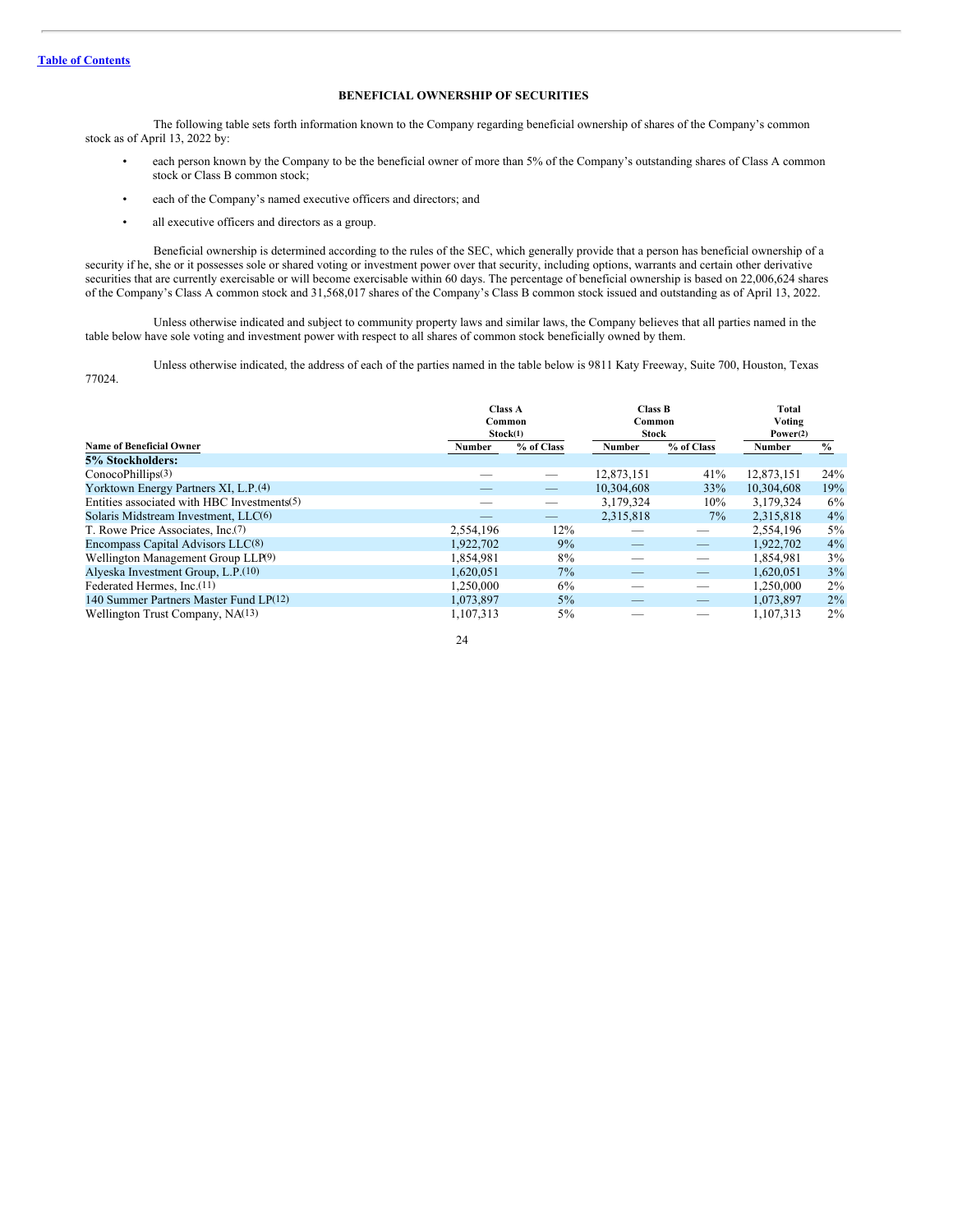## **Table of [Contents](#page-2-0)**

|                                                                         | <b>Class A</b><br>Common<br>Stock(1) |            | <b>Class B</b><br>Common<br><b>Stock</b> |            | Total<br>Voting<br>Power(2) |        |
|-------------------------------------------------------------------------|--------------------------------------|------------|------------------------------------------|------------|-----------------------------|--------|
| <b>Name of Beneficial Owner</b>                                         | Number                               | % of Class | Number                                   | % of Class | Number                      | $\%$   |
| <b>Named Executive Officers, Directors and Director Nominees:</b>       |                                      |            |                                          |            |                             |        |
| William A. Zartler(6)                                                   |                                      |            | 2,315,818                                | $7\%$      | 2,315,818                   | $4\%$  |
| Amanda M. Brock <sup>(14)</sup>                                         |                                      |            |                                          |            |                             |        |
| Brenda R. Schroer                                                       | 29,380                               | *          |                                          |            | 29,380                      | *      |
| Joseph Colonnetta $(5)(15)$                                             | 12,693                               | $\ast$     | 3,179,324                                | 10%        | 3,192,017                   | $6\%$  |
| Debra G. Coy $(16)$                                                     | 12,270                               | $\ast$     |                                          |            | 12,270                      | $\ast$ |
| W. Howard Keenan, $Jr(4)(17)$                                           | 7.693                                | $\ast$     | 10.304.608                               | 33%        | 10.312.301                  | 19%    |
| Andrew O'Brien                                                          |                                      |            |                                          |            |                             |        |
| Donald C. Templin $(18)$                                                | 87.693                               | $\ast$     | _                                        |            | 87.693                      | $\ast$ |
| M. Max Yzaguirre(19)                                                    | 18,462                               | *          |                                          |            | 18,462                      | $*$    |
| All executive officers, directors and director nominees as a group (10) |                                      |            |                                          |            |                             |        |
| persons)                                                                | 168.191                              | $1\%$      | 15,799,750                               | 50%        | 15.967.941                  | 30%    |

Represents less than 1.0 percent.

- (1) Subject to the terms of the Solaris LLC Agreement, certain of our officers and directors and the other members of Solaris LLC have, subject to certain limitations, the right to cause Solaris LLC to acquire all or a portion of their Solaris LLC Units for shares of our Class A common stock at a redemption ratio of one share of Class A common stock for each Solaris LLC Unit redeemed. In connection with such acquisition, the corresponding number of shares of Class B common stock will be cancelled. See "The Company's Related Party Transactions—Solaris LLC Agreement." Pursuant to Rule 13d-3 under the Exchange Act, a person has beneficial ownership of a security as to which that person, directly or indirectly, through any contract, arrangement, understanding, relationship, or otherwise has or shares voting power and/or investment power of such security and as to which that person has the right to acquire beneficial ownership of such security within 60 days. The Company has the option to deliver cash in lieu of shares of Class A common stock upon exercise by a Solaris LLC Unit Holder of its redemption right. As a result, beneficial ownership of Class B common stock and Solaris LLC Units is not reflected as beneficial ownership of shares of our Class A common stock for which such units and stock may be redeemed.
- (2) Represents percentage of voting power of our Class A common stock and Class B common stock voting together as a single class. Each share of Class B common stock has no economic rights, but entitles the holder thereof to one vote for each Solaris LLC Unit held by such holder.
- (3) Based on a Schedule 13G, dated February 14, 2022, jointly filed with the SEC by ConocoPhillips, Concho Resources Inc. ("Concho") and COG Operating LLC ("COG"). The shares are directly held by COG. COG is a wholly owned subsidiary of Concho, and Concho is a wholly owned subsidiary of ConocoPhillips. Each of ConocoPhillips, Concho and COG reported shared voting and dispositive power with respect to the shares. The address of ConocoPhillips is 925 N. Eldridge Parkway, Houston, Texas 77079. The address of each of Concho and COG Operating LL is One Concho Center, 600 W. Illinois Avenue, Midland, Texas 79701.
- (4) Based on a Schedule 13G, dated February 14, 2022, jointly filed with the SEC by Yorktown Energy Partners XI, L.P. ("Yorktown XI"), Yorktown XI Company LP ("Yorktown XI Company") and Yorktown XI Associates LLC ("Yorktown XI Associates"). The shares are directly held by Yorktown XI. Yorktown XI Company is the sole general partner of Yorktown XI, and Yorktown XI Associates is the sole general partner of Yorktown XI Company. As a result, Yorktown XI Company and Yorktown XI Associates may be deemed to beneficially own the shares directly held by Yorktown XI. Each of Yorktown XI, Yorktown XI Company and Yorktown XI Associates reported shared voting and dispositive power with respect to the shares. Yorktown XI Company and Yorktown XI Associates disclaim beneficial ownership of the securities held by Yorktown XI in excess of their pecuniary interest therein. W. Howard Keenan, Jr. is a manager of Yorktown XI Associates and thus may be deemed to beneficially own the shares held by Yorktown XI Associates. Mr. Keenan disclaims beneficial ownership of the shares held by Yorktown XI except to the

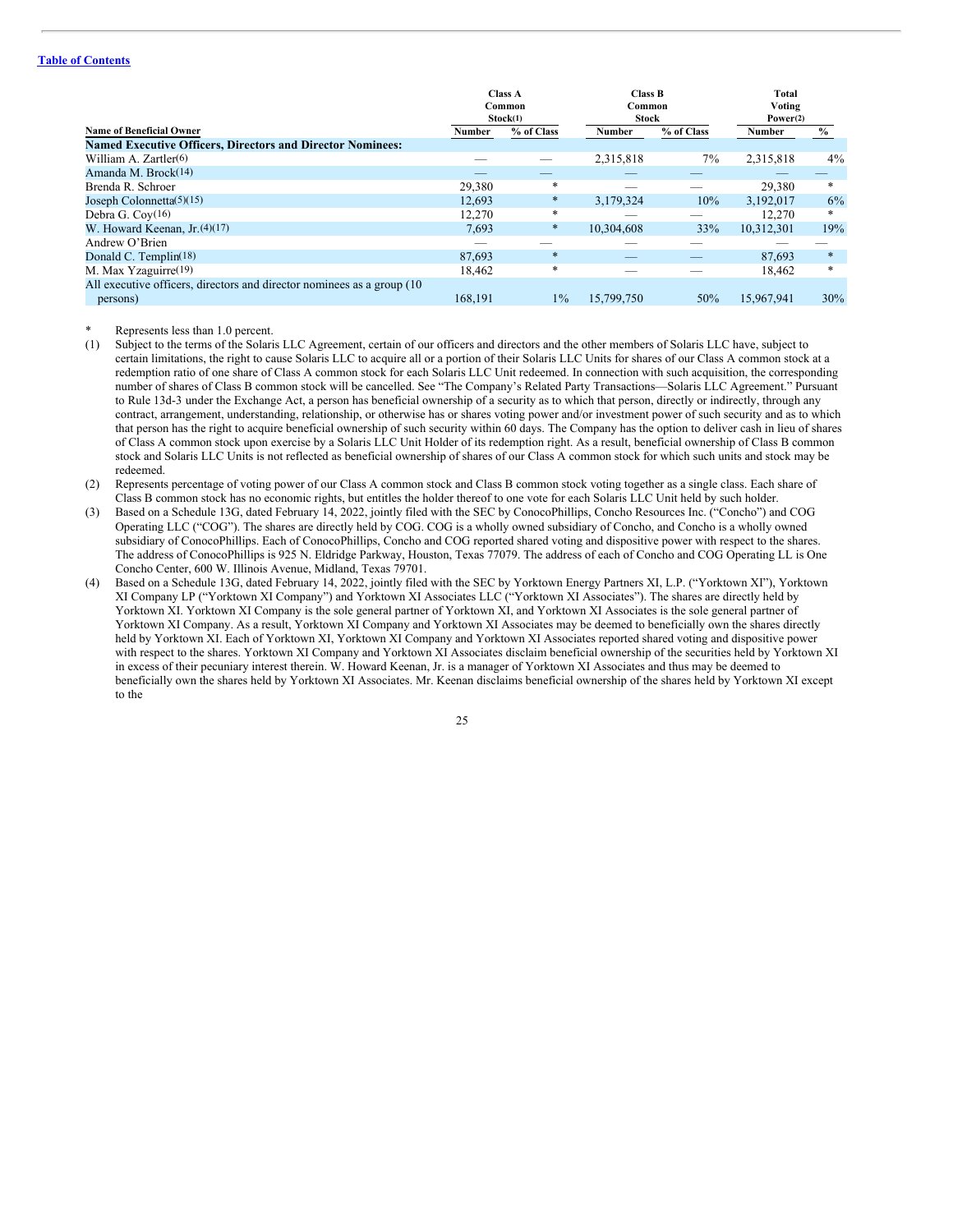extent of his pecuniary interest therein. The address of each of Yorktown XI, Yorktown XI Company and Yorktown XI Associates is 410 Park Avenue, 20th Floor, New York, New York 10022.

- Based on a Schedule 13G, dated February 14, 2022, jointly filed with the SEC by HBC Water Resources LP ("HBC Water") and HBC Water Resources II LP ("HBC Water II"), reporting beneficial ownership of 1,811,085 shares by HBC Water and 1,368,239 shares by HBC Water II. HBC Water Resources GP LP is the general partner of HBC Water, and may be deemed to beneficially own the shares directly held by HBC Water and HBC Water Resources II GP LP is the general partner of HBC Water II and may be deemed to beneficially own the shares directly held by HBC Water II. J. Hale Hoak and Joseph Colonnetta are the managers of HBC Water Resources GP LP and HBC Water Resources II GP LP. As a result, J. Hale Hoak and Joseph Colonnetta may be deemed to beneficially own the shares held by each of HBC Water and HBC Water II. The address of each of HBC Water, HBC Water II, HBC Water Resources GP LP, HBC Water Resources II GP LP, Joseph Colonnetta and J. Hale Hoak is Reagan Place at Old Parkland, 3963 Maple Avenue, Suite 450, Dallas, Texas 75219.
- (6) Based on a Schedule 13G, dated February 14, 2022, jointly filed by Solaris Midstream Investment, LLC ("Solaris Investment") and William A. Zartler. Solaris Investment is managed by a board of directors and William A. Zartler is the sole director. As a result, Mr. Zartler may be deemed to beneficially own the shares held by Solaris Investment. Solaris Investment has advised the Company that it intends to distribute all of the Solaris LLC Units and shares of Class B common stock it owns of record to its members, including (i) 488,474 Solaris LLC Units, together with an equal number of shares of Class B common stock, to Mr. Zartler and (ii) 1,064,617 Solaris LLC Units, together with an equal number of shares of Class B common Stock, to Solaris Energy Capital, LLC ("Solaris Energy Capital"), a company controlled by Mr. Zartler. As a result, Mr. Zartler may be deemed to be a beneficial owner of all of the shares owned by Solaris Energy Capital. Mr. Zartler disclaims beneficial ownership of the shares held by Solaris Energy Capital and Solaris Investment except to the extent of his pecuniary interests therein.
- (7) Based on a Schedule 13G/A dated February 14, 2022, filed jointly by the SEC by T. Rowe Price Associates, Inc. ("Price Associates") and T. Rowe Price Small-Cap Value Fund, Inc. ("Price Small-Cap"). Price Associates reported sole voting power with respect to 881,082 shares and sole dispositive power with respect to 2,554,196 shares and Price Small-Cap reported sole voting power respect to 1,650,362 shares. The address of each of Price Associates and Price Small-Cap is 100 E. Pratt Street, Baltimore, Maryland 21202.
- Based on a Schedule 13/GA, dated February 14, 2022, jointly filed with the SEC by Encompass Capital Advisors LLC ("Encompass Advisors"), Encompass Capital Partners LLC ("Encompass Partners") and Todd J. Kantor. Encompass Advisors and Mr. Kantor reported shared voting and dispositive power with respect to 1,922,702 shares and Encompass Partners reported shared voting and dispositive power with respect to 1,348,861 shares. The address of each of Encompass Advisors, Encompass Partners and Mr. Kantor is 200 Park Avenue, 11th Floor, New York, New York 10166.
- (9) Based on a Schedule 13G, dated February 4, 2022, jointly filed with the SEC by Wellington Management Group LLP ("Wellington Management"), Wellington Group Holdings LLP ("Wellington Group"), Wellington Investment Advisors Holdings LLP ('Wellington Advisors Holdings") and Wellington Management Company LLP ("Wellington Company'). The shares are owned of record by clients of the Wellington Investment Advisers. Wellington Advisors Holdings controls directly, or indirectly through Wellington Management Global Holdings, Ltd., the Wellington Investment Advisers. Wellington Advisors Holdings is owned by Wellington Group. Wellington Group is owned by Wellington Management. Wellington Management, Wellington Group and Wellington Advisors Holdings reported shared voting power with respect to 1,784,052 shares and shared dispositive power with respect to 1,854,981 shares. Wellington Company reported shared voting power with respect to 1,706,055 shares and shared dispositive power with respect to 1,776,984 shares. The address for each of Wellington Management, Wellington Group, Wellington Advisors Holdings and Wellington Company is 280 Congress Street Boston, Massachusetts 02210.
- (10) Based on a Schedule 13G, dated February 14, 2022, jointly filed with the SEC by Alyeska Investment Group, L.P. ("Alyeska Investment"), Alyeska Fund GP, LLC ("Alyeska Fund") and Anand Parekh. Alyeska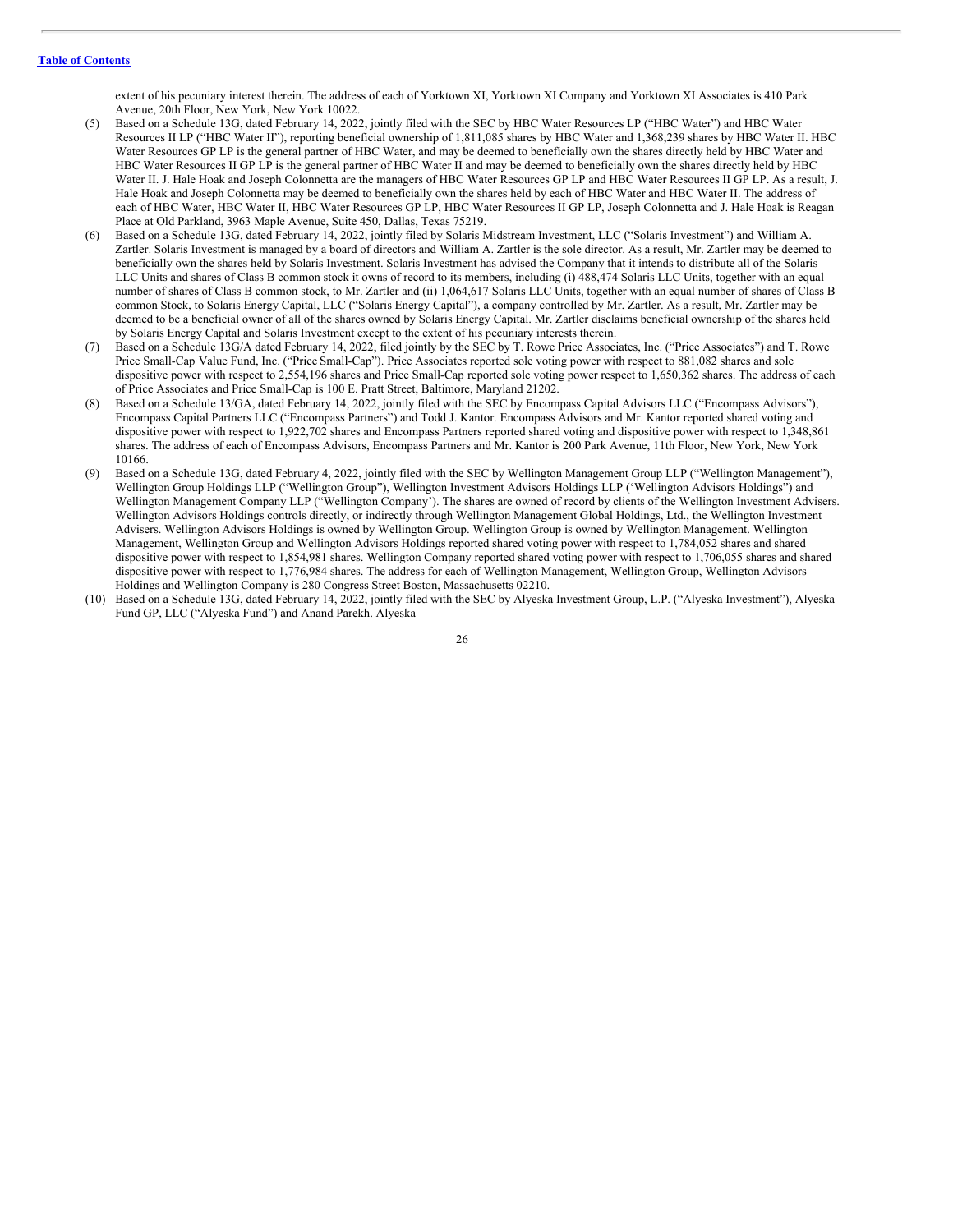Investment, Alyeska Fund and Mr. Parekh reported shared voting and dispositive power with respect to all of the shares. The address of each of Alyeska Investment, Alyeska Fund and Mr. Parekh is 77 West Wacker Drive, 7th Floor, Chicago, Illinois 60601.

- (11) Based on a Schedule 13G, dated February 14, 2022, jointly filed with the SEC by Federated Hermes, Inc. ("Federated Hermes"), Thomas R. Donahue, Rhodora J. Donahue and J. Christopher Donahue. The shares represent shares beneficially owned by registered investment companies and separate accounts advised by subsidiaries of Federated Hermes, Inc. that have been delegated the power to direct investment and power to vote the securities by the registered investment companies' board of trustees or directors and by the separate accounts' principals. All of the voting securities of Federated Hermes, Inc. are held in the Voting Shares Irrevocable Trust (the "Hermes Trust") for which Mr. T. R. Donahue, Ms. Donahue and Mr. J. C. Donahue act as trustees (collectively, the "Hermes Trustees"). Each of Federated Hermes, the Hermes Trust, and each of the Hermes Trustees reported shared voting and dispositive power as to all of the shares. Federated Hermes, the Hermes Trust, and each of the Hermes Trustees expressly disclaim beneficial ownership of the shares. The address of each of Federated Hermes, Mr. T. R. Donahue, Ms. Donahue and Mr. J. C. Donahue is 1001 Liberty Avenue, Pittsburgh, Pennsylvania 15222.
- (12) Based on a Schedule 13G, dated February 14, 2022, jointly filed with the SEC by 140 Summer Partners Master Fund LP ("140 Summer Fund"), 140 Summer Partners Fund GP LLC ("140 Summer Fund GP"), 140 Summer Partners LP ("140 Summer") 140 Summer Partners GP LLC ("140 Summer GP") and Peter Rosenblum. 140 Summer Fund GP is the general partner of 140 Summer Fund and 140 Summer GP is the general partner of 140 Summer. Mr. Rosenblum is the managing member of each of 140 Summer Fund GP and 140 Summer GP. Each of 140 Summer Fund, 140 Summer Fund GP, 140 Summer, 140 Summer GP and Mr. Rosenblum reported shared voting and dispositive power with respect to the shares. The address of 140 Summer Fund is 89 Nexus Way, Camana Bay, Grand Cayman KY1-9009, Cayman Islands and the address of each of 140 Summer Fund GP, 140 Summer, 140 Summer GP and Mr. Rosenblum is 1450 Broadway, 28th Floor, New York, New York 10018.
- (13) Based on a Schedule 13G, dated February 4, 2022, filed with the SEC by Wellington Trust Company, NA ("Wellington Trust"). Wellington Trust reported shared voting and dispositive power with respect to the shares. The shares are owned of record by clients of Wellington Trust. Those clients have the right to receive, or the power to direct the receipt of, dividends from, or the proceeds from the sale of, such securities. No such client is known to have such right or power with respect to more than five percent of the shares. The address of Wellington Trust is 280 Congress Street, Boston, Massachusetts 02210.
- (14) Solaris Investment has advised the Company that it intends to distribute all of the Solaris LLC Units and shares of Class B common stock it owns of record to its members, including 406,693 Solaris LLC Units, together with an equal number of shares of Class B common stock, to Ms. Brock. Until that occurrence, since Solaris Investment is managed by a board of directors and William A. Zartler is the sole director, Mr. Zartler may be deemed to beneficially own the shares held by Solaris Investment. Mr. Zartler disclaims beneficial ownership of the shares held by Solaris Energy Capital and Solaris Investment except to the extent of his pecuniary interests therein.
- (15) Includes 7,693 shares of unvested restricted Class A Common Stock for which Mr. Colonnetta has sole voting but no dispositive power.
- (16) Includes 10,770 shares of unvested restricted Class A Common Stock for which Ms. Coy has sole voting but no dispositive power.
- (17) Includes 7,693 shares of unvested restricted Class A Common Stock for which Mr. Keenan has sole voting but no dispositive power.
- (18) Includes 10,770 shares of unvested restricted Class A Common Stock for which Mr. Templin has sole voting but no dispositive power.
- (19) Includes 10,770 shares of unvested restricted Class A Common Stock for which Mr. Yzaguirre has sole voting but no dispositive power.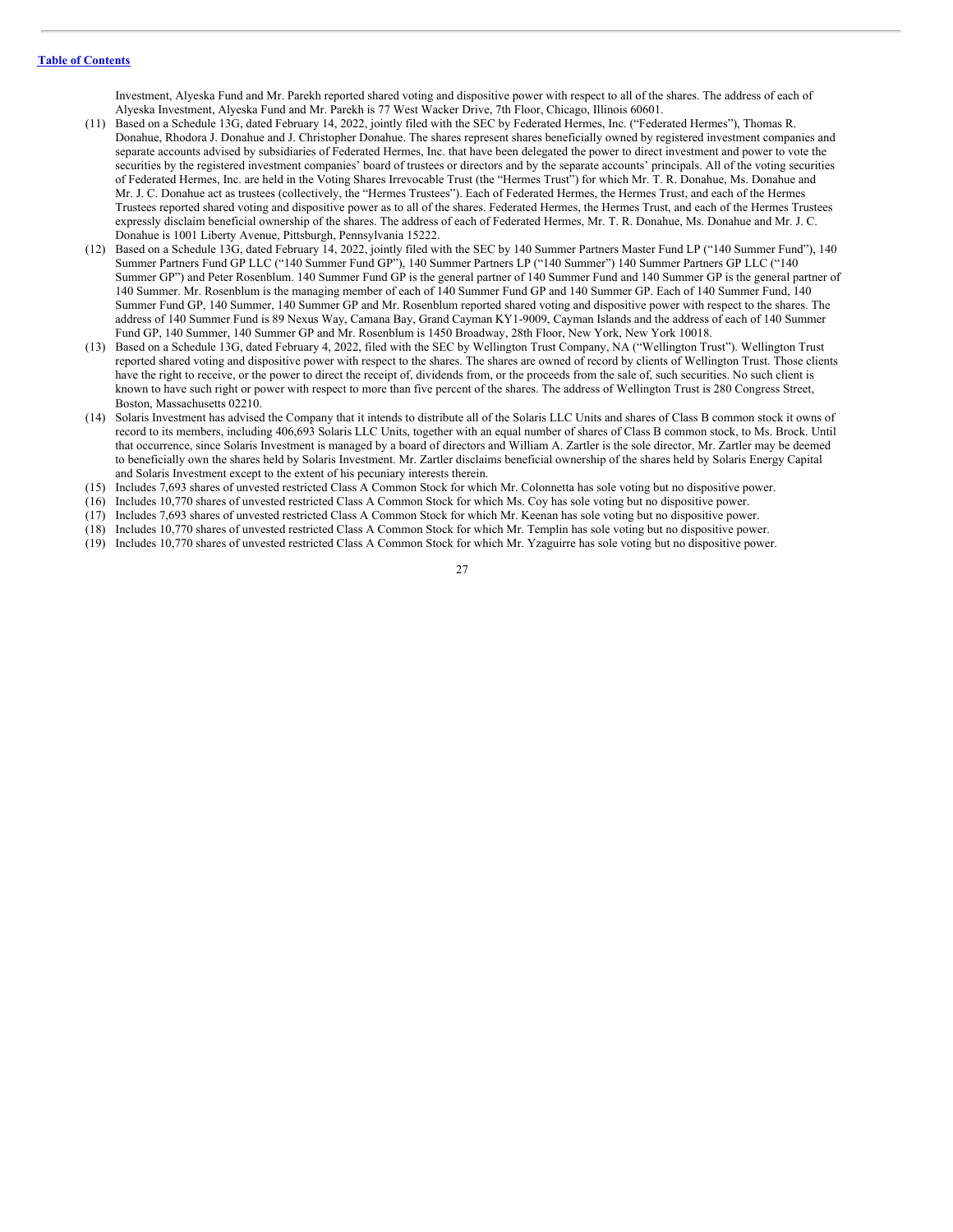# <span id="page-30-0"></span>**QUESTIONS AND ANSWERS ABOUT THE ANNUAL MEETING**

This proxy statement is being provided to you in connection with the solicitation of proxies by the Board of Directors of Aris for use at the Annual Meeting to be held on Wednesday, June 8, 2022 at 9:00 a.m. Central Time, or at any adjournments or postponements thereof.

#### **Where is the Annual Meeting being held?**

The Annual Meeting is being held at 9811 Katy Freeway, Suite 700, Houston, Texas 77024.

#### **Who may vote at the Annual Meeting of stockholders?**

Stockholders who owned shares of the Company's common stock, par value \$.0001 per share, as of 5:00 p.m. Eastern Time on April 13, 2022 are entitled to vote at the Annual Meeting. As of the record date, there were 22,006,624 shares of the Company's Class A common stock and 31,568,017 shares of the Company's Class B common stock issued and outstanding.

#### **What proposals will be addressed at the Annual Meeting?**

Stockholders will be asked to consider the following proposals at the Annual Meeting:

1. To elect two Class I directors to serve as directors on the Board until the 2025 annual meeting of stockholders or until their successors are duly elected and qualified; and

2. To ratify the selection by our Audit Committee of BDO USA, LLC ("BDO") to serve as our independent registered public accounting firm for the year ending December 31, 2022.

We will also consider any other business that properly comes before the Annual Meeting.

### **How does the Board of Directors recommend that I vote?**

Our Board of Directors unanimously recommends that stockholders vote "**FOR**" each nominee for director and "**FOR**" the ratification of the selection of BDO as our independent registered public accounting firm.

#### **How many votes must be present to hold the Annual Meeting?**

In order for us to conduct the Annual Meeting, a quorum, consisting of a majority of the voting power of the stock outstanding and entitled to vote at the Annual Meeting, must be present or represented by proxy.

#### **How many votes do I have?**

Each share of common stock is entitled to one vote on each matter that comes before the Annual Meeting.

#### What is the difference between a stockholder of record and a beneficial owner of shares held in street name?

*Stockholder of Record.* If your shares are registered directly in your name with the Company's transfer agent, Continental Stock Transfer & Trust Company, you are considered the stockholder of record with respect to those shares, and the proxy materials were sent directly to you by the Company.

*Beneficial Owner of Shares Held in Street Name.*If your shares are held in an account at a brokerage firm, bank, broker-dealer, or other similar organization, then you are the beneficial owner of shares held in "street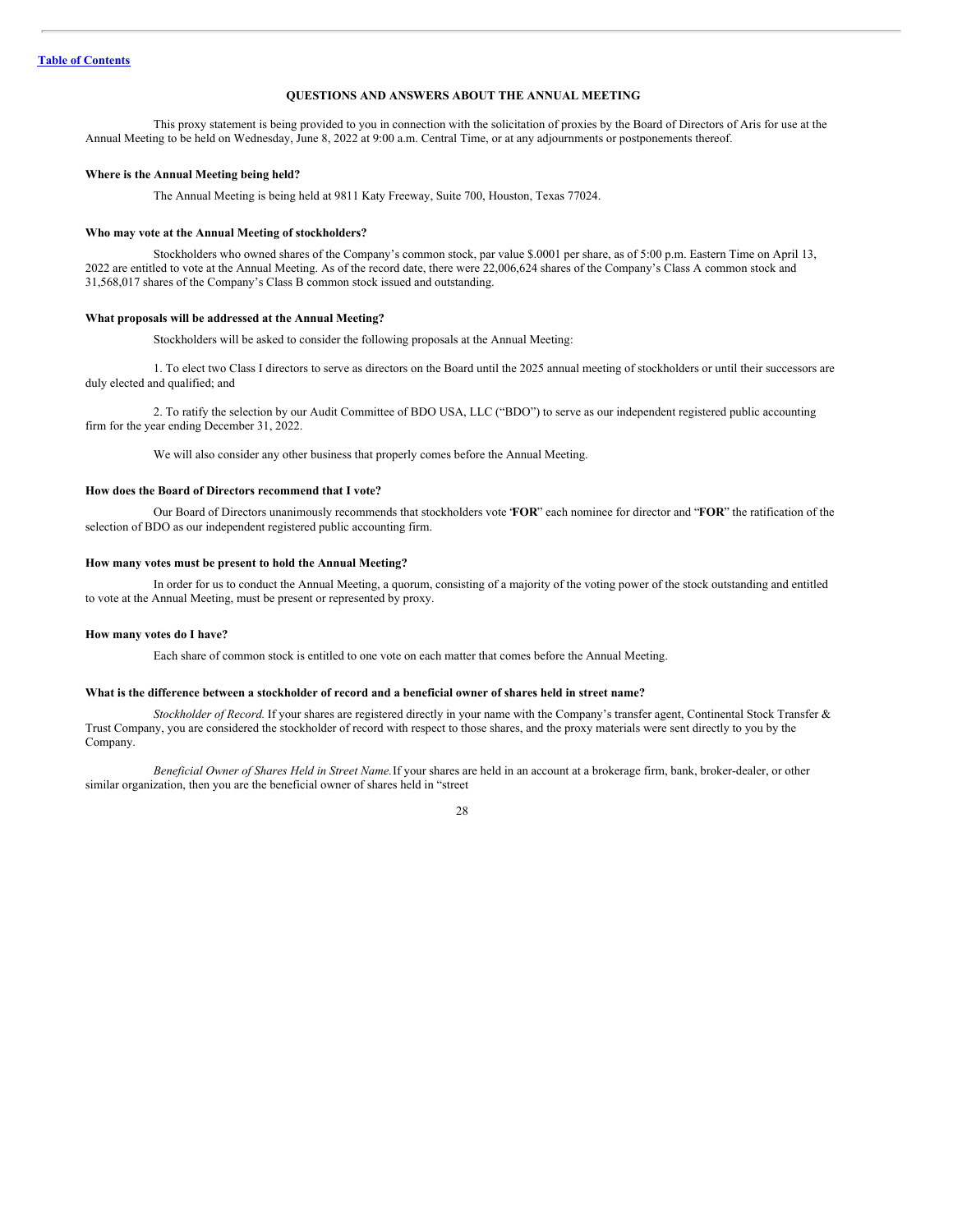#### **Table of [Contents](#page-2-0)**

name," and the proxy materials were forwarded to you by that organization. The organization holding your account is considered the stockholder of record for purposes of voting at the Annual Meeting. As a beneficial owner, you have the right to instruct that organization on how to vote the shares held in your account. Those instructions are contained in a "vote instruction form."

#### **What is the proxy card?**

The proxy card enables you to appoint Amanda Brock, our President and Chief Executive Officer, and Adrian Milton, our General Counsel, Chief Administrative Officer and Corporate Secretary, as your representatives, at the Annual Meeting. By completing and returning the proxy card, you are authorizing Ms. Brock and Mr. Milton to vote your shares at the Annual Meeting in accordance with your instructions on the proxy card. This way, your shares will be voted whether or not you attend the Annual Meeting. Even if you plan to attend the Annual Meeting, it is strongly recommended that you complete and return your proxy card before the Annual Meeting date in case your plans change. If a proposal comes up for vote at the Annual Meeting that is not on the proxy card, the proxies will vote your shares, under your proxy, according to their best judgment.

#### **If I am a stockholder of record of the Company's shares, how do I vote?**

*Before the Annual Meeting*, you may vote:

- By mail, by completing, signing, and dating your proxy card.
- Online at www.proxyvote.com
- By telephone, at 1-800-690-6903

*During the Annual Meeting,* you may attend and vote in person.

# **If I am a beneficial owner of shares held in street name, how do I vote?**

Beneficial owners should check their voting instruction form or Notice for how to vote in advance of and how to participate in the Annual Meeting.

# **Will my shares be voted if I do not provide my proxy?**

If you hold your shares directly in your own name, they will not be voted if you do not provide a proxy.

Your shares may be voted under certain circumstances if they are held in the name of a brokerage firm. Brokerage firms generally have the authority to vote shares not voted by customers on certain "routine" matters, including the ratification of an independent registered public accounting firm. Accordingly, at the Annual Meeting, your shares may only be voted by your brokerage firm for the ratification of our independent registered public accounting firm.

Brokers are prohibited from exercising discretionary authority onnon-routine matters. The election of directors is considered anon-routine matter, and therefore brokers cannot exercise discretionary authority regarding this proposal for beneficial owners who have not returned proxies to the brokers (so-called "broker non-votes"). In the case of broker non-votes, and in cases where you abstain from voting on a matter when present at the Annual Meeting and entitled to vote, those shares will still be counted for purposes of determining if a quorum is present.

#### **What vote is required to elect directors?**

Directors are elected by a plurality of the votes cast at the Annual Meeting. As a result, the nominees who receive the highest number of shares voted "For" his or her election are elected.

Broker non-votes will have no effect on this proposal.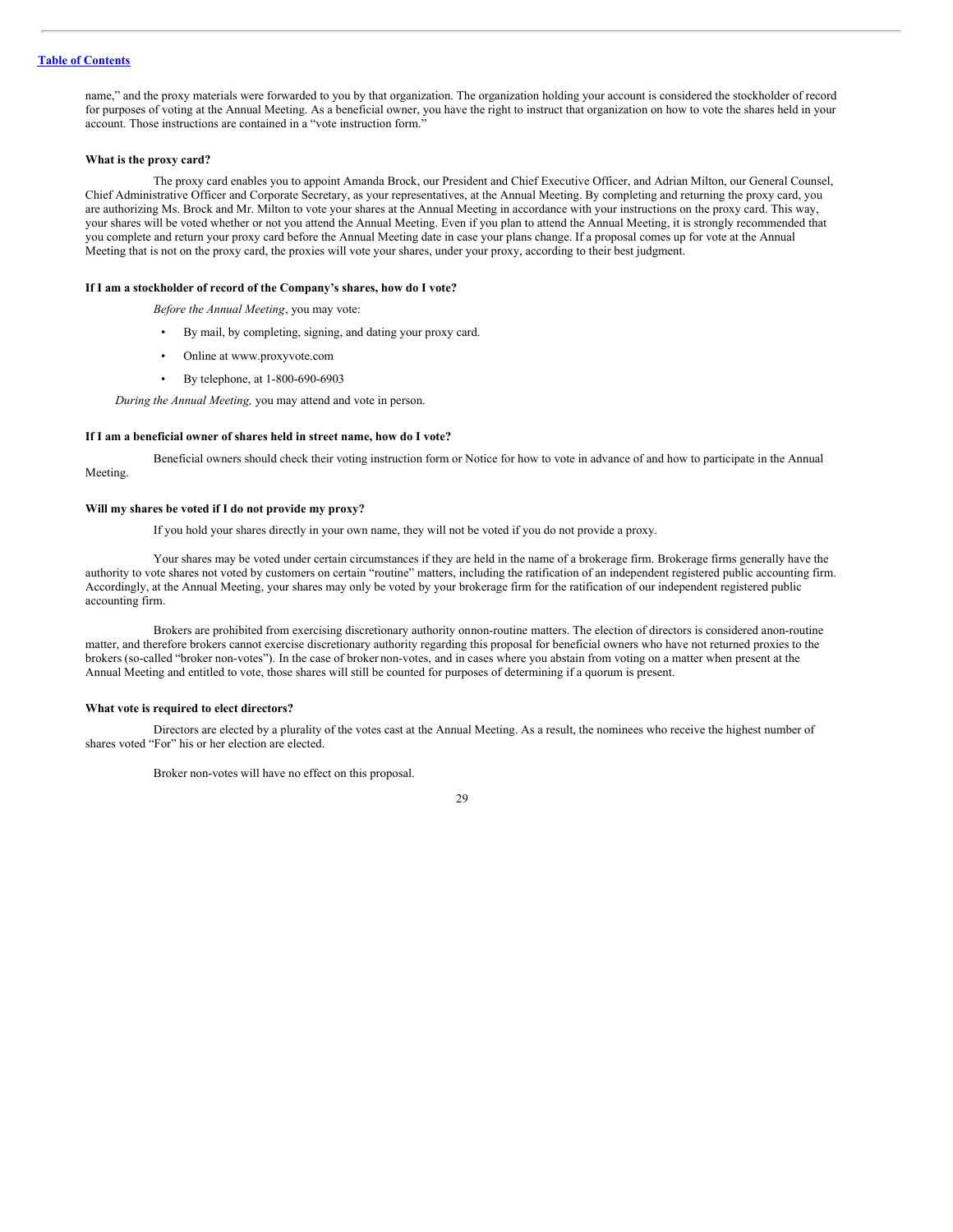# What vote is required to ratify the selection by our Audit Committee of BDO as our independent registered public accounting firm?

Approval of the proposal to ratify the selection of BDO as our independent registered public accounting firm requires the affirmative vote of at least a majority of the voting power of the stock present or represented by proxy and entitled to vote thereon.

Abstentions will have no effect on this proposal, assuming that a quorum is present.

#### **Can I change my vote after I have voted?**

You may revoke your proxy and change your vote at any time before the final vote at the Annual Meeting. You may vote again by signing and returning a new proxy card or voting instruction form with a later date or by attending the Annual Meeting and voting in person. Your attendance at the Annual Meeting will not automatically revoke your proxy unless you vote again at the Annual Meeting or specifically request that your prior proxy be revoked by delivering to the Company's Corporate Secretary at 9811 Katy Freeway, Suite 700, Houston, TX 77024 a written notice of revocation prior to the Annual Meeting.

Please note, however, that if your shares are held of record by a brokerage firm, bank or other nominee, you must instruct your broker, bank or other nominee that you wish to change your vote by following the procedures on the voting form provided to you by the broker, bank or other nominee.

#### **What happens if I do not indicate how to vote my proxy?**

If you sign your proxy card without providing further instructions, your shares will be voted "FOR" each of the director nominees and "FOR" the ratification of BDO to serve as our independent registered public accounting firm for the fiscal year ended December 31, 2022.

#### What do I need to do if I would like to attend the Annual Meeting or if I would like a representative to attend on my behalf?

If you would like to attend the Annual Meeting, or if you would like to appoint a representative to attend the meeting on your behalf, you must have been a stockholder of record on April 13, 2022. Each stockholder may appoint only one proxy holder or representative to attend the meeting on his or her behalf. Seating at the Annual Meeting is available on a first-come, first-served basis. In addition, you will be asked to present valid governmentissued photographic identification, such as a driver's license, to be admitted into the Annual Meeting. Security measures may include bag search, metal detector, and other search devices. The use of cameras (including cell phones with photographic capabilities), recording devices, smart phones, and other electronic devices is strictly prohibited.

#### **Is my vote kept confidential?**

Proxies, ballots and voting tabulations identifying stockholders are kept confidential and will not be disclosed except as may be necessary to meet legal requirements.

#### **Where do I find the voting results of the Annual Meeting?**

We will announce preliminary voting results at the Annual Meeting. The final voting results will be tallied by the inspector of election and published in the Company's Current Report on Form 8-K, which the Company will file with the SEC within four business days following the Annual Meeting.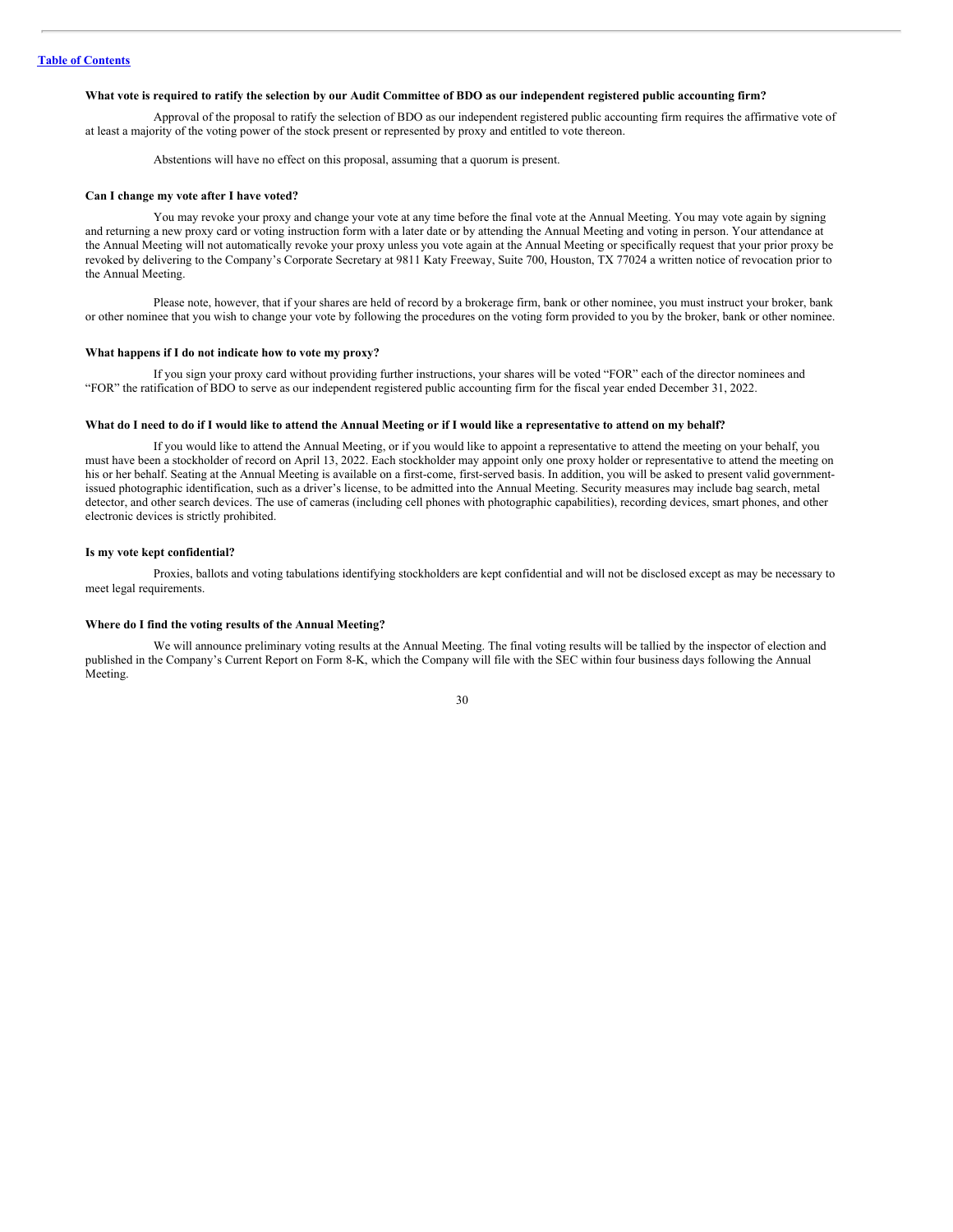# **Who bears the cost of soliciting proxies?**

The Company will bear the cost of soliciting proxies in the accompanying form and will reimburse brokerage firms and others for expenses involved in forwarding proxy materials to beneficial owners or soliciting their execution. In addition to solicitations by mail, the Company, through its directors and officers, may solicit proxies in person, by telephone or by electronic means. Such directors and officers will not receive any special remuneration for these efforts.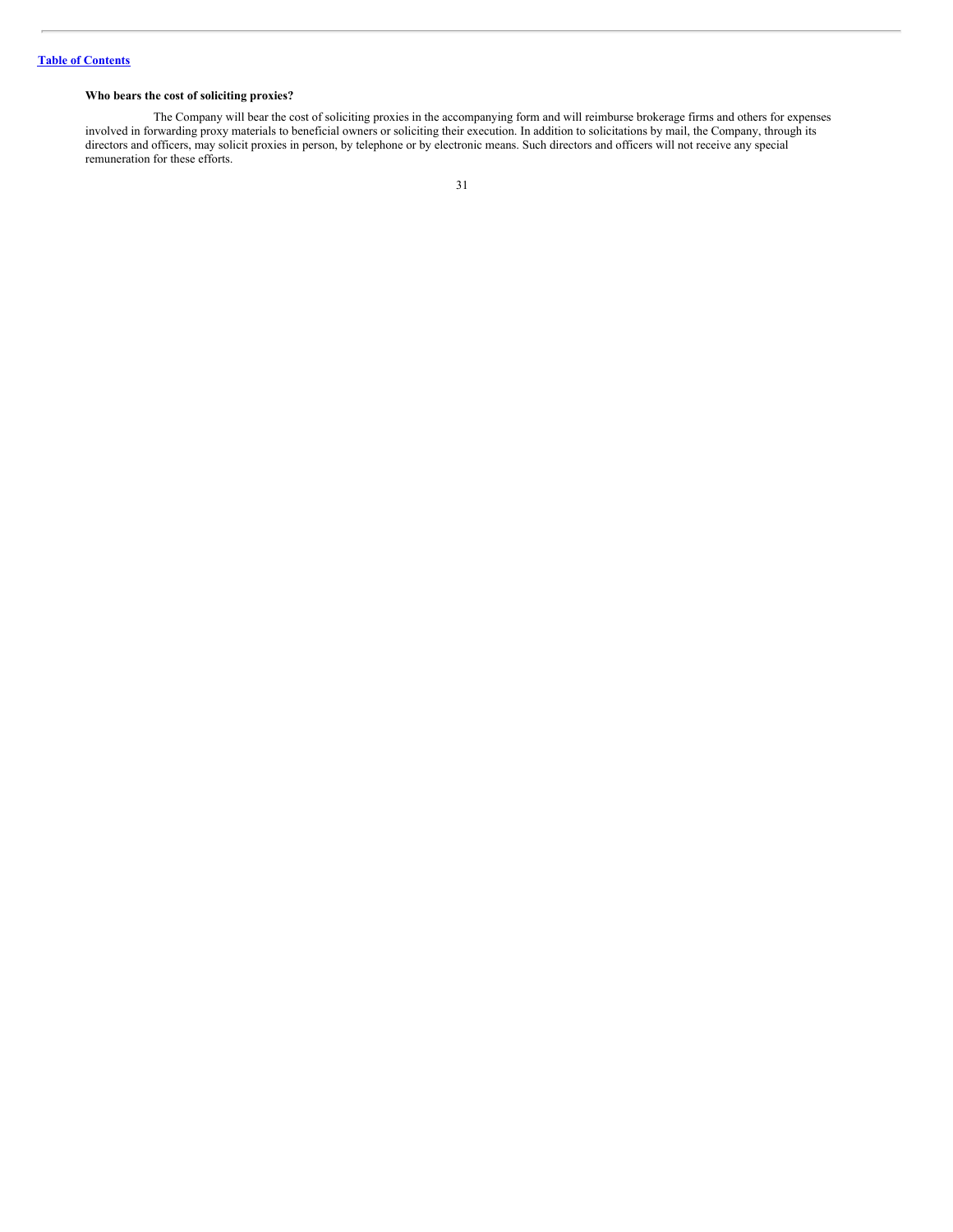# <span id="page-34-0"></span>**OTHER MATTERS**

# **Other Business**

We are not currently aware of any business to be acted upon at the Annual Meeting other than the matters discussed in this proxy statement. The form of proxy accompanying this proxy statement confers discretionary authority upon the named proxy holders with respect to amendments or variations to the matters identified in the accompanying Notice of Annual Meeting and with respect to any other matters which may properly come before the Annual Meeting or any adjournment or postponement thereof. If other matters do properly come before the Annual Meeting, or at any such adjournment or postponement of the Annual Meeting, we expect that shares of our common stock, represented by properly submitted proxies will be voted by the proxy holders in accordance with the recommendations of our Board.

#### **Submission of Stockholder Proposals for the 2022 Annual Meeting**

*Rule 14a-8 Proposals.* For any proposal to be considered for inclusion in our proxy statement and form of proxy for submission to the stockholders at our 2023 annual meeting of stockholders, it must be submitted in writing and comply with the requirements of Rule 14a-8 of the Exchange Act. Such proposals must be received by the Company at its offices at 9811 Katy Freeway, Suite 700, Houston, TX 77024 no later than December 27, 2022.

*Advance Notice Proposals and Nominations.* In addition, our bylaws provide notice procedures for stockholders to nominate a person as a director and to propose business to be considered by stockholders at a meeting (but not for inclusion in the proxy statement). Notice of a nomination or proposal must be delivered to the Corporate Secretary at 9811 Katy Freeway, Suite 700, Houston, TX 77024 no later than the close of business on the 90th day, nor earlier than the close of business on the 120th day prior to, the first anniversary of the preceding year's annual meeting; provided, however, that in the event that the date of the annual meeting is more than 30 days before or more than 70 days after such anniversary date, notice by the stockholder to be timely must be so delivered not earlier than the close of business on the 120th day prior to such annual meeting and not later than the close of business on the later of (i) the 90th day prior to such annual meeting or (ii) the 10th day following the day on which public announcement of the date of the annual meeting is first made by us. Accordingly, for our 2023 annual meeting of stockholders, notice of a nomination or proposal must be delivered to us no later than March 10, 2023 and no earlier than February 8, 2023. Nominations and proposals also must satisfy other requirements set forth in the bylaws. In addition to satisfying the deadlines in the advance notice provisions of our bylaws, a shareholder who intends to solicit proxies in support of nominees submitted under these advance notice provisions must provide the notice required under Rule 14a-19 to the Corporate Secretary no later than the close of business on April 9, 2023.

#### **Householding Information**

Unless we have received contrary instructions, we may send a single copy of this proxy statement to any household at which two or more stockholders reside. This process, known as "householding," reduces the volume of duplicate information received at any one household, helps to reduce our expenses, and benefits the environment. However, if stockholders prefer to receive multiple sets of our disclosure documents at the same address this year or in future years, the stockholders should follow the instructions described below. Similarly, if an address is shared with another stockholder and together, both of the stockholders would like to receive only a single set of our disclosure documents, the stockholders should follow these instructions: If the shares are registered in the name of the stockholder, the stockholder should contact Adrian Milton at our offices by sending a written request to 9811 Katy Freeway, Suite 700, Houston, TX 77024, to inform us of his or her request; or if a bank, broker or other nominee holds the shares, the stockholder should contact the bank, broker or other nominee directly.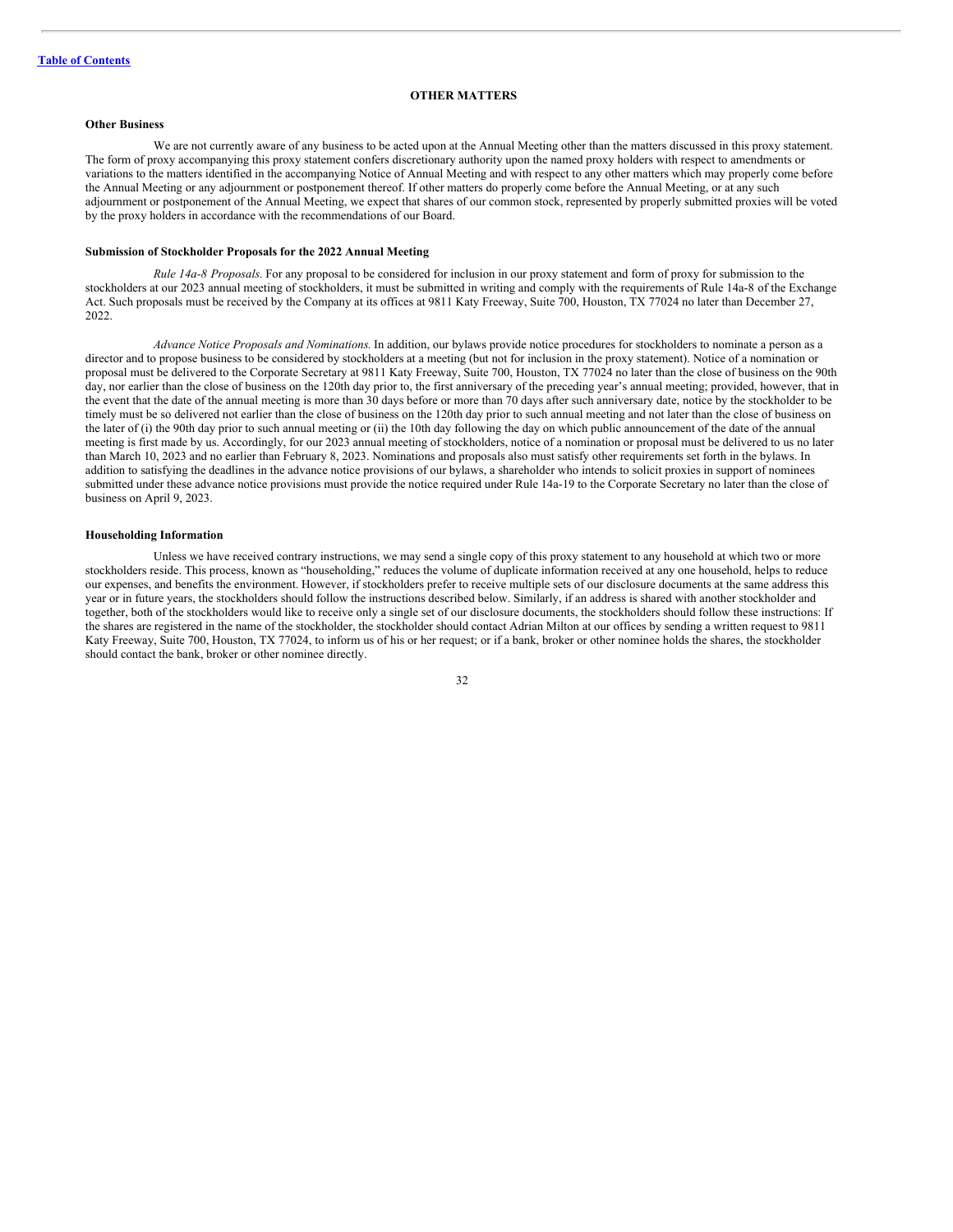# **Where You Can Find More Information**

We file annual and quarterly reports and other reports and information with the Securities and Exchange Commission. We distribute to our stockholders annual reports containing financial statements audited by our independent registered public accounting firm and, upon request, quarterly reports for the first three quarters of each fiscal year containing unaudited financial information. In addition, the reports and other information are filed through Electronic Data Gathering, Analysis and Retrieval (known as "EDGAR") system and are publicly available on the Securities and Exchange Commission's website, located at *http://www.sec.gov*.

We will provide without charge to you, upon written or oral request, a copy of the Annual Report on Form10-K for the fiscal year **ended December 31, 2021, including the financial statements and schedules.**Any requests for copies of information, reports or other filings with the Securities and Exchange Commission should be directed to Adrian Milton, Corporate Secretary, Aris Water Solutions, Inc., 9811 Katy Freeway, Suite 700, Houston, TX 77024.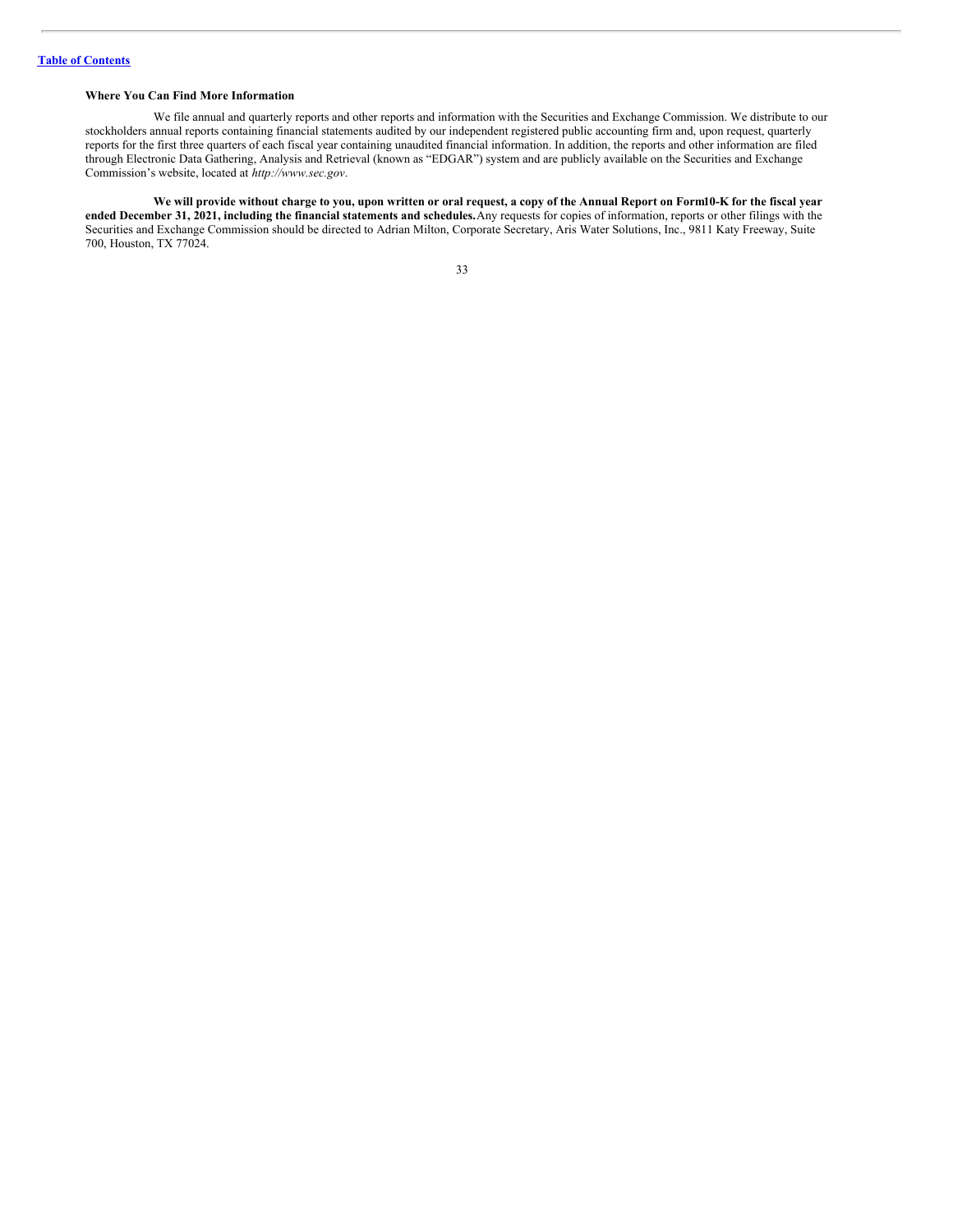

RIS WATER SOLUTIONS, INC.<br>/0 BROADRIDGE CORPORATE ISSUER SOLUTIONS<br>.0. BOX 1342<br>RENTWOOD, NY 11717

TO VOTE, MARK BLOCKS BELOW IN BLUE OR BLACK INK AS FOLLOWS:

-----------

Signature [PLEASE SIGN WITHIN BOX]

Date



VOTE BY INTERNET - www.proxyvote.com or scan the QR Barcode above<br>Use the Internet to transmit your voting instructions and for electronic delivery of<br>information up until 11:59 p.m. Eastern Time on June 07, 2022. Have you

to create an electronic volting instruction form.<br>
ELECTRONIC DELIVERY OF FUTURE PROXY MATERIALS If you would like to reduce the costs incurrent by our company in mailing proxy materials, you can consent to receiving at f

renow the instructions.<br>VOTE BY MAIL<br>Mark, sign and date your proxy card and return it in the postage-paid envelope we have<br>provided or return it to Vote Processing, c/o Broadridge, 51 Mercedes Way, Edgewood,<br>NY 11717.

KEEP THIS PORTION FOR YOUR RECORDS

Withhold For All<br>All Except To withhold authority to vote for any<br>individual nominee(s), mark "For All<br>Except" and write the number(s) of the<br>nominee(s) on the line below. For<br>All The Board of Directors recommends you vote FOR<br>the following:  $\cup$  $\Box$  $\Box$ 1. Election of Directors Nominees 02) W. Howard Keenan, Jr. 01) Amanda M. Brock The Board of Directors recommends you vote FOR the following proposal: For Against Abstain 2. Ratification of the appointment of BDO USA, LLP as the Company's independent registered public accounting firm<br>for fiscal year ending December 31, 2022. O  $\Box$  $\hbox{O}$ NOTE: Such other business as may properly come before the meeting or any adjournment thereof. Please sign exactly as your name(s) appear(s) hereon. When signing as<br>attorney, executor, administrator, or other fiduciary, please give full<br>title as such. Joint owners should each sign personally. All holders must<br>sign.

R1.0.0.24 0000565844 1

Signature (Joint Owners)

Date